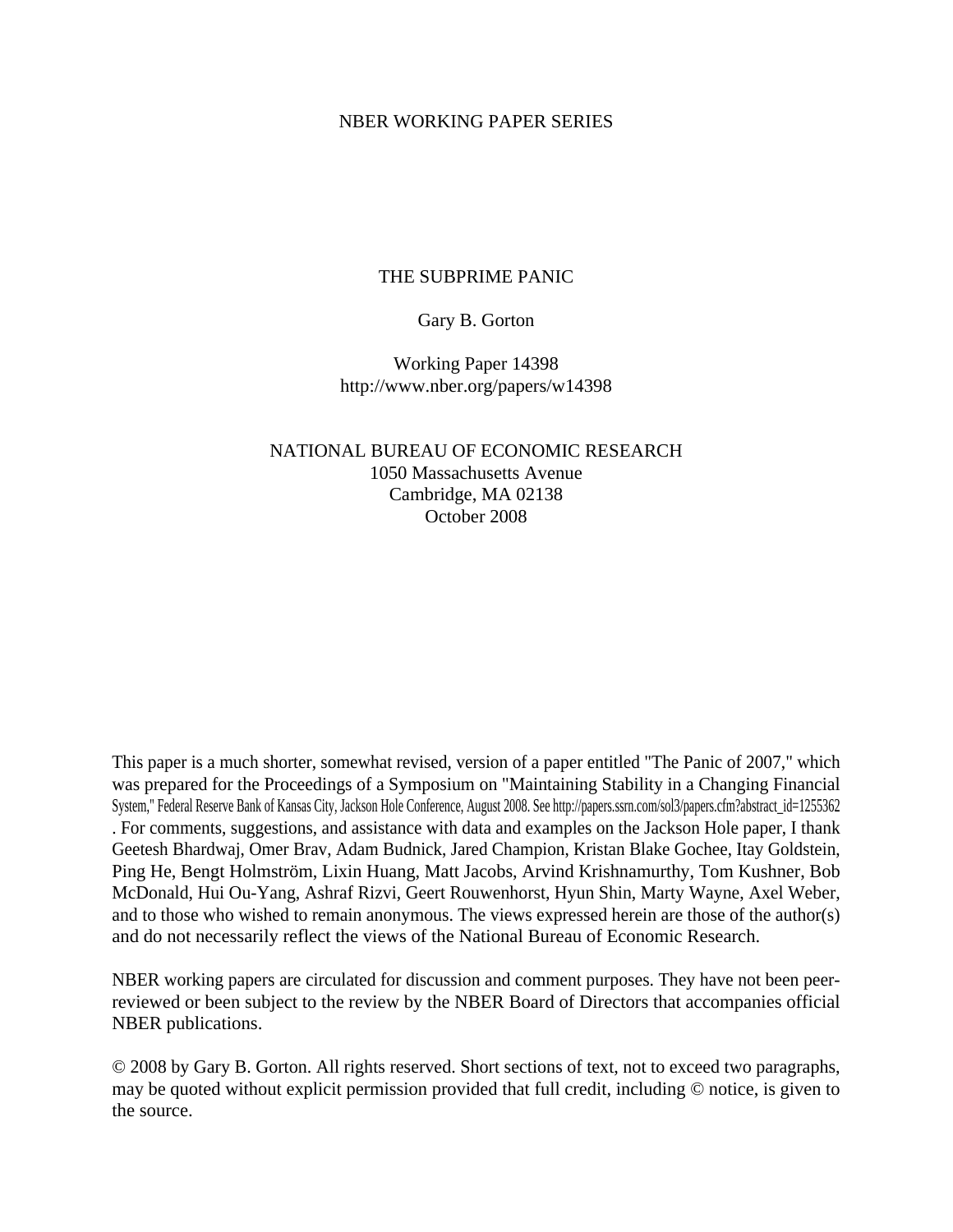The Subprime Panic Gary B. Gorton NBER Working Paper No. 14398 October 2008 JEL No. G1,G2

## **ABSTRACT**

Understanding the ongoing credit crisis or panic requires understanding the designs of a number of interlinked securities, special purpose vehicles, and derivatives, all related to subprime mortgages. I describe the relevant securities, derivatives, and vehicles to show: (1) how the chain of interlinked securities was sensitive to house prices; (2) how asymmetric information was created via complexity; (3) how the risk was spread in an opaque way; and (4) how trade in the ABX indices (linked to subprime bonds) allowed information to be aggregated and revealed. These details are at the heart of the origin of the Panic of 2007. The events of the panic are described.

Gary B. Gorton Yale School of Management 135 Prospect Street P.O. Box 208200 New Haven, CT 06520-8200 and NBER Gary.Gorton@yale.edu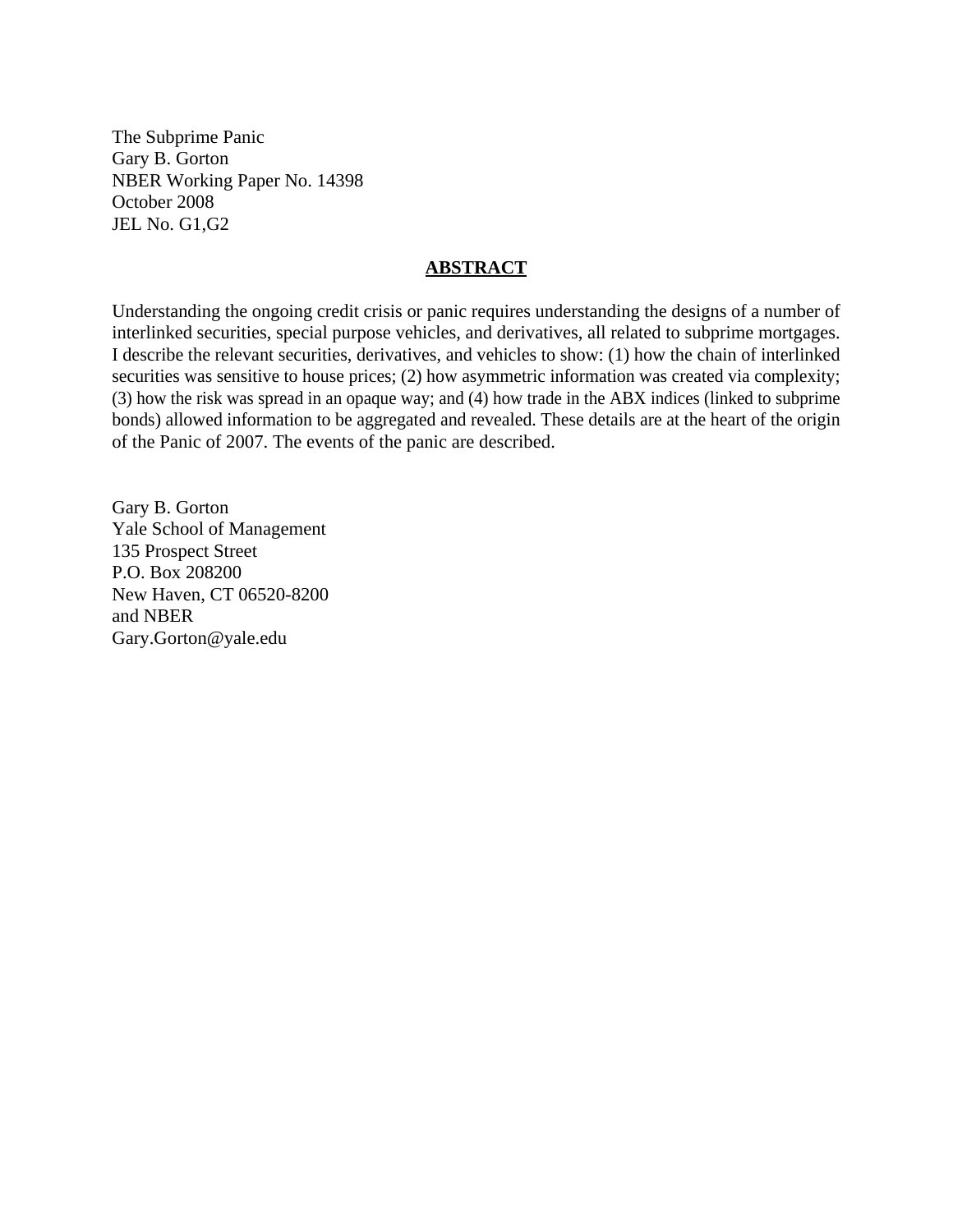#### **1. Introduction**

panic began.

Subprime mortgages are a financial innovation designed to provide home ownership opportunities to riskier borrowers in the U.S. Such borrowers are indeed riskier (also poor and disproportionately minority), and lending to this group involved a particular mortgage design feature, that resulted in linking the outcome to house price appreciation. Subprime mortgages were then financed via securitization, which in turn has a unique design, reflecting the subprime mortgage design. Subprime securitization tranches were then often sold into CDOs. Tranches of CDOs were, in turn, often purchased by market value off-balance sheet vehicles, and money market mutual funds. Additional subprime risk was created (though not on net) with derivatives. This nexus of off-balance sheet vehicles, derivatives, securitization, and, in addition, the growth of the repo (repurchase agreement) market constitute what has come to be known as the "shadow banking system." When the U.S. housing prices did not rise as expected, this chain of securities, derivatives, and off-balance sheet vehicles could not be penetrated by most investors or counterparties in the financial system to determine the location and size of the risks. Faced with this lack of information, financial intermediaries refused to deal with each other and began to hoard cash. The

An important part of the information story is the introduction, in 2006, of new synthetic indices of subprime risk, the ABX.HE ("ABX") indices. These indices trade over-the-counter. For the first time information about subprime values and risks was aggregated and revealed. While the location of the risks was unknown, market participants could, for the first time, express views about the value of subprime bonds, by buying or selling protection. In 2007 the ABX prices plummeted. The common knowledge created, in a volatile way, ended up with the demand for protection pushing ABX prices down.

At the root of the information story are the details of the chain of securities and vehicles through which the risk was distributed. In this paper I describe the relevant securities, derivatives, and vehicles and to show: (1) how the chain of interlinked securities was sensitive to house prices; (2) how asymmetric information was created via complexity; (3) how the risk was spread in an opaque way; and (4) how the ABX indices allowed information to be aggregated and revealed. I argue that these details are at the heart of the answer to the question of the origin of the Panic of 2007.

The panic poses challenges for economists as well as regulators and policymakers. None of the various layers of intertwined securities, off-balance sheet vehicles (and their liabilities), or derivatives are traded in markets that resemble those that economists tend to focus on, namely, the secondary market for equities. Nor does the banking system that I will describe look very much like what is taught in courses on "banking." Further, there is some empirical work on crises, but little if it weighted by the importance of the event. (I mention some of this work later.) The panic should be a momentous event for economic research.

Section 2 is devoted to explaining how subprime mortgages work. The focus is on implicit contract features, which link the functioning of these mortgages to home price appreciation. Subprime mortgage originators financed their businesses via securitization, but the securitization of subprime mortgages is very different from the securitization of other types of assets (e.g. prime mortgages, credit cards, auto loans). Subprime securitization has dynamic tranching as a function of excess spread and prepayment and is sensitive to house prices as a result. This is explained in Section 3. That is not the end of the story, because tranches of subprime residential mortgage-backed securities (RMBS) were often sold to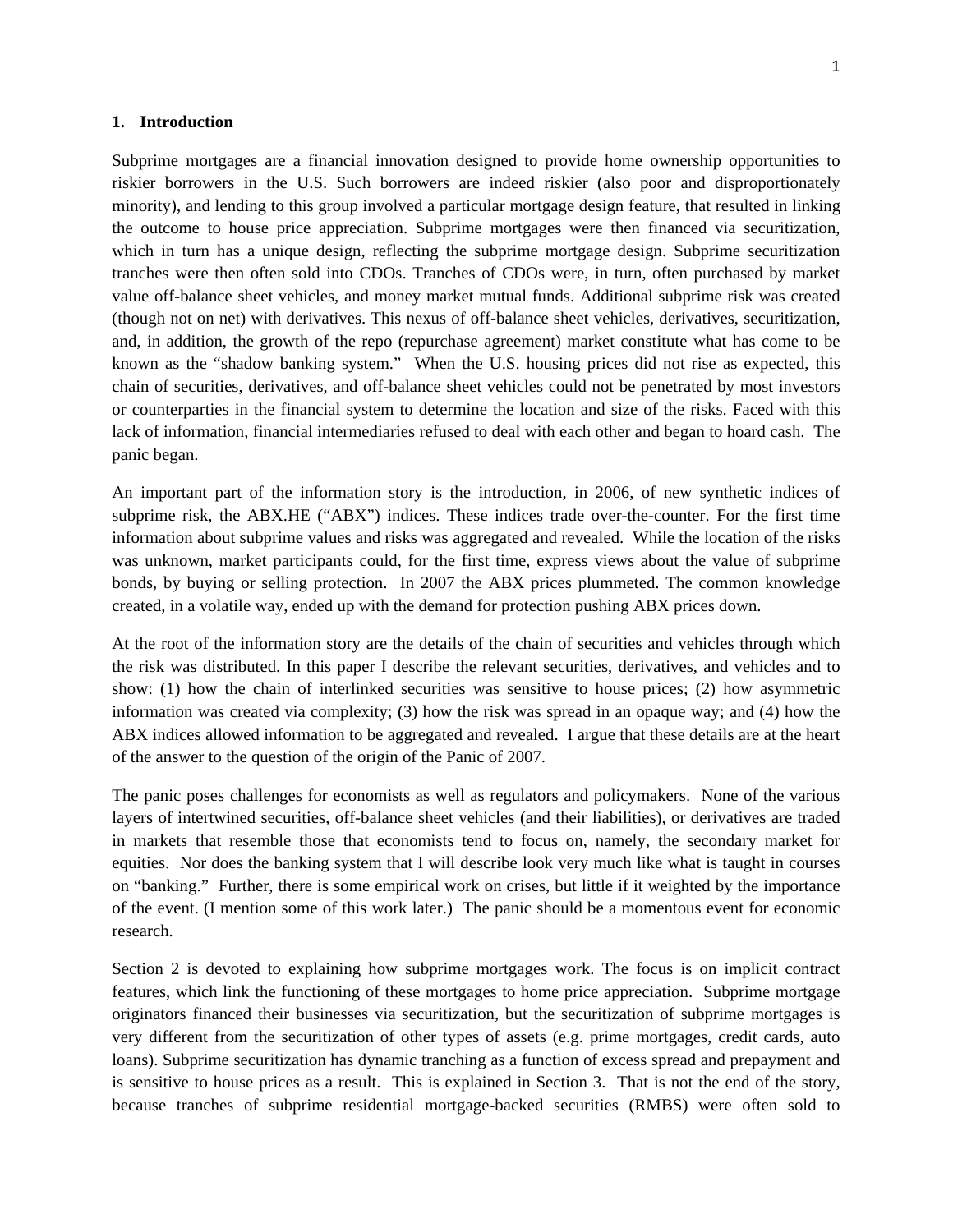collateralized debt obligations (CDOs). Section 4 briefly explains the link to CDOs and the inner workings of these vehicles, the issuance of CDOs, links to subprime, and the synthetic creation of subprime RMBS risk. Section 5 is about the panic itself, the falling house prices, the role of the ABX indices, the runs on the SIVs. I also try to summarize the information argument of the paper. In Section 6 I briefly discuss the "originate-to-distribute" hypothesis. Some final discussion is contained in Section 7. A final section, Section 8, discusses the U.S. Treasury Secretary's proposed plan for addressing the crisis, as of this writing (September 28, 2008).

### **2. Subprime Mortgages**

In this section I briefly look at the definition of "subprime" and the closely related category of "Alt-A" and review the issuance volumes and outstanding amounts of these mortgages. Then I discuss the design of subprime mortgages. The key point is to see how the design linked the mortgages to house prices through an implicit option to rollover the loan held by the lender.

#### **A. Subprime and Alt-A Mortgages**

Home ownership for low income and minority households has been a long-standing national goal in the U.S. Subprime mortgages were an innovation aimed at meeting this goal — and at making money for the innovators.<sup>[1](#page-3-0)</sup> The main issue to be confronted in providing mortgage finance for this unserved population is clearly that these borrowers are riskier. They have the following problems: (1) insufficient funds for a down payment on the house; (2) credit issues, either no credit history or prior problems repaying debts; (3) an inability to document income; (4) a lack of information or erroneous information. If mortgages were to be extended to these borrowers, the underwriting standards would have to be different, and the structure of the mortgages would have to be different. See Listokin et al. (2000).

The terms "subprime" and "Alt-A" are not official designations of any regulatory authority or rating agency. Basically, the terms refer to borrowers who are perceived to be riskier than the average borrower because of a poor credit history. As shown in Table 1 below, subprime borrowers typically have a FICO score below 640, and at some point were delinquent on some debt repayments in the previous 12 to 24 months, or they have filed for bankruptcy in the last few years.<sup>[2](#page-3-1)</sup>

<span id="page-3-0"></span><sup>&</sup>lt;sup>1</sup> Much of the change in mortgage products was due to technological change, which achieved efficiencies in standardizing loan products and allowed for the routinization of application procedures. For example, underwriting became automated, based on credit scoring models. On automated credit evaluation and other technological change in mortgage underwriting see LaCour-Little (2000), Straka (2000), and Gates, Perry and Zorn (2002). Raiter and Parisi (2004) find a significant, nonlinear, relationship between FICO scores and coupon differentials: "We find that risk-based pricing has become more rational since 1998. The data show a trend towards greater differentiation in mortgage coupons over time" (p. 1).

<span id="page-3-1"></span><sup>&</sup>lt;sup>2</sup> FICO is a credit score developed by Fair Isaac & Company ( $\frac{http://www.fairisaac.com/fic/en}{http://www.fairisaac.com/fic/en}$ ). FICO scores range from 300 to 850. The higher the FICO score the better the chance of loan repayment.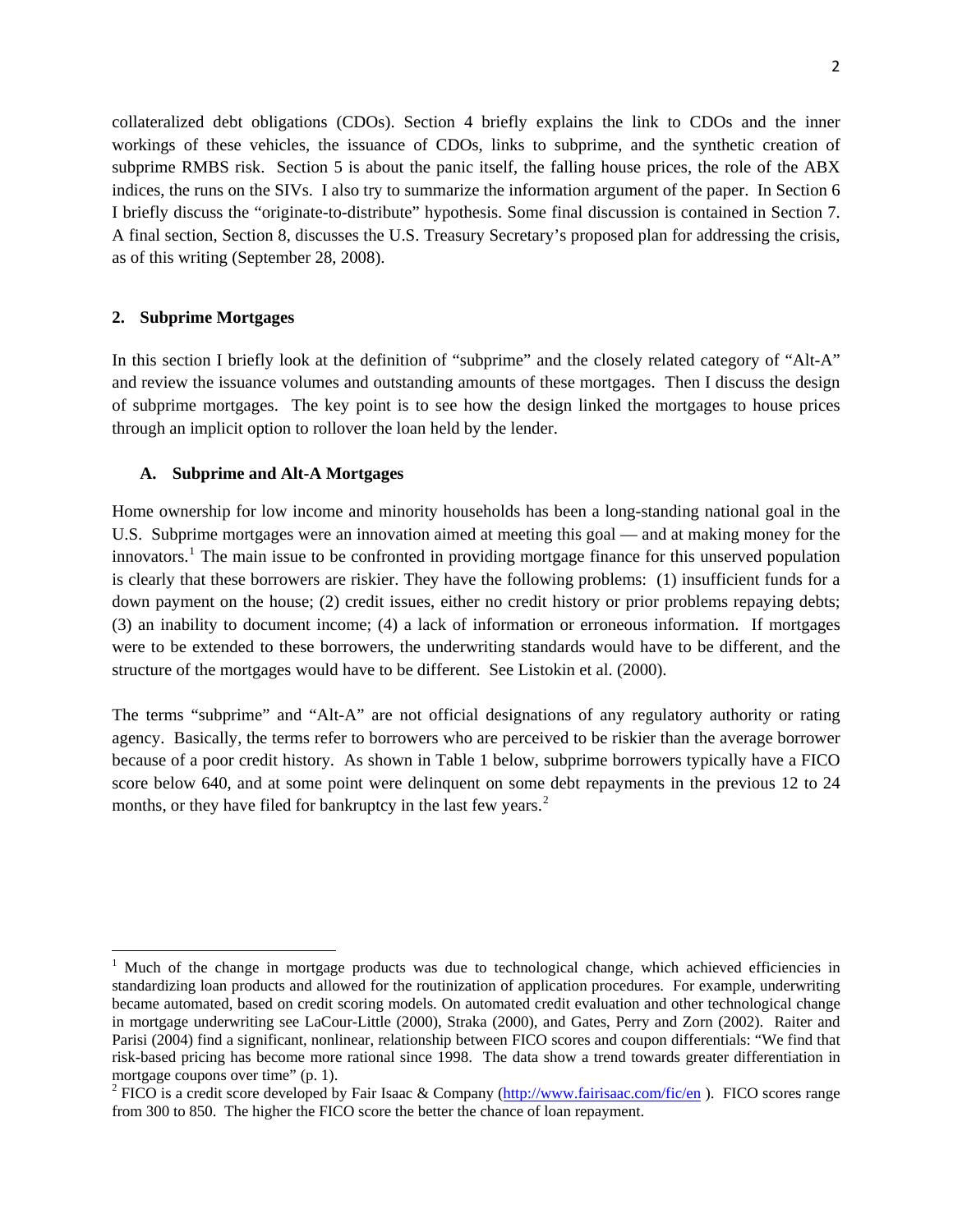| <b>Attribute</b>            | <b>Prime</b> | Jumbo             | $Alt-A$          | <b>Subprime</b>    |
|-----------------------------|--------------|-------------------|------------------|--------------------|
|                             |              |                   |                  |                    |
| <b>Lien Position</b>        | $1st$ Lien   | $1st$ Lien        | $1st$ Lien       | Over 90% $1st$     |
|                             |              |                   |                  | Lien               |
| <b>Weighted Average LTV</b> | Low 70s      | Low 70s           | $Low \, 70s$     | Low 80s            |
|                             |              |                   |                  |                    |
| <b>Borrower FICO</b>        | $700+$ FICO  | $700+$ FICO       | 640-730 FICO     | 500-660 FICO       |
|                             |              |                   |                  |                    |
| <b>Borrower Credit</b>      | No credit    | No credit         | No credit        | Credit             |
| <b>History</b>              | derogatories | derogatories      | derogatories     | derogatories       |
| <b>Conforming to Agency</b> | Conforming   | Conforming by     | Non-conforming   | Non-conforming     |
| Criteria?                   |              | all standards but | due to           | due to FICO,       |
|                             |              | size              | documentation or | credit history, or |
|                             |              |                   | <b>LTV</b>       | documentation      |
| Loan-to-Value (LTV)         | 65-80%       | 65-80%            | 70-100%          | 60-100%            |
|                             |              |                   |                  |                    |

**Table 1: Market Description of Mortgage Categories** 

Whatever the definition, the innovation was a successful, at least for a significant period of time. Tables 2 and 3 below, one for outstanding amounts and the other for issuance, show the size of the Alt-A and subprime mortgage markets relative to the total mortgage market and to the agency mortgage component of the market. The outstanding amounts of Subprime and Alt-A combined amounted to about one quarter of the \$6 trillion mortgage market in 2005-2007Q1. Over the period 2000-2007, the outstanding amount of agency mortgages doubled, but subprime grew 800 percent! Issuance in 2005 and 2006 of Subprime and Alt-A mortgages was almost 30 percent of the mortgage market. Since 2000 the Subprime and Alt-A segments of the market grew at the expense of the Agency (i.e., the government sponsored entities of Fannie Mae and Freddie Mac) share, which fell from almost 80% (by outstanding or issuance) to about half by issuance and 67 percent by outstanding amount.

|             | <b>Outstandings in \$ Billions</b> |        |              |                               | <b>Percent of Total MBS</b> |                 |        |              |                               |         |                 |
|-------------|------------------------------------|--------|--------------|-------------------------------|-----------------------------|-----------------|--------|--------------|-------------------------------|---------|-----------------|
|             |                                    |        |              | <b>Non-Agency Outstanding</b> |                             |                 |        |              | <b>Non-Agency Outstanding</b> |         |                 |
|             |                                    |        |              |                               |                             |                 |        |              |                               |         |                 |
| Year        | <b>Total</b>                       | Agency | <b>Total</b> | Jumbo                         | $Alt-A$                     | <b>Subprime</b> | Agency | <b>Total</b> | Jumbo                         | $Alt-A$ | <b>Subprime</b> |
|             | <b>MBS</b>                         |        |              |                               |                             |                 |        |              |                               |         |                 |
| <b>2000</b> | 3.003                              | 2.625  | 377          | 252                           | 44                          | 81              | 87%    | 13%          | 8%                            | 1%      | 3%              |
| 2001        | 3.409                              | 2.975  | 434          | 275                           | 50                          | 109             | 87%    | 13%          | 8%                            | 1%      | 3%              |
| 2002        | 3,802                              | 3,313  | 489          | 256                           | 67                          | 167             | 87%    | 13%          | 7%                            | 2%      | 4%              |
| 2003        | 4.005                              | 3,394  | 611          | 254                           | 102                         | 254             | 85%    | 15%          | 6%                            | 3%      | 6%              |
| 2004        | 4.481                              | 3.467  | 1.014        | 353                           | 230                         | 431             | 77%    | 23%          | 8%                            | 5%      | 10%             |
| 2005        | 5,201                              | 3,608  | 1,593        | 441                           | 510                         | 641             | 69%    | 31%          | 8%                            | 10%     | 12%             |
| 2006        | 5,829                              | 3.905  | 1,924        | 462                           | 730                         | 732             | 67%    | 33%          | 8%                            | 13%     | 13%             |
| 2007Q1      | 5.984                              | 4.021  | .963         | 468                           | 765                         | 730             | 67%    | 33%          | 8%                            | 13%     | 12%             |

Source: Federal Reserve Board, Inside MBS&ABS, Loan Performance, UBS.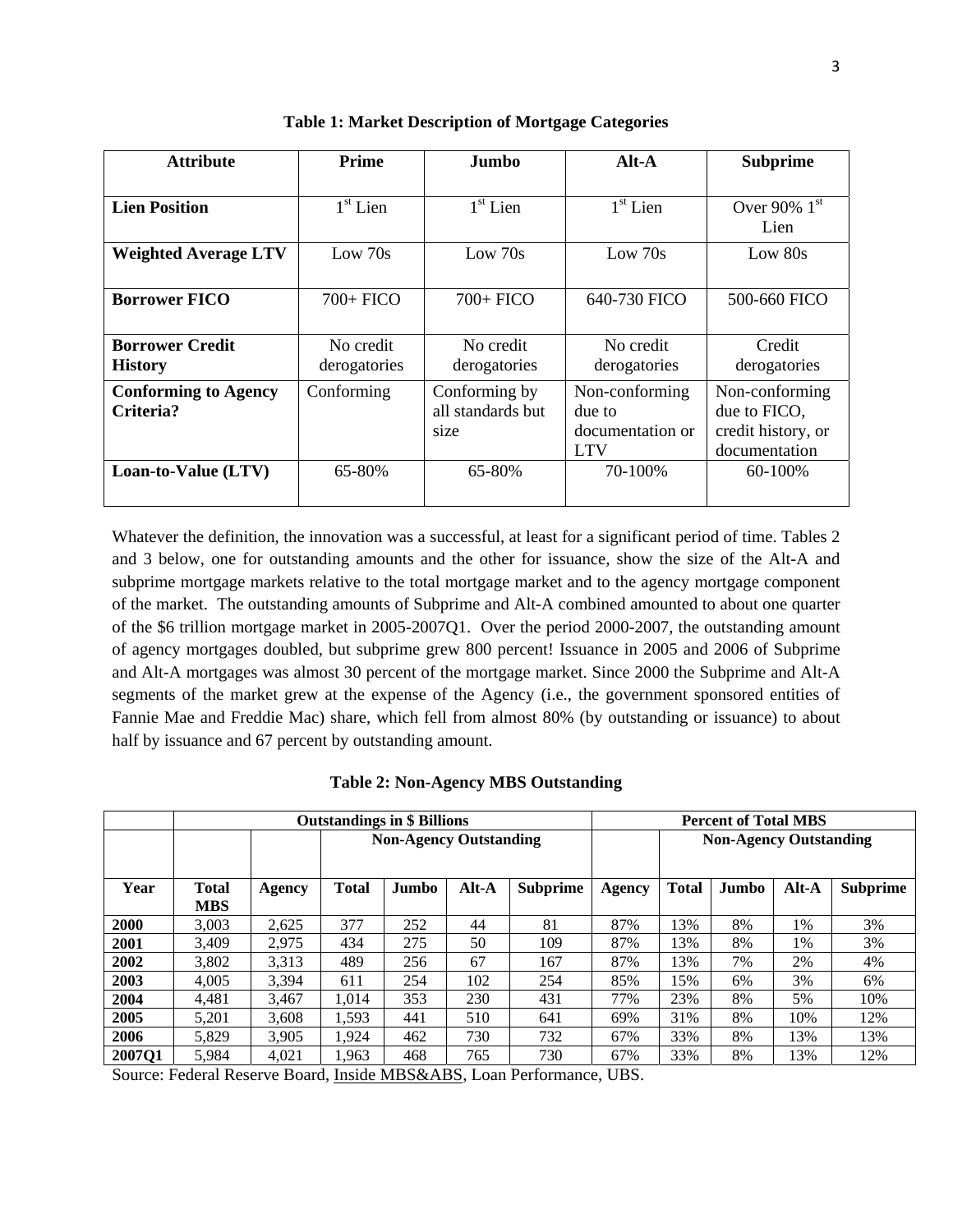|             |        | Non-Agency \$ Bil. |         |                 | <b>Total</b><br>MBS \$ |       |        |       | <b>Percent of Total</b> |                 |       |                |
|-------------|--------|--------------------|---------|-----------------|------------------------|-------|--------|-------|-------------------------|-----------------|-------|----------------|
| Year        | Agency | Jumbo              | $Alt-A$ | <b>Subprime</b> | <b>Other</b>           | Bil.  | Agency | Jumbo | $Alt-A$                 | <b>Subprime</b> | Other | Non-<br>Agency |
| <b>2000</b> | 0.479  | 0.054              | 0.016   | 0.052           | 0.013                  | 0.615 | 78%    | 8.7%  | 2.7%                    | 8.5%            | 2.2%  | 22.1%          |
| 2001        | .09    | 0.142              | 0.011   | 0.087           | 0.027                  | 1.35  | 80%    | 10.5% | 0.8%                    | 6.4%            | 2.0%  | 19.7%          |
| 2002        | l.44   | 0.172              | 0.053   | 0.123           | 0.066                  | 1.86  | 78%    | 9.2%  | 2.9%                    | 6.6%            | 3.6%  | 22.3%          |
| 2003        | 2.13   | 0.237              | 0.074   | 0.195           | 0.080                  | 2.72  | 78%    | 8.7%  | 2.7%                    | 7.2%            | 2.9%  | 21.6%          |
| 2004        | 1.02   | 0.233              | 0.159   | 0.363           | 0.110                  | 1.88  | 54%    | 12.4% | 8.4%                    | 19.3%           | 5.8%  | 45.9%          |
| 2005        | 0.965  | 0.281              | 0.332   | 0.465           | 0.113                  | 2.16  | 45%    | 13.0% | 15.4%                   | 21.6%           | 5.3%  | 55.3%          |
| 2006        | 0.925  | 0.219              | 0.366   | 0.449           | 0.112                  | 2.07  | 45%    | 10.6% | 17.7%                   | 21.7%           | 5.4%  | 55.3%          |
| 7m<br>2007  | 0.654  | 0.136              | 0.219   | 0.176           | 0.047                  | 1.23  | 53%    | 11.0% | 17.8%                   | 14.3%           | 3.8%  | 46.9%          |

**Table 3: Gross Mortgage-Backed Security Issuance** 

Source: Inside MBS&ABS

### **B. Subprime Mortgage Design**

The security design problem faced by mortgage lenders was this: How can a mortgage loan be designed to make lending to riskier borrowers possible? The defining feature of the subprime mortgage is the idea that the borrower and lender can benefit from house price appreciation over short horizons. The horizon is kept short (implicitly, as discussed below) to protect the lender's exposure. Conditional on sufficient house price appreciation, the mortgage is rolled into another mortgage, possibly with a short horizon as well. The appreciation of the house can become the basis for refinancing every two or three years. The lender's option to rollover the mortgage after an initial period is implicit in the subprime mortgage contract.

Most subprime mortgages are adjustable-rate mortgages (ARMs) with a variation of a hybrid structure known as a "2/28" or "3/27". Both [2/28 ARM](http://www.investopedia.com/terms/2/228arm.asp) and [3/27 ARM](http://www.investopedia.com/terms/1/327arm.asp) mortgages typically have 30-year [amortizations.](http://www.investopedia.com/terms/a/amortization.asp) The main difference between these two types of ARMs is the length time for which their initial interest rates are fixed and variable. In a 2/28 ARM, the "2" represents the number of initial years over which the mortgage rate remains fixed, while the "28" represents the number of years the interest rate paid on the mortgage will be floating. Similarly, the interest rate on a 3/27 ARM is fixed for three years after which time it floats for the remaining 27-year amortization. The margin that is charged over the reference rate depends on the borrower's [credit risk](http://www.investopedia.com/terms/c/creditrisk.asp) as well as prevailing market margins for other borrowers with similar credit risks. $3$ 

These mortgages are known as "hybrids" because they incorporate both fixed- and adjustable-rate features. The initial monthly payment is based on a "teaser" interest rate that is fixed for the first two years (for the 2/28) or three years (for the 3/27). As an example, on a 2/28 mortgage originated in 2006, the initial interest rate might have been 8.64%. After the initial period comes the rate "reset" (or step-up date) which is when the rate becomes floating and higher; it resets to, say, LIBOR plus 6.22%. At the time of origination, LIBOR could have been 5.4%. So, the new interest rate at the reset would have been

<span id="page-5-0"></span><sup>&</sup>lt;sup>3</sup> There are other types of subprime loans, such as hybrid interest-only, 40-year hybrid ARMs, and piggyback second liens. These types are less important quantitatively.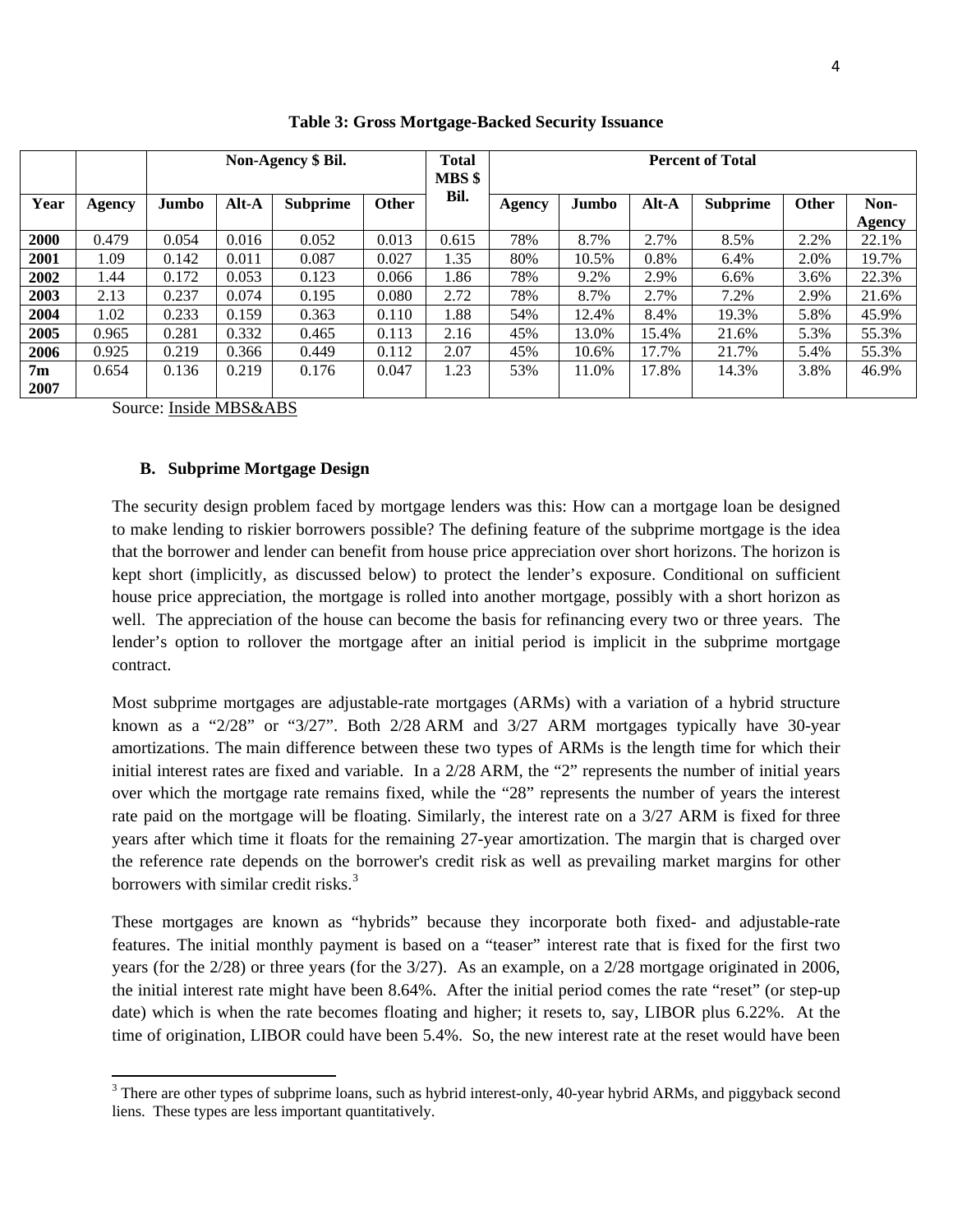11.62 percent. This rate floats, so it changes if LIBOR changes. The interest rate is updated every six months, subject to limits called adjustment caps. There is a cap on each subsequent adjustment called the "periodic cap" and a cap on the interest rate over the life of the loan called the "life time cap". The reset rate is significantly higher, but potentially affordable, though burdensome.

Another important characteristic of subprime mortgages is the size and prevalence of the prepayment penalties. See, e.g., Farris and Richardson (2004). Fannie Mae estimates that 80 percent of subprime mortgages have prepayment penalties, while only two percent of prime mortgages have prepayment penalties (see Zigas, Parry, and Weech (2002)).

The key design features of a subprime mortgage are: (1) it is short term, making refinancing important; (2) there is a step-up mortgage rate that applies at the end of the first period, creating a strong incentive to refinance; and (3) there is a prepayment penalty, creating an incentive not to refinance early. If the stepup rate and the prepayment penalty are both sufficiently high so that without refinancing from the lender, the borrower will default, then the lender is in a position to decide what happens. The lender is essentially long the house, exposing the lender to house prices more sensitively than conventional mortgages. Implicitly, the lender has a "roll over" option at the end of the teaser period.

The refinancing option for the lender is very important, and distinguishes this mortgage from the usual mortgage. But, the borrower can refinance at the reset date with any originator. It may be that the subprime market is competitive with respect to initial mortgages, but not with respect to refinancing; borrowers are largely tied to their initial lenders.<sup>[4](#page-6-0)</sup> In that case, the original lender can benefit from any home price appreciation.

It may be that the expected profit to the lender from the loan during the teaser period is negative. But, the overall subprime mortgage, including the possible second period refinancing, may be expected to be profitable if the probability of a house price increase is perceived to be sufficiently high. This happens if the borrower is tied to the original lender for refinancing. In fact, the first period mortgage rate, may be set low (relative to the risk of loss due to default), as a teaser rate, and still the overall loan may have a positive expected value if the probability of a house price increase is perceived to be sufficiently high. This may be viewed as "predatory" lending; the borrower is attracted to borrow, but may not understand that effectively it is the lender who makes the choice to refinance or not at the end of the first period.

Refinancing does not mean that the borrower receives a long-term mortgage. The borrower could be rolled into another subprime loan. In fact, a borrower could receive a sequence of subprime loans, as

<span id="page-6-0"></span> $4$  There is no hard evidence on this that I know of, but casually, this seems to be the case. The initial bank may have an information advantage over competitors. Gross and Souleles (2002), for example, show the additional explanatory power of bank internal information, over publicly available information like FICO scores, in predicting consumer defaults in credit card accounts. Other evidence concerns the originating bank waiving prepayment fees. For example: "Some lenders may waive the prepayment penalty if you refinance your loan with them and you have held the mortgage for at least one year." Pena Lending Group, see [http://www.penalending.com/cash](http://www.penalending.com/cash-out_refinance.html)[out\\_refinance.html.](http://www.penalending.com/cash-out_refinance.html) Or: Mark Ross, president and CEO of Tucson lender Prime Capital Inc.: Prepayment penalties are most often found on subprime loans made to buyers with less-than-perfect credit histories, Ross said. However, some lenders may be willing to waive prepayment penalties to let borrowers refinance, Ross said. See http://www.azstarnet.com/business/226559. However, if a loan is securitized, then the prepayment fee cannot be waived because there is a claimant on that cash flow stream in the RMBS.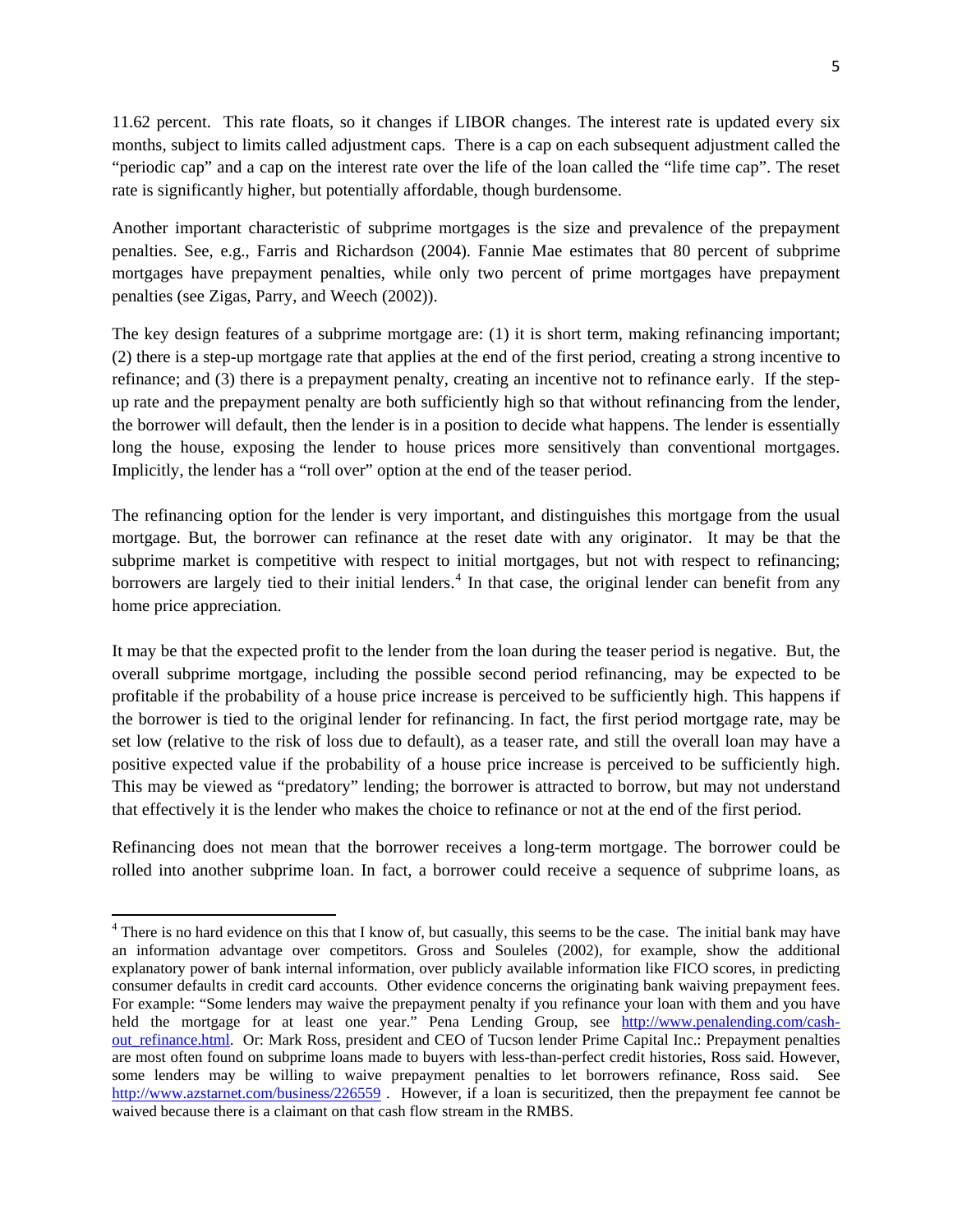house prices rise, each time building up equity and obtaining increasingly lower interest rates. But, in such a sequence, the lender effectively has the right to opt out by not refinancing and taking the recovery amount. In other words, a sequence of refinancings into subprime mortgages corresponds to a compound option for the lender.

Between 1998 and 2006 subprime mortgages worked as they were supposed to. During this period, house prices rose and prepayment speeds were high; at least half of these mortgages (of all types) were refinanced within five years, and up to 80 percent of some types were refinanced within five years. See Bhardwaj and Sengupta (2008). In other words, the bulk of the "originations" in the subprime market were refinancings of existing mortgages.

## **3. The Design and Complexity of Subprime RMBS Bonds**

The main financing method for subprime originators was securitization. Table 4 shows the extent to which subprime lenders relied on securitization for the financing of the mortgages. Note the quantitative importance of subprime securitizations. The table shows that subprime mortgage originations. Note that in 2005 and 2006 originations were about \$1.2 trillion of which 80 percent was securitized.

|      | <b>Total</b><br>Mortgage<br><b>Originations</b><br>(Billions) | <b>Subprime</b><br><b>Originations</b><br>(Billions) | <b>Subprime</b><br><b>Share in Total</b><br><b>Originations</b><br>$\frac{6}{6}$ of dollar<br>value) | <b>Subprime</b><br>Mortgage<br><b>Backed</b><br><b>Securities</b><br>(Billions) | <b>Percent</b><br><b>Subprime</b><br><b>Securitized</b><br>$\frac{6}{6}$ of dollar<br>value) |
|------|---------------------------------------------------------------|------------------------------------------------------|------------------------------------------------------------------------------------------------------|---------------------------------------------------------------------------------|----------------------------------------------------------------------------------------------|
| 2001 | \$2,215                                                       | \$190                                                | 8.6%                                                                                                 | \$95                                                                            | 50.4%                                                                                        |
| 2002 | \$2,885                                                       | \$231                                                | 8.0%                                                                                                 | \$121                                                                           | 52.7%                                                                                        |
| 2003 | \$3,945                                                       | \$335                                                | 8.5%                                                                                                 | \$202                                                                           | 60.5%                                                                                        |
| 2004 | \$2,920                                                       | \$540                                                | 18.5%                                                                                                | \$401                                                                           | 74.3%                                                                                        |
| 2005 | \$3,120                                                       | \$625                                                | 20.0%                                                                                                | \$507                                                                           | 81.2%                                                                                        |
| 2006 | \$2,980                                                       | \$600                                                | 20.1%                                                                                                | \$483                                                                           | 80.5%                                                                                        |

**Table 4: Mortgage Originations and Subprime Securitization** 

Sources: Inside Mortgage Finance, The 2007 Mortgage Market Statistical Annual, Key Data (2006), Joint Economic Committee (October 2007).

## **A. The Design of Subprime Residential Mortgage-Backed Securities (Subprime RMBS)**

Securitization of subprime mortgages also required a unique security design, quite different from traditional securitizations.<sup>[5](#page-7-0)</sup> Essentially, because the underlying mortgages are expected to refinance after two or three years, the securitization transaction will receive large amounts of cash early. This cash will be allocated in various ways within the securitization transaction, as detailed below. The credit enhancement for, and the size of, the tranches (and hence the degree of subordination) will depend on the incoming cash over time. The dynamics of this make the risk inherent in the securitization of subprime

<span id="page-7-0"></span><sup>&</sup>lt;sup>5</sup> Gorton and Souleles (2006) describe the mechanics of securitization.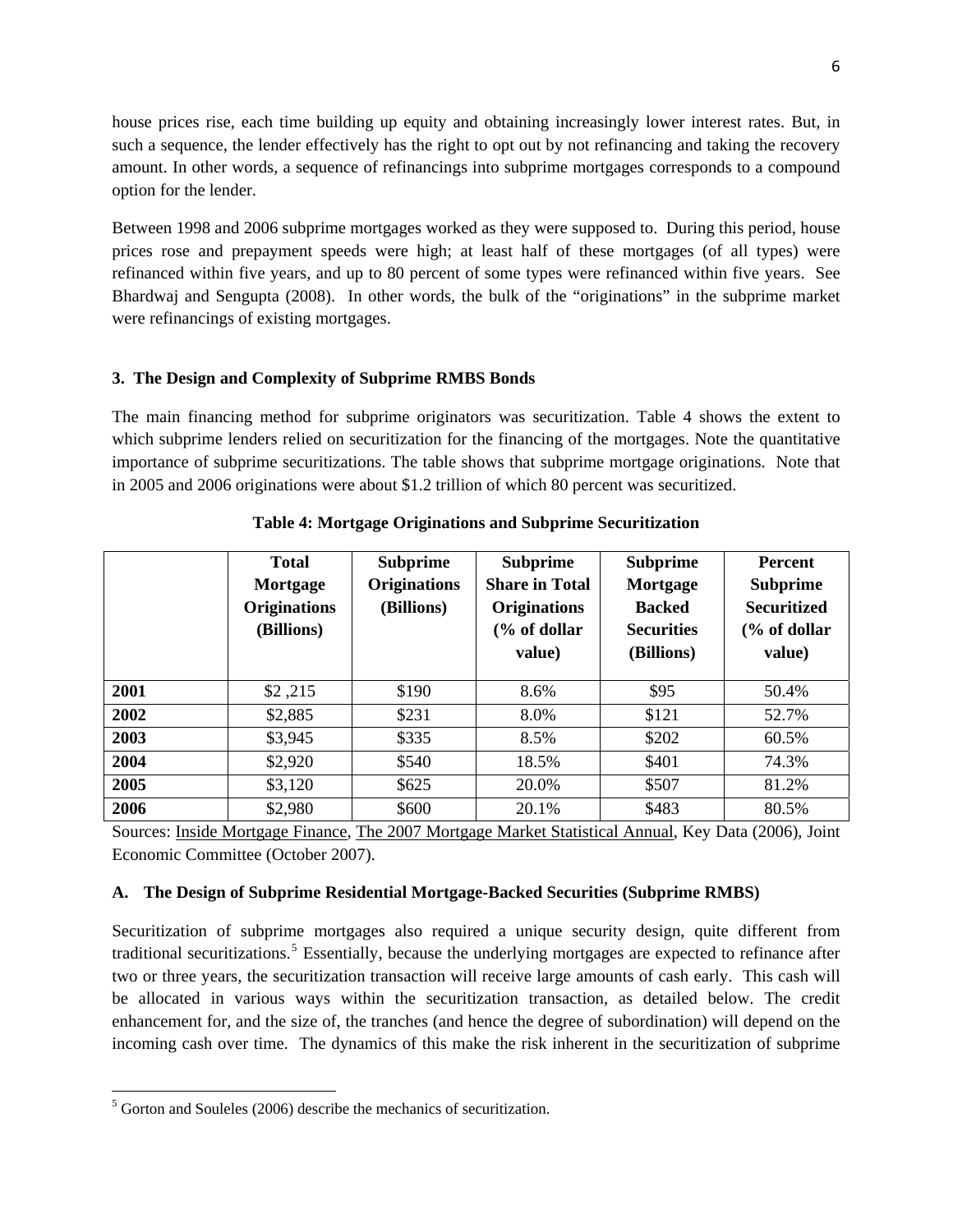mortgages dependent on the refinancing of the mortgages, which in turn depends on house prices. This is very briefly detailed below. Gorton (2008a) contains examples of specific transactions.

Like other securitizations, subprime RMBS bonds of a given transaction differ by seniority, but unlike other securitizations, the amounts of credit enhancement for each tranche and the size of each tranche depend on the cash flow coming into the deal in a very significant way. The cash flow comes largely from prepayment of the underlying mortgages through refinancing. What happens to the cash coming into the deal depends on triggers which measure (prepayment and default) performance of the underlying pools of subprime mortgages. The triggers can potentially divert cash flows within the structure. In some cases, this can lead to a leakage of protection for higher rated tranches. Time tranching in subprime transactions is contingent on these triggers. The structure makes the degree credit enhancement dynamic and dependent on the cash flows coming into the deal.

The credit risk of the underlying mortgages is one important factor to understand in assessing the relative value of a particular subprime RMBS. Figure 1 shows the basic structure of a subprime RMBS transaction.<sup>[6](#page-8-0)</sup>

**Figure 1** 



## **Sample Subprime MBS Structure**

Source: Kevin Kendra, Fitch, "Tranche ABX and Basis Risk in Subprime RMBS Structured Portfolios," Feb. 20, 2007.

Overwhelmingly asset-backed securities (ABS) and mortgage-backed securities (MBS) use one or both of the following structures:

<span id="page-8-0"></span><sup>&</sup>lt;sup>6</sup> A REMIC (Real Estate Mortgage Investment Conduit), shown in the figures, is an investment vehicle, a legal structure that can hold commercial and residential mortgages in trust, and issue securities representing undivided interests in these mortgages. A REMIC can be a corporation, trust, association, or partnership. REMICS were authorized under the Tax Reform Act of 1986.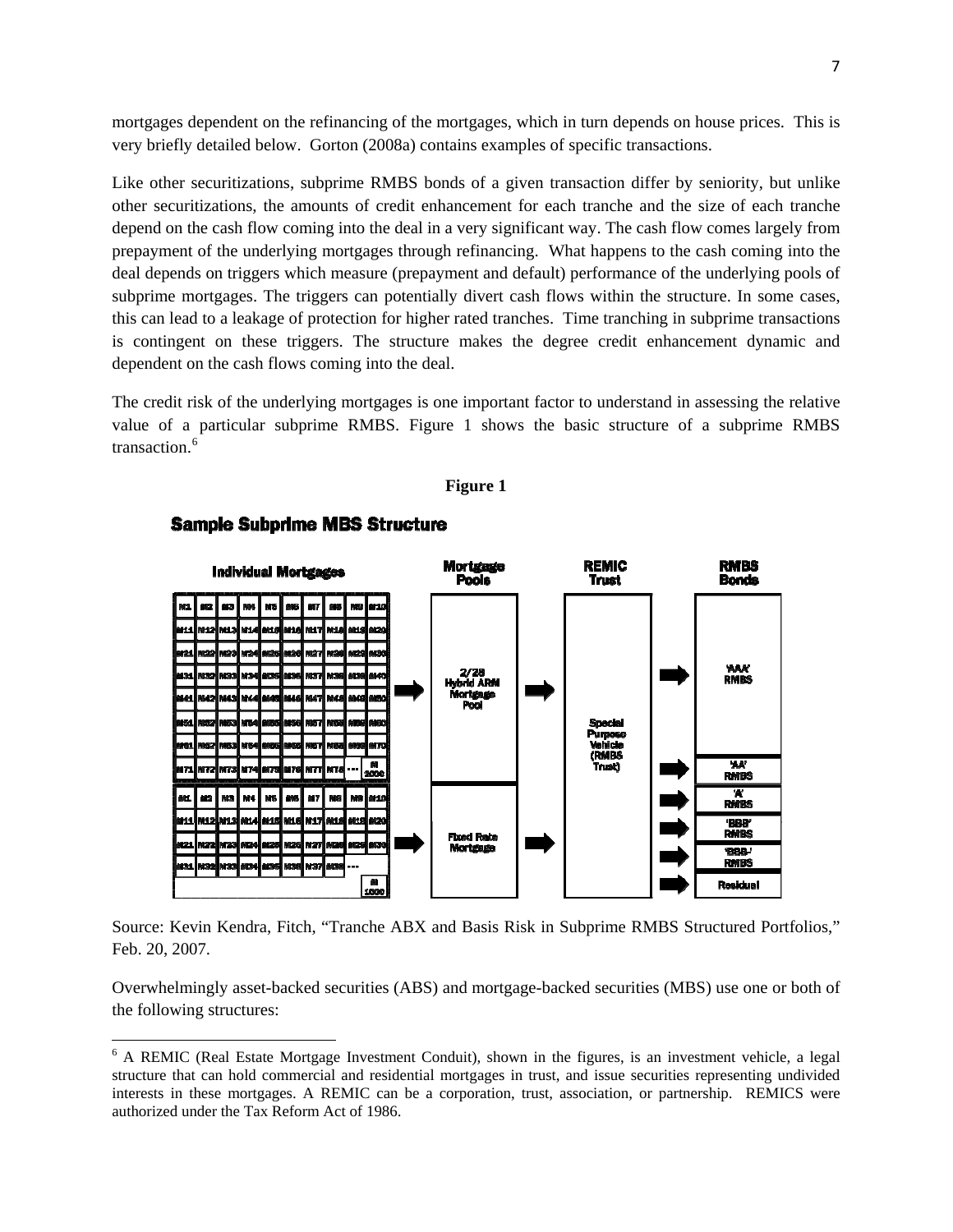- A senior/subordinate shifting of interest structure ("senior/sub"), sometimes called the "6-pack" structure (because there are 3 mezzanine bonds and 3 subordinate bonds junior to the AAA bonds), or
- An excess spread/overcollateralization ("XS/OC") structure. Over-collateralization means that the collateral balance exceeds the bond balance, that is, deal assets exceed deal liabilities.

Because credit risk is the primary risk factor, subprime RMBS bonds have a senior/sub structure, like prime RMBS, but also have an additional layer of support that comes from the excess spread, i.e., the interest paid into the securitization deal from the underlying mortgages minus the spread paid out on the RMBS bonds issued by the deal.<sup>[7](#page-9-0)</sup> Another important feature is overcollateralization, that is, there are initially more assets (collateral) than liabilities (bonds). (The overcollateralization reverts to an equity claim if it remains at the end of the transaction.)

In a prime deal with a senior/sub structure, basically the total amount of credit enhancement that will ever be present is in place at the start of the deal. The tranche sizes are fixed. In this setting, assuming that defaults and losses are bunched near the start of the deal is conservative, as this erodes the credit enhancement early on, and it cannot be replaced. Because of sequential amortization, senior tranches are being paid down over time in this structure.

Subprime transactions are different because the XS/OC feature results in a build-up of credit enhancement from the collateral itself, during the life of the transaction. The allocation of the credit enhancement over time depends on triggers that reflect the credit condition of the underlying portfolio. Excess spread is built up over time to reach a target level of credit enhancement. Once the OC target is reached, excess spread can be paid out of the transaction (to the residual holder), and is no longer available to cover losses.

The figure below displays the two types of transaction structures: senior/sub structure and the OC structure.

<sup>8</sup>

<span id="page-9-0"></span> <sup>7</sup> This is true of securitization generally; see Gorton and Souleles (2007).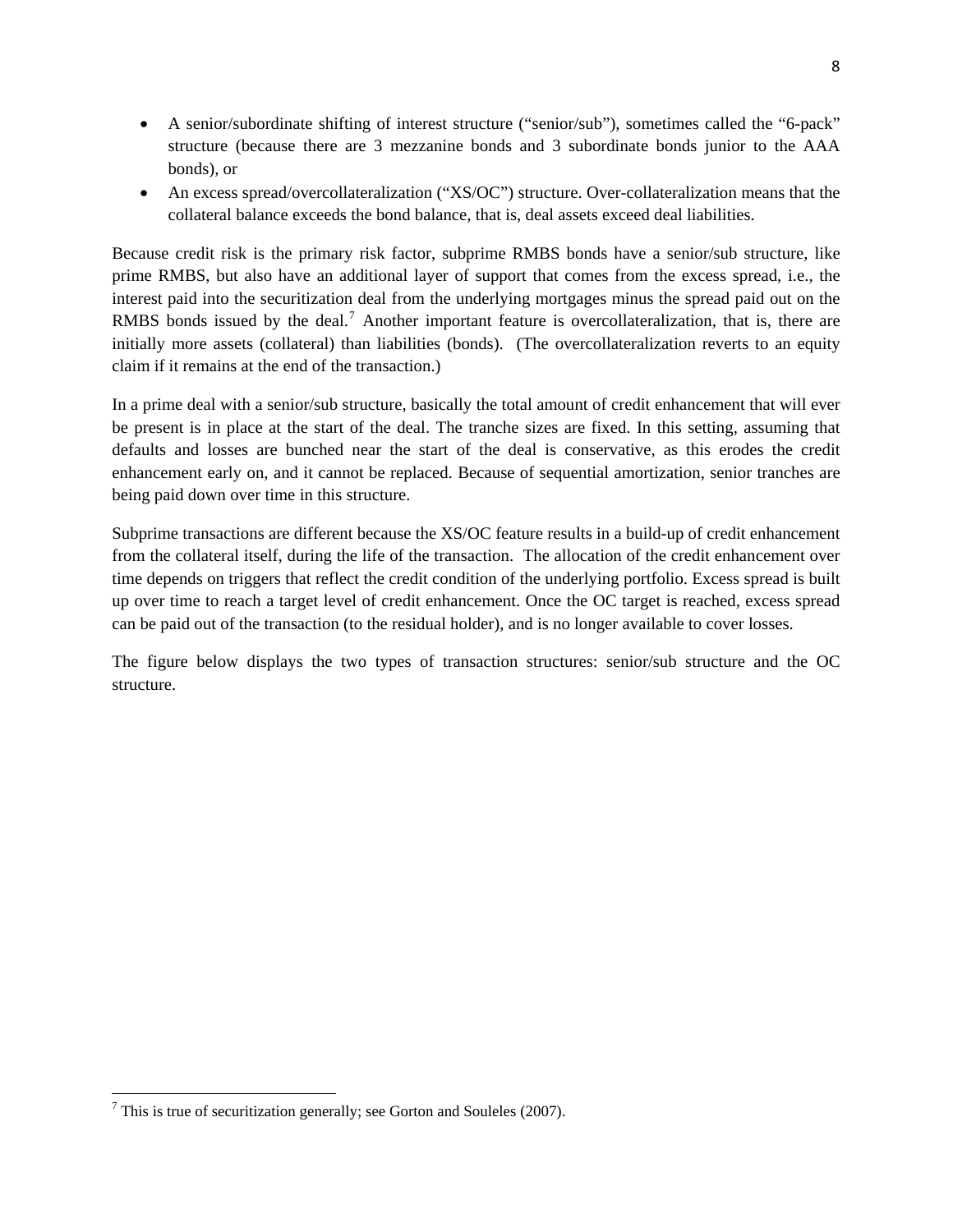

**Figure 2: Senior/Sub 6-Pack Structure vs. the XS/OC Structure** 

Note: The scale in Figure 1 does not accurately reflect relative size of bonds, IC or interest flow. Source: UBS

Source: UBS.

These transactions are quite complicated, so as a prelude to very briefly discussing XS/OC structures, I will very briefly start with the typical Prime and Alt-A deal structure. I emphasize that what follows is a overview only.

### **C. Prime and Alt-A deals**

Most prime jumbo and Alt-A transactions use a 6-pack structure and most subprime, and a few Alt-A deals, use the XS/OC structure. Choice of structure is mostly a function of the amount of excess spread in the deal. Excess spread is the difference between the weighted average coupon on the collateral and the weighted average bond coupons. In an XS/OC structure the excess spread is typically between 300-400 basis points.

There is no over-collateralization in a 6-pack structure. In a 6-pack deal, the mortgage collateral is tranched into a senior (AAA) tranche, mezzanine tranches (AA, A, BBB), subordinated tranches (BB, B, and unrated). The most junior bond, essentially equity, is unrated because it is the "first loss" piece, meaning that it will absorb the first dollar of loss on the underlying pool of mortgages.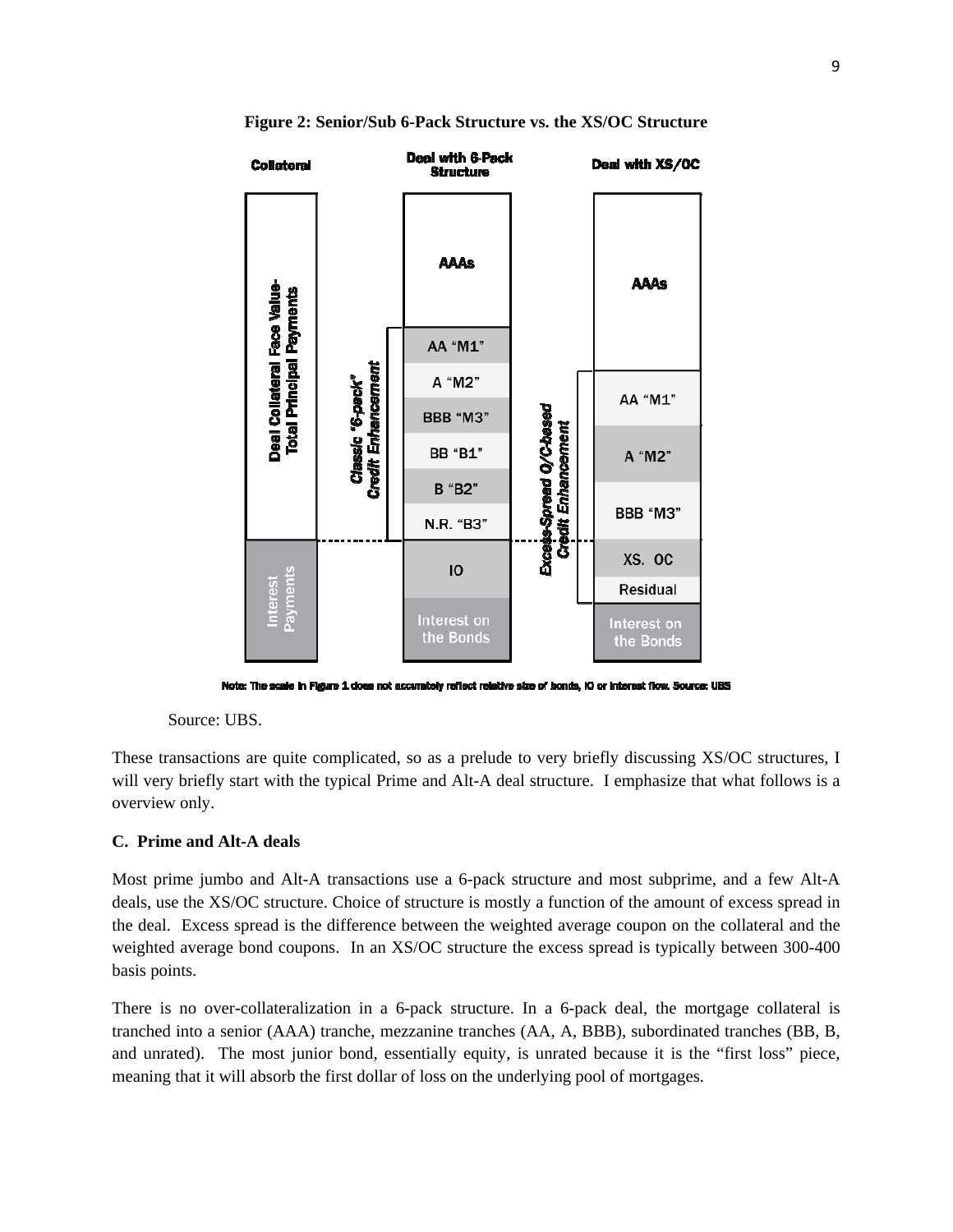In a senior/sub, or 6-pack, structure, the mezzanine ("mezz") bonds and subordinate bonds are tranched to be thick enough to absorb collateral losses to ensure that the senior bonds have a probability of loss sufficiently low to justify a triple-A rating. This is accomplished by reversing the order of the priority of cash flow payments and losses in the transaction. In the early years of the transaction, prepaid principal is allocated from top down ("sequential amortization"), that is, only the senior bonds are paid, while the mezz bonds and sub bonds are "locked out" from receiving prepaid principal. Losses are allocated from the bottom up, that is, the lowest-rated class outstanding at the time will absorb any principal losses.

By using sequential amortization, the senior bonds are paid down first, and there is an increase in the percentage of the remaining collateral that is covered by the mezz and sub bonds. This continues during the lock-out period, which may be the first five years, in a fixed rate transaction, or for as long as 10 years in a prime ARM transaction.

In ARM deals there may be triggers that allow for a reduction in the length of the lock-out period if certain performance metrics are satisfied. The two most common metrics in prime ARM senior/sub structures are (1) a Step-down Test and (2) the Double-down Test. A Step-down Test refers to when prepaid principal switches from sequential pay to pro rata amortization. Typically, prepaid principal switches from sequential pay to pro rata for all outstanding classes if: (a) the senior credit enhancement ("CE") is twice the original percentage; and (b) the average 60+ day delinquency percentage for the prior six months is less than 50% of the current balance; and (c) cumulative losses are under a specified percentage of the original balance. The Double-down Test means that prior to the initial three-year period, 50 percent of prepaid principal can be allocated to the mezz and sub bonds if the above three criteria (a) – (c) are satisfied.

## **D. Subprime Deals**

XS/OC deals are much more complex than straight senior/sub deals (which I have only briefly described above). As an overview, in contrast to a 6-pack deal in a, say, \$600 million XS/OC transaction, the underlying mortgage pool might have collateral worth \$612 million, a 2 percent overcollateralization. The \$12 million of overcollateralization can be created in either of two ways: (1) It can be accumulated over time using excess spread; or (2), it is part of the deal from the beginning when the face value of the bonds issued is less than the notional amount of the collateral.

XS/OC structures involve the following features:

- **Excess Spread:** Like senior/sub deals, the excess spread is used to increase the overcollateralization (OC), by accelerating the payment of principal on senior bonds via sequential amortization; this process is called "turboing." Once the OC target has been reached, and subject to certain performance tests, excess spread can be released for other purposes, including payment to the residual holder.
- **The OC Target:** The OC target is set as a percent of the original balance, and is designed to be in the second loss position against collateral losses. The interest-only strip (IO) is first. Typically, the initial OC amount is less than 100% of the OC target, and it is then increased over time via the excess spread until the target is reached. When the target is reached, the OC is said to be "fully funded." When the deal is fully funded, Net Interest Margin securities (NIMs) can begin to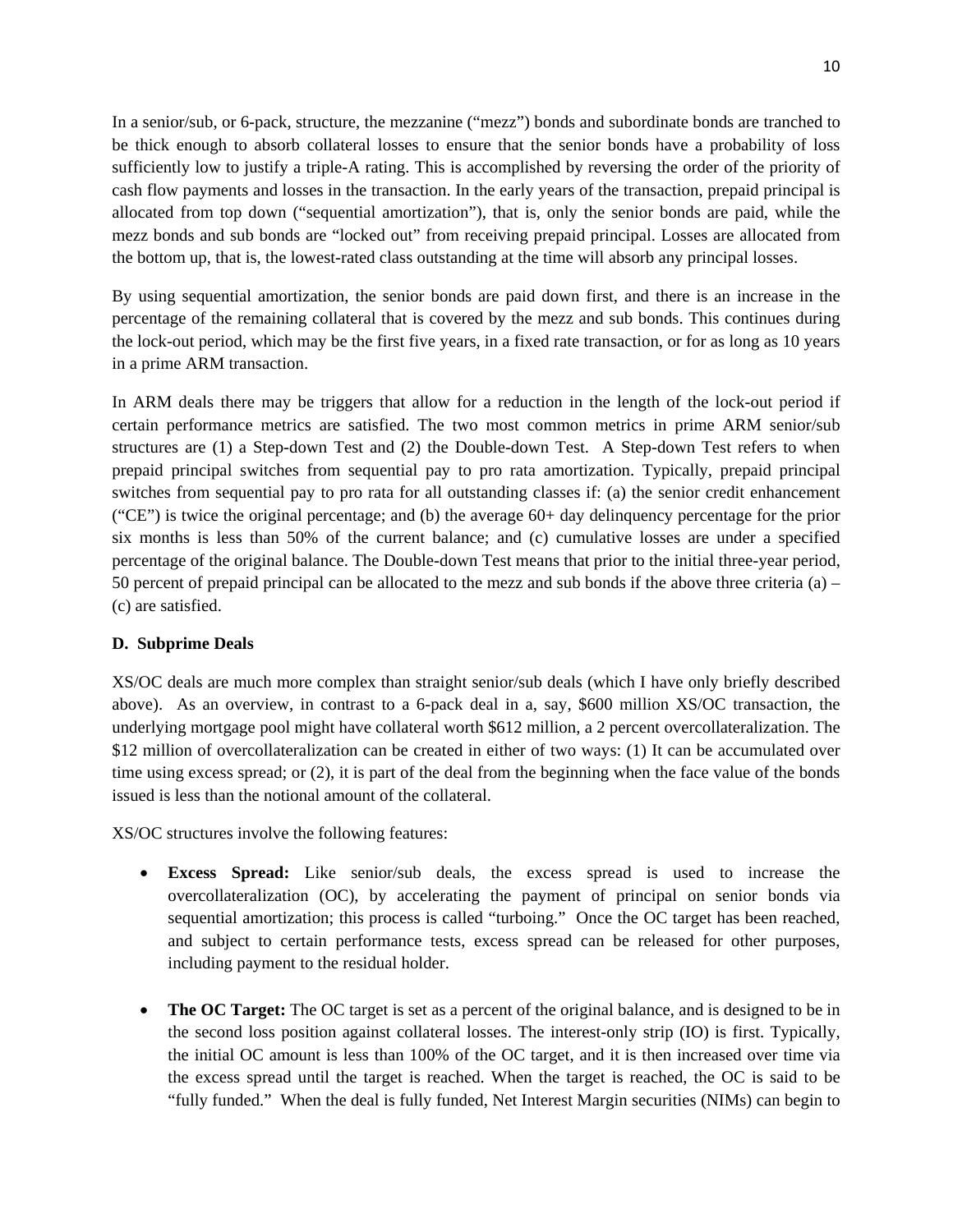receive cashflows from the deal. Subject to passing certain performance tests, OC can be released to the residual holder.

- **Step-down date:** The step-down date in an XS/OC deal is the later of a specified month (e.g., month 36) and the date at which the senior credit enhancement reaches a specified level (e.g., 51%). Prior to the step-down date, the senior bonds receive 100 percent of the principal prepayments. When the senior bonds are completely amortized away, prepaid principal continues to sequentially amortize, with the next class being the outstanding mezzanine bonds.
- **Performance Triggers:** Transactions are structured to include performance triggers that, under certain circumstances, will cause a reallocation of principal to protect or increase subordination levels. Generally speaking, there are two types of triggers: delinquency triggers and loss triggers. A trigger is said to "pass" if the collateral does not breach the specified conditions, and to "fail" if those conditions are hit or breached. If a trigger fails, principal payments to the mezzanine and subordinate bonds are delayed or stopped, preventing a reduction or credit enhancement for the senior bonds.<sup>[8](#page-12-0)</sup> Loss triggers are target levels of cumulative losses as of specific dates after deal start. For example, the loss trigger in months 1- 48 might be 3.5 percent, rise to 5.25 percent in months 49-60, 6.75 percent in months 61-72, and stay flat at 7.75 percent thereafter.
- **Available Funds Cap (AFC):** Generally, bonds in XS/OC deals pay a floating coupon. The underlying mortgages typically pay a fixed rate until the reset date on hybrid ARMS. This creates the risk that the interest paid in to the deal from the underlying collateral is not sufficient to make the coupon payments to the deal bondholders – "available funds cap risk." To prevent this situation the deal is subject to an AFC. Investors receive interest as the minimum of Index (e.g., 1-month LIBOR) plus Margin or the Weighted Average AFC.

There are many nuances to these triggers. See, e.g., Moody's (November 22, 2002, May 30, 2003, September 26, 2006).

Principal waterfalls are sequential-pay typically for the first three years. That is, all scheduled principal and prepayments go to repay the senior bondholders first, until they are paid in full. Then, principal payments go to the next senior note holder, until they are paid in full, and so on. As discussed, after the first three years, credit enhancement (CE) "steps down," if certain performance tests have been met. For example, if overcollateralization (OC) targets have been met, the CE steps down by repaying subordinate bonds holders. OC targets are set to double the original subordination.

Interest waterfalls involve regular interest that is paid sequentially to bonds, capped at the weighted average mortgage rate net of expenses (Net weighted average coupon (WAC)) or available funds cap (AFC), as discussed above.

<span id="page-12-0"></span><sup>&</sup>lt;sup>8</sup> Delinquency triggers are classified as either "soft" or "hard." The trigger is hit if serious delinquencies, defined as 60+ days, foreclosure and REO, are at or exceed certain limits. With a soft trigger, the delinquency limit is defined relative to the current amount of senior credit enhancement: the balance of the mezz and subordinate classes, plus OC, expressed as a percentage of the balance of the collateral, e.g., serious delinquencies exceed 50 percent of the senior credit enhancement). With a hard trigger, the delinquency limit is defined as a specific percentage of the current collateral balance, e.g., if serious delinquencies exceed 12 percent of the current balance.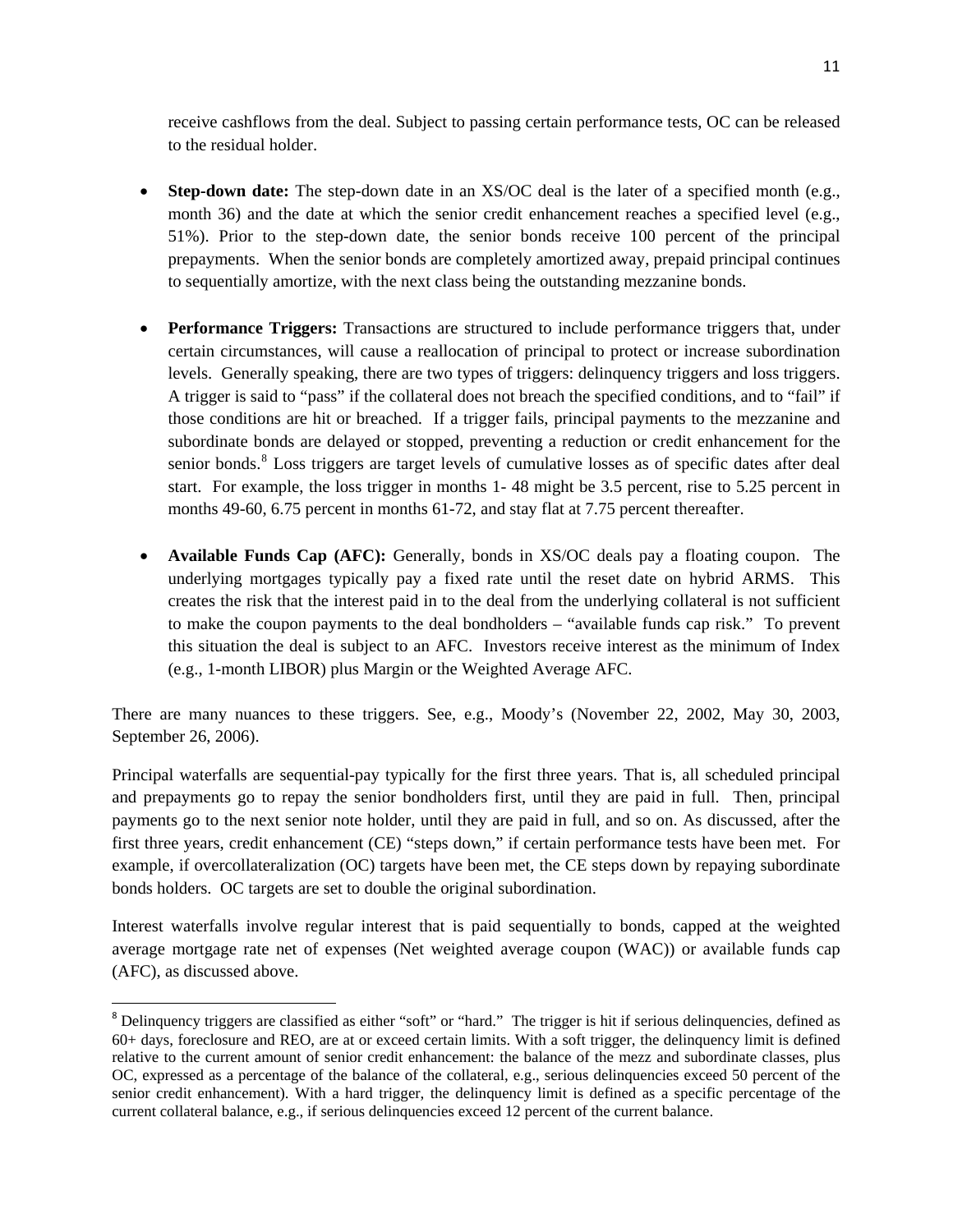"Excess interest" is the remaining interest (which goes into the interest collection account), after paying bondholders regular interest. Excess interest (or "excess spread") is first used to cover realized collateral losses. Second, excess interest is used to cover any interest shortfalls due to the Net WAC being lower than the stated bond coupon. Lastly, the remaining excess interest goes to the holder of the residual bond, typically the originator of the mortgages.

The lock-out and step-down provisions are common structural features of subprime deals. To reiterate, the "lock-out" provision locks out the subordinate bonds from receiving principal payments for a period of time. After the lock-out period, deals are allowed to "step-down," that is, principal payments can be distributed to the subordinated bonds provided that the credit enhancement limits are twice the original.

Subprime securitizations are very different from standard securitizations because the refinancing of the underlying subprime mortgages provides the securitization with a lot of cash, which can be used to buildup credit enhancement over time. It does this by storing cash in the securitization and by amortization, which builds up the lower-rated tranches' thickness over time. But, this dynamic credit enhancement depends on the subprime mortgages refinancing.

Standard securitizations have fixed tranche sizes; that is, tranche thickness does not vary over time. To some extent excess spread is used to create credit enhancement through reserve fund build-up, but this is not the main credit enhancement. See Gorton and Souleles (2007) for a description of standard securitization. But, subprime securitizations are very different story. They are not at all like standard securitization transactions. In particular, the difference illustrates how the lender's "rollover option" on house prices implicitly embedded in the subprime mortgages has resulted in very house price-sensitive behavior of the subprime RMBS. Unlike standard securitization transactions, here the tranche thickness and the extent of credit enhancement depend on the cash flow coming into the deal from prepayments on the subprime mortgages via refinancing. This depends on house prices.

#### **4. Collateralized Debt Obligations (CDOs)**

The next link in the chain is collateralized debt obligations (CDOs), special purpose vehicles that issue long-dated liabilities in the form of rated tranches in the capital markets and use the proceeds to purchase structured products for assets. In particular, ABS (asset-backed securities, including mortgage-backed securities) CDOs purchased significant amounts of subprime RMBS bonds. This section proceeds as follows. In subsection A, I start with a very brief description of how cash CDOs work (as opposed to synthetic or hybrid CDOs). In subsection B, I describe the amounts of CDOs issue and look at the question of how much subprime RMBS went into CDOs. Subsection C looks at synthetic subprime risk. Subsection D discusses the issue of the final location of the CDO tranches with subprime risk. This involves a discussion of some off-balance sheet vehicles that purchased CDO tranches - -another link in the chain. The final subsection, F, summarizes.

#### **A. The Design of CDOs**

A cash CDO is a special purpose vehicle, which buys a portfolio of fixed income assets, and finances the purchase of the portfolio via issuing different tranches of risk in the capital markets. These tranches are senior tranches, rated Aaa/AAA, mezzanine tranches, rated Aa/AA to Ba/BB, and equity tranches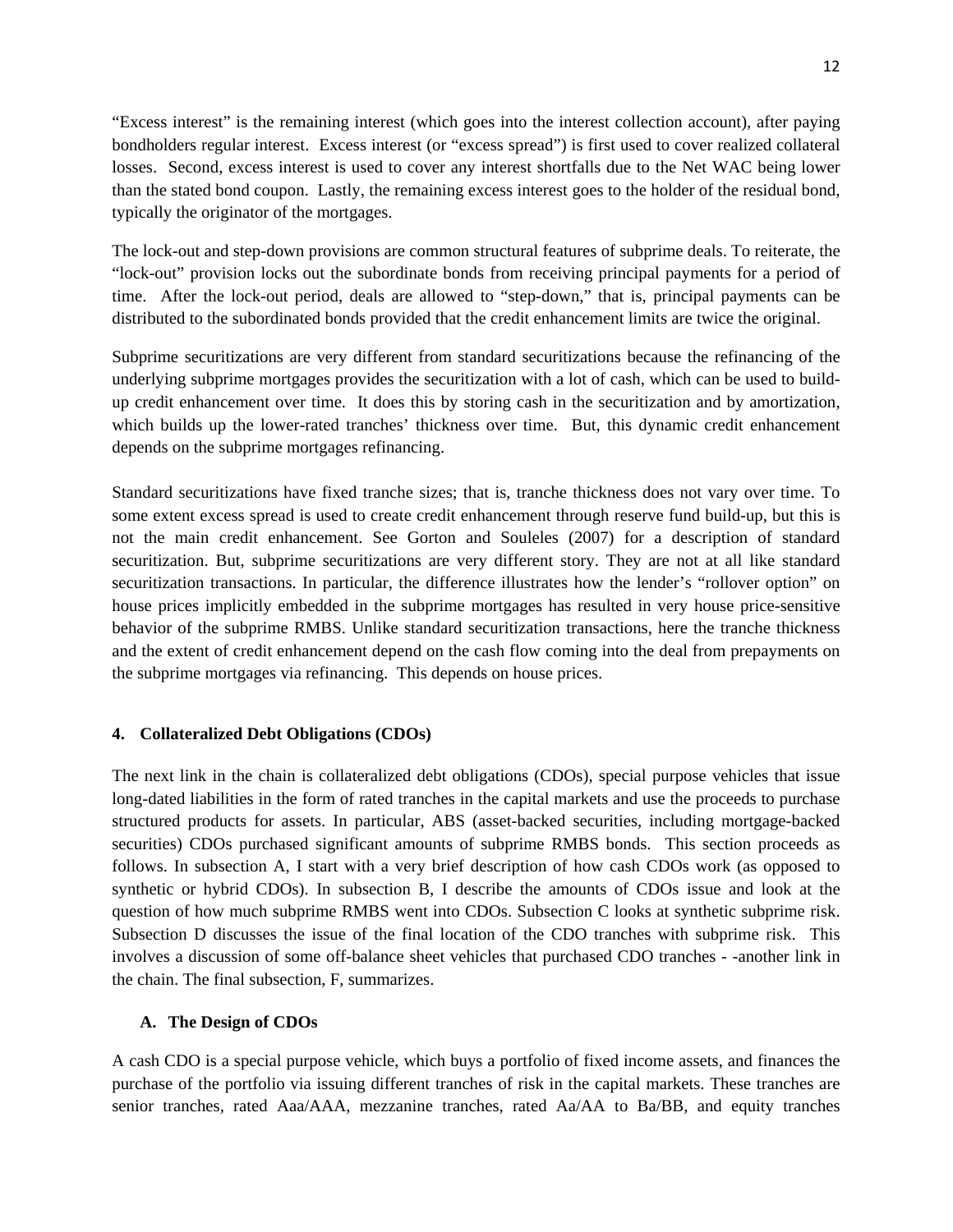(unrated). Of particular interest are ABS CDOs, CDOs which have underlying portfolios consisting of asset-backed securities (ABS), including residential mortgage-backed securities (RMBS) and commercial mortgage-backed securities (CMBS).

CDO portfolios typically included tranches of subprime and Alt-A deals, sometimes quite significant amounts. The interlinking of subprime mortgages, the subprime RMBS and the CDOs is portrayed in Figure 2 below. To the left of the figure is a representation of the creation of a subprime RMBS deal. Some of the bonds issued in this subprime deal go into ABS CDOs. In particular, as shown on the righthand-side of the figure, RMBS bonds rated AAA, AA, and A form part of a "High Grade" CDO portfolio, so called because the portfolio bonds have these ratings. The BBB bonds from the RMBS deal go into a "Mezz CDO," so named because its portfolio consists entirely, or almost entirely, of BBB rated ABS and RMBS tranches. If bonds issued by Mezz CDOs are put into another CDO portfolio, then the new CDO – now holding Mezz CDO tranches—is called a "CDO squared" or "CDO<sup>2</sup>."



#### **Figure 2**

Source: UBS, "Market Commentary," December 13, 2007.

There are some important features to ABS CDOs that make their design more complicated, in ways which play a role later. Perhaps most importantly, many cash ABS CDOs are managed, which means that there is a manager (a firm) that oversees the CDO portfolio. In particular, this manager is allowed to trade - buy and sell -- bonds, to a limited extent (say 10 percent of the notional amount per year) over a limited period of time (say the first three years of the transaction). The putative reason for this is that structured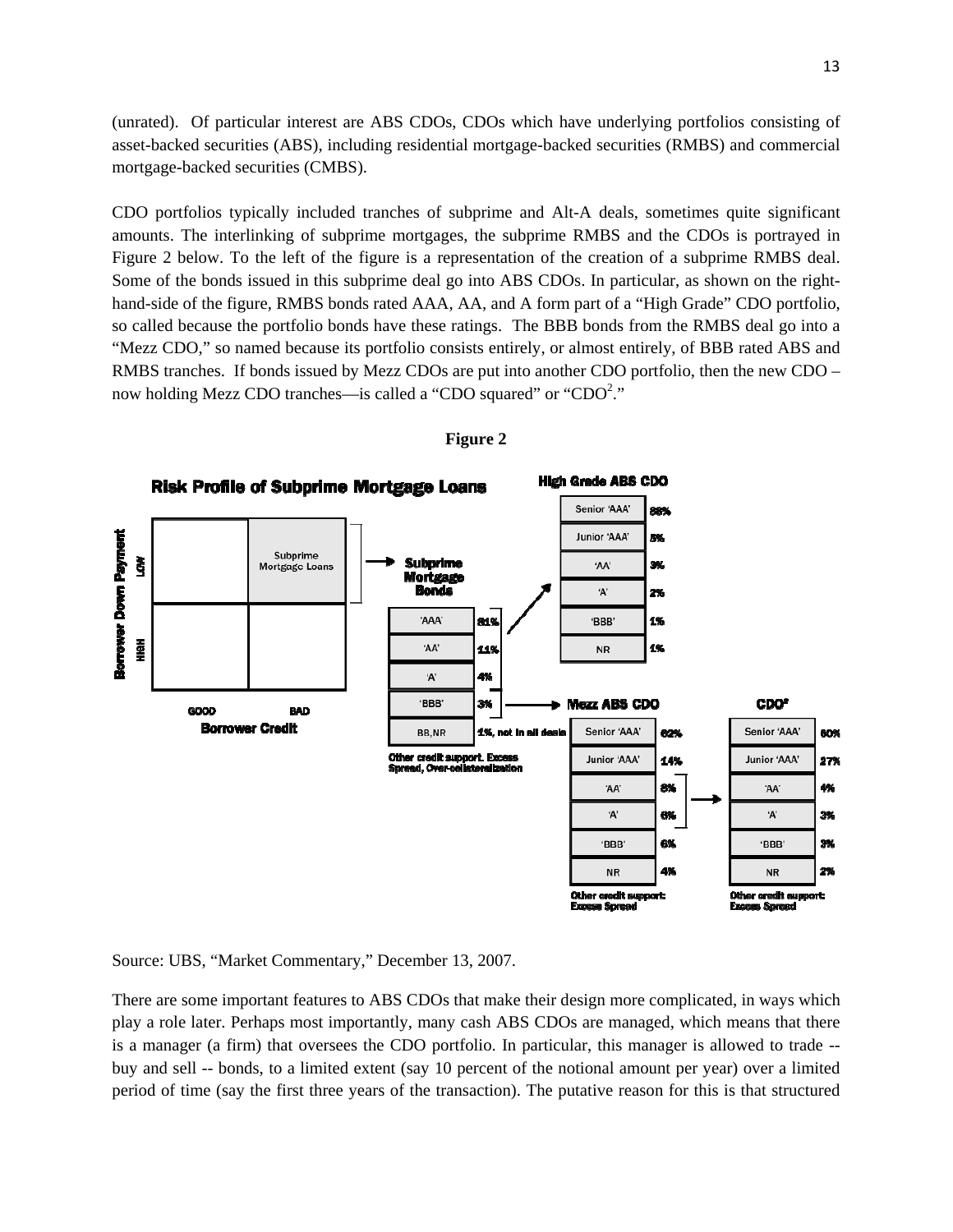products amortize, so to achieve a longer maturity for the CDO, managers need to be allowed to reinvest. They can take cash that is paid to the CDO from amortization and reinvest it, and with limitations, as mentioned, they can sell bonds in the portfolio and buy other bonds. There are restrictions on the portfolio that must be maintained, however. CDO managers typically owned part or all of the CDO equity, so they would benefit from higher yielding assets for a given liability structure. Essentially, think of a managed fund with term financing and some constraints on the manager in terms of trading and the portfolio composition.

The restrictions on the portfolio composition would limit structured product asset categories to certain maximum amounts of the portfolio. Other restrictions would include maximums and minimum by rating category, restrictions on weighted average life, Correlation Factors, weighted average weighting factor, numbers of obligors, etc. $9$ 

Priority of cash flows in CDOs is first of all based on seniority, for allocating losses. Credit enhancement is also provided via other mechanisms such as sequential amortization. Finally, there are also coverage tests and triggers which divert cash flows from subordinate tranches, prevent reinvestment of in new assets, and cause amortization to be sequential, if the tests are not met. There is no standardization of triggers across CDOs. Some have sequential cash flow triggers, others do not. Some have OC trigger calculations based on ratings changes; others do not. There is no straightforward template. In fact, each ABS CDO must be separately modeled. The above discussion provides a much abbreviated glimpse at the structure that must be modeled. This will play a role later in the panic when investors attempt a valuation of CDO tranches.[10](#page-15-1)

Why would CDOs buy subprime RMBS bonds? With regard to the lower-rated tranches, the BBB tranches of subprime RMBS were difficult to sell. Perhaps this was because they were so thin when first issued, so that at first glance they seemed unreasonable. But, this would not be so obvious if they were purchased by a CDO. By 2005 spreads on subprime BBB tranches appeared to be wider than other structured products with the same rating, creating an incentive to arbitrage the ratings between the ratings on the subprime and on the CDO tranches.<sup>[11](#page-15-2)</sup> CDO portfolios increasingly were dominated by subprime, suggesting that the market was pricing this risk inconsistently with the ratings.

Also, concerning the higher rated tranches, CDOs may have been motivated to buy large amounts of structured assets because their AAA tranches would be used as fodder for profitable negative basis trades. This may have increased the appetite of CDOs and of dealer banks underwriting the CDOs. In a negative basis trade, a bank buys the AAA-rated CDO tranche while simultaneously purchasing protection on the tranche under a physically settled credit default swap (CDS). From the bank's viewpoint, this is the

<span id="page-15-0"></span><sup>&</sup>lt;sup>9</sup> The weighted average weighting factor refers to a weighted average rating where ratings have been converted to numbers by a rating agency (in such a way that the ratings are not equidistant apart). Similarly, "Correlation Factors" refers to rating agency stated correlation assumptions. The details do not concern us here.

<span id="page-15-1"></span> $10$  When investors indicate an interest in investing in a CDO, and even when they invest, the CDO is not completely "ramped up," that is, all the ABS bonds for the portfolio have not been purchased yet. Investment will be made based on the criteria restricting the portfolio's composition.

<span id="page-15-2"></span><sup>&</sup>lt;sup>11</sup> I recognize that this is a causal observation. Though I believe this view is widely held by traders, I know of no formal documentation of this.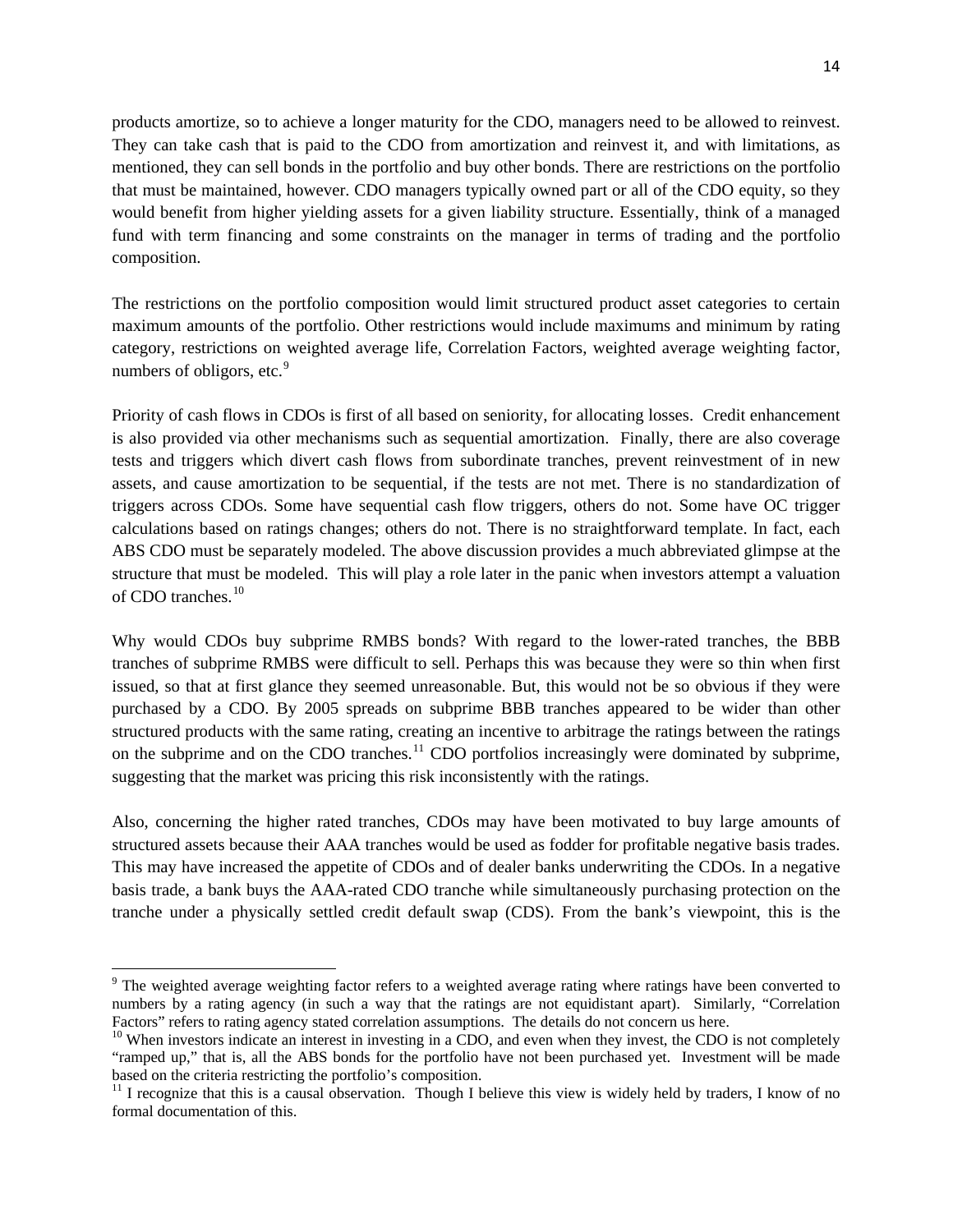simultaneous purchase and sale of a CDO security, which meant (for awhile) that the bank could book the NPV of the excess yield on the CDO tranche over the protection payment on the CDS.

If the CDS spread is less than the bond spread, the basis is negative. Here's an example. Suppose a bank borrows at LIBOR + 5 and buys a AAA-rated CDO tranche which pays LIBOR + 30. Simultaneously, the bank buys protection (possibly from a monoline insurer) for 15 basis points. So the bank makes 25 bps over LIBOR net on the asset, and they have 15bps in costs for protection, for a 10 bps profit.<sup>[12](#page-16-0)</sup>

Note that a negative basis trade swaps the risk of the AAA tranche to a CDS protection writer. Now, the subprime-related risk has been separated from the cash host. Consequently, even if we were able to locate the AAA CDO tranches, this would not be the same as finding out the location of the risk. We do not know the extent of negative basis trades. $13$ 

## **B. CDO Issuance**

The next table below, Table 5, shows CDO issuance. The first column of the table shows total issuance of CDOs. The next column shows total issuance of Structured Finance CDOs (also called ABS CDOs (for Asset-Backed Securities); these CDOs have RMBS, CMBS, CMOs, ABS, CDOs, CDS, and other securitized/structured products as collateral. This is the category of CDO that would include subprime mortgages.<sup>[14](#page-16-2)</sup> Structured Finance CDOs have consistently been the modal category.

Another way to divide CDOs is by their structure. Cash flow CDOs have assets and liabilities that are entirely cash instruments (i.e., physical bonds). Liabilities are paid with the interest and principal payments (cash flows) of the underlying cash collateral. Hybrid CDOs combine the funding structures of cash and synthetic CDOs. Synthetic CDOs sell credit protection via credit default swaps (CDS) rather than purchase cash assets.<sup>[15](#page-16-3)</sup> The liability side is partially synthetic, in which case some protection is purchased on tranches from investors, on the most senior tranches. Mezzanine tranches are not synthetic, but paid-in in cash which is deposited in an SPV and used to collateralize the SPV's credit swap obligations, namely, potential losses resulting in writedowns of the issued notes. Note that Synthetic Funded CDOs would be the location of synthetic subprime risk in the form of credit protection written on a subprime index (the ABX index). $16$ 

Finally, we can think of categorizing CDOs by the motivation for the transaction. As the name suggests, Arbitrage CDOs are motivated by the spread difference between higher yielding assets and the lower yields paid as financing costs. This is often viewed as a rating agency created arbitrage. Another

 $12$  Gorton (2008b) discusses negative basis trades in more detail.

<span id="page-16-1"></span><span id="page-16-0"></span><sup>&</sup>lt;sup>13</sup> We do know that these were a source of writedowns for banks. For example, UBS (2008): "Negative Basis Super Seniors: these were Super Senior positions where the risk of loss was hedged through so-called Negative Basis (or "NegBasis") trades where a counterparty, such as a monoline insurer provided 100% loss protection. The hedge resulted in a credit exposure towards the protection seller. As of the end of 2007, writedowns on these positions represented approximately 10% of the total Super Senior losses" (p. 14).

<span id="page-16-2"></span><sup>&</sup>lt;sup>14</sup> The difference between Total Issuance and Structured Finance issuance would be other categories such as Investment Grade Loans, High Yield Loans, Investment Grade Bonds, High Yield Bonds, etc.

<sup>&</sup>lt;sup>15</sup> Synthetic CDOs are not included in the table.

<span id="page-16-4"></span><span id="page-16-3"></span><sup>&</sup>lt;sup>16</sup> The residual category, which has been excluded, consists of Market Value CDOs. Fully synthetic CDOs are not included.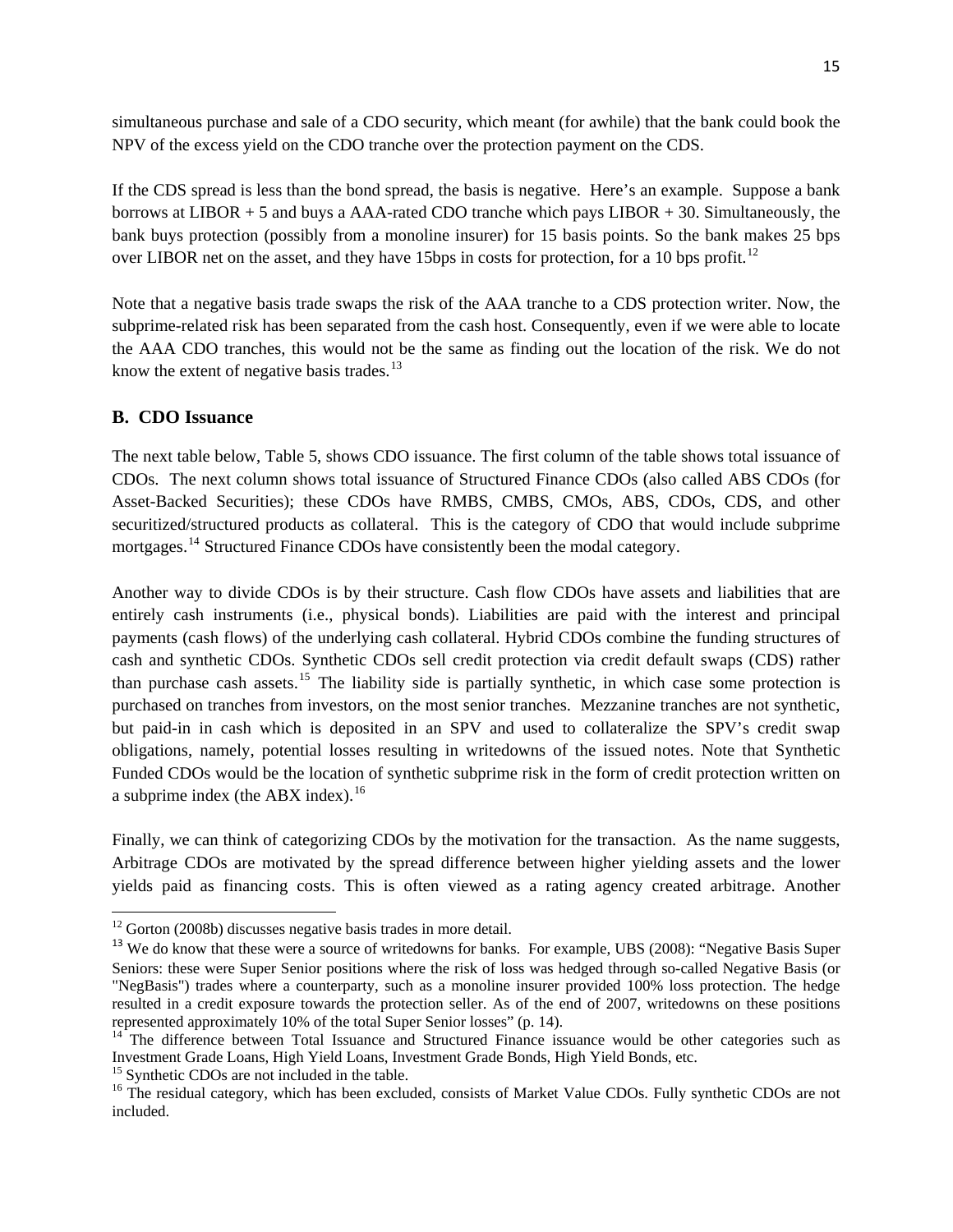motivation is regulatory bank capital relief or risk management. Balance sheet CDOs remove the risk of assets off the balance sheet of the originator, typically synthetically.

Looking at the table, the first point to note is that CDO issuance has been significant – and the bulk of it has been CDOs with structured products as collateral. The issuance volume that involves synthetically creating risk is also significant. As noted, the motivation has primarily been arbitrage. It is also notable what data are missing. There is no data on the amount of subprime exposure in CDOs, whether cash or synthetic. This is a glimpse of part of the information problem. To figure out the subprime exposure in a CDO requires a "look through" to the subprime RMBS bonds in the portfolio of the CDO and then looking through those bonds individually to determine what subprime mortgages are associated with each RMBS bond in the portfolio.

|            | <b>Total</b>    | <b>Structured</b> | <b>Cash Flow</b> | <b>Synthetic</b> | Arbitrage | <b>Balance</b> |
|------------|-----------------|-------------------|------------------|------------------|-----------|----------------|
|            | <b>Issuance</b> | <b>Finance</b>    | and Hybrid       | <b>Funded</b>    |           | <b>Sheet</b>   |
| 2004       | 157,418.5       | <b>NA</b>         | 119,531.3        | 37,237.2         | 146,998.5 | 10,419.8       |
| % of Total |                 |                   | 75.9%            | 23.7%            | 93.4%     | $6.6\%$        |
|            |                 |                   |                  |                  |           |                |
| 2005       | 271,803.3       | 176,639.1         | 206,225.9        | 64,957.4         | 227,403.6 | 44,399.7       |
| % of Total |                 | 65.0%             | 75.9%            | 23.9%            | 83.7%     | 16.3%          |
|            |                 |                   |                  |                  |           |                |
| 2006       | 551,709.6       | 314,093.2         | 414,742.9        | 89,042.7         | 472,197.7 | 79,511.9       |
| % of Total |                 | 56.9%             | 75.2%            | 16.1%            | 85.6%     | 14.4%          |
|            |                 |                   |                  |                  |           |                |
| 2007       | 502,978.8       | 263,455.9         | 362,651.7        | 46,230.4         | 436,102.5 | 66,876.3       |
| % of Total |                 | 52.4%             | 72.1%            | 9.1%             | 86.8%     | 13.3%          |
|            |                 |                   |                  |                  |           |                |
| 2008 Q1    | 11,710.1        | 4,736.1           | 10,673.9         | 186.0            | 10,468.4  | 1,241.7        |
| % of Total |                 | 40.4%             | 91.2%            | 1.6%             | 89.4%     | 10.6%          |

## **Table 5: Global CDO Issuance (\$ millions)**

Source: Securities Industry and Financial Markets Association

Issuance of ABS CDOs roughly tripled over the period 2005–07 and ABS CDO portfolios became increasingly concentrated in U.S. subprime RMBS. Table 6 provides estimates of the typical collateral composition of high grade and mezzanine ABS CDOs.

### **Table 6: Typical Collateral Composition of ABS CDOs (percent)**

|                               | <b>High Grade ABS CDO</b> | <b>Mezzanine ABS CDO</b> |
|-------------------------------|---------------------------|--------------------------|
| <b>Subprime RMBS Tranches</b> | 50%                       | 77%                      |
| <b>Other RMBS Tranches</b>    |                           |                          |
| <b>CDO</b> Tranches           |                           |                          |
| Other                         |                           |                          |

Source: Citigroup, cited by Basel Committee on Banking Supervision (BIS) (April 2008).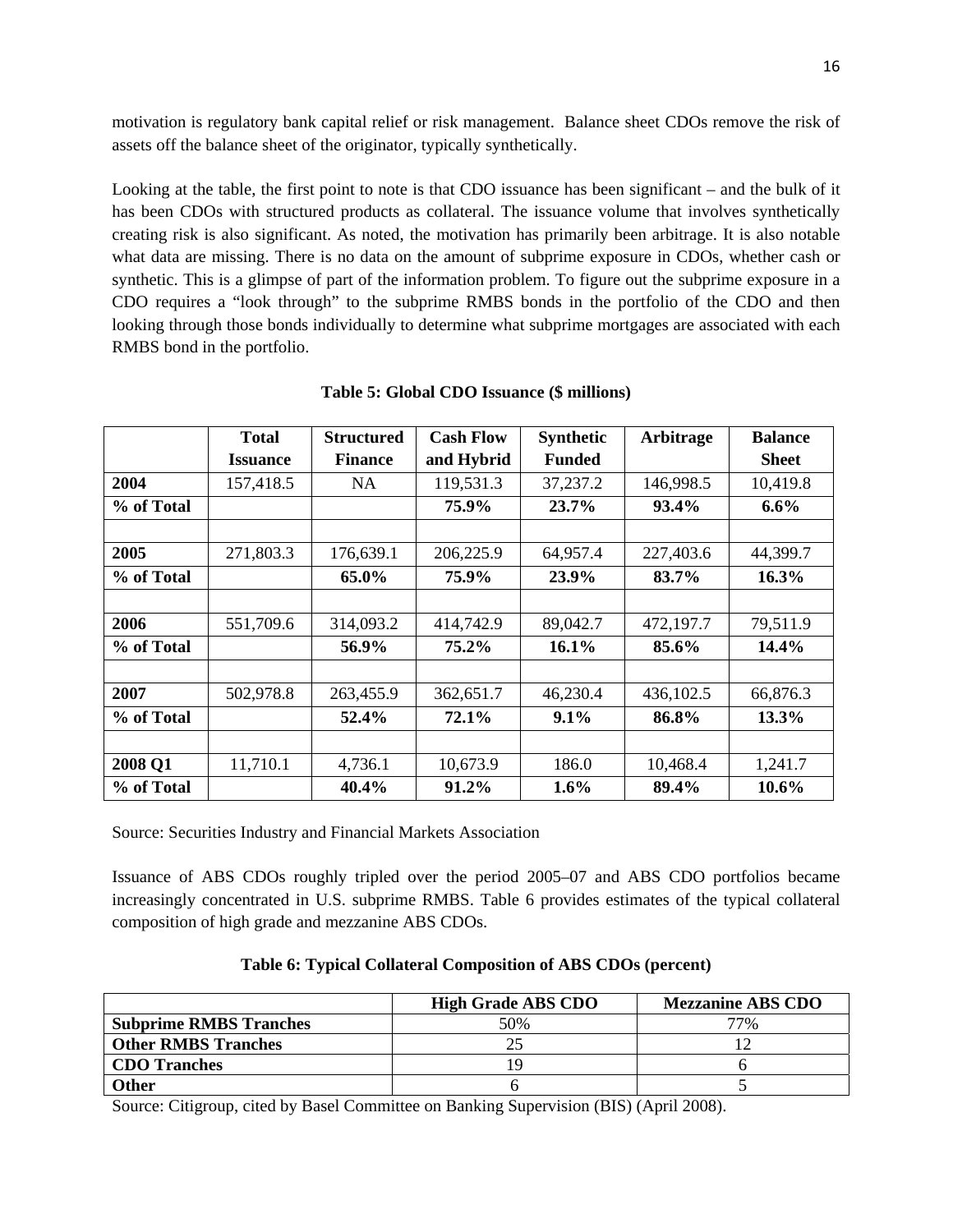As the volumes of origination in the subprime mortgage market increased, subprime RMBS increased, and so did CDO issuance, as shown in Table 7.

| Vintage      | <b>Mezz ABS CDOs</b><br>(\$ billions) | <b>High Grade ABS</b><br>CDOs<br>(\$ billions) | <b>All CDOs</b><br>(\$ billions) |
|--------------|---------------------------------------|------------------------------------------------|----------------------------------|
| 2005         |                                       | 50                                             | 290                              |
| 2006         | 50                                    | 100                                            | 468                              |
| Yr to 9/2007 | 30                                    | 70                                             | 330                              |

## **Table 7: Subprime-Related CDO Volumes**

Source: UBS, "Mortgage Strategist," November 13, 2007.

How pervasive is subprime collateral in ABS CDOs? By looking through the CDO portfolios for a sample of CDOs, a sense of how many real estate-related bonds are in the CDO portfolios. UBS undertook this exercise for a sample of 420 ABS CDOs. The results are shown below in Table 8.

| <b>Number of Deals by Vintage and Mortgage Loan Type</b> |                 |       |                |       |              |  |
|----------------------------------------------------------|-----------------|-------|----------------|-------|--------------|--|
| <b>Vintage</b>                                           | <b>Subprime</b> | Alt-A | <b>Seconds</b> | Prime | <b>Total</b> |  |
| 2003                                                     | 215             | 63    |                | 144   | 429          |  |
| 2004                                                     | 371             | 252   | 25             | 188   | 836          |  |
| 2005                                                     | 488             | 452   | 62             | 209   | 1,211        |  |
| 2006                                                     | 522             | 487   | 69             | 142   | 1,220        |  |
| 2007                                                     | 150             | 113   | 21             | 28    | 312          |  |
| <b>Total</b>                                             | .746            | ,367  | 184            |       | 4,008        |  |

## **Table 8: Residential Mortgage Deals in 420 ABS CDOs**

Source: UBS, "Mortgage and ABS CDO Losses," December 13, 2007

The important point of this analysis is that the amount of subprime RMBS bonds in ABS CDOs is very significant.

## **C. Synthetic Subprime Risk**

Subprime risk can be traded via credit derivatives referencing individual subprime cash bonds, or via an index linked to a basket of such bonds. Dealer banks launched the ABX.HE (ABX) index in January 2006. The ABX Index is a credit derivative that references 20 equally-weighted RMBS tranches. There are also indices comprising sub-indices linked to a basket of subprime bonds with specific ratings: AAA, AA, A BBB and BBB- . Each sub-index references 20 subprime RMBS bonds with the rating level of the subindex. Every six months the indices are reconstituted based on a pre-identified set of rules. The index is overseen by Markit Partners. The dealers provide Markit Partners with daily and monthly marks.<sup>[17](#page-18-0)</sup>

<span id="page-18-0"></span><sup>&</sup>lt;sup>17</sup> See <http://www.markit.com/information/products/abx.html>.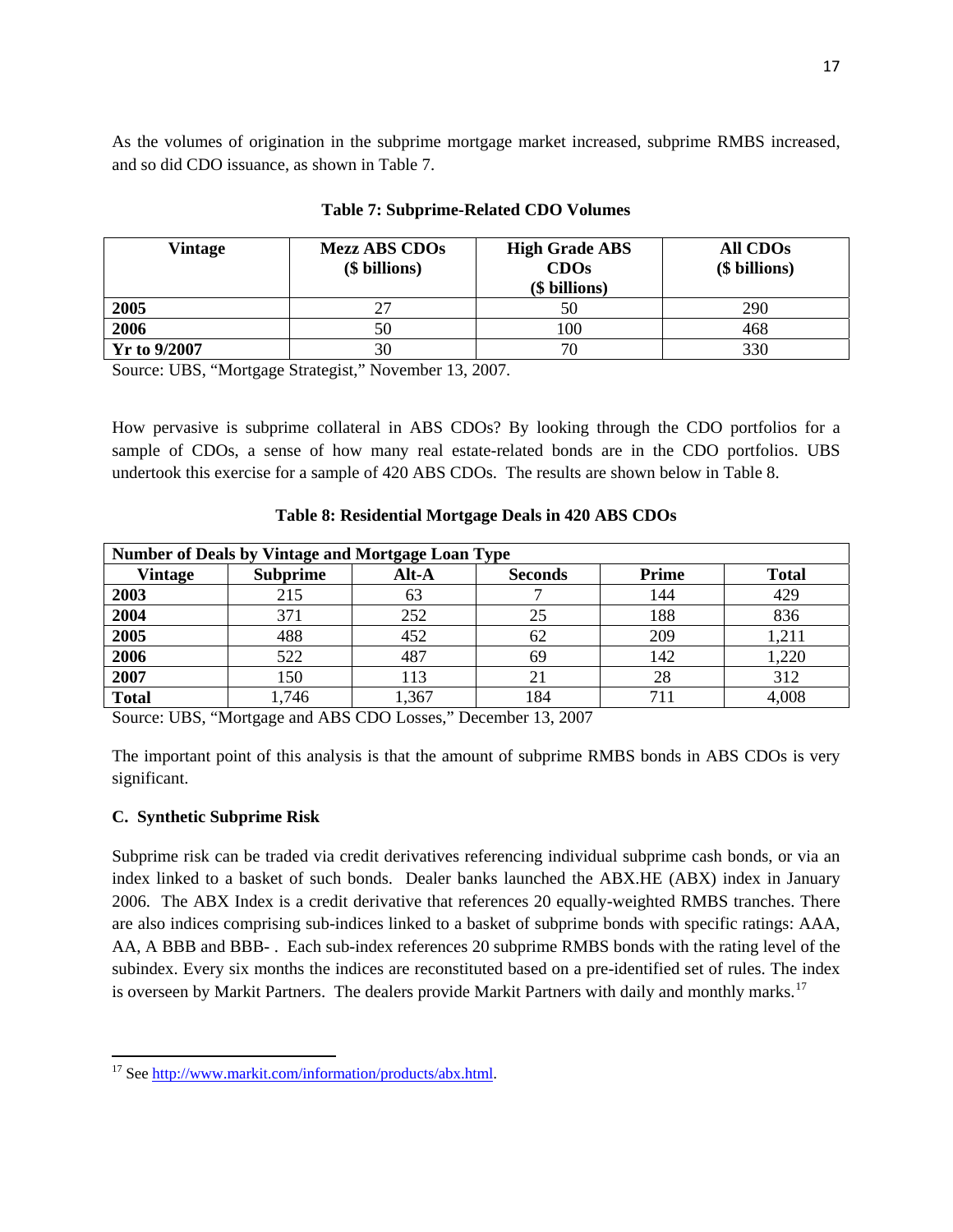For our purposes here, the main point is that subprime risk can be traded synthetically with credit derivatives. Risk cannot be created on net because these are derivatives, but the identities of the longs and shorts are not known as this market is over-the-counter. Table 9 shows approximations of the amount of BBB-rated subprime RMBS issuance over 2004–07 and the exposures of mezzanine CDOs issued in 2005–07 to those vintages of BBB-rated subprime RMBS. Note that the mezzanine CDOs issued in 2005–07 used CDS to take on *significantly greater* exposure to the 2005 and 2006 vintages of subprime BBB-rated RMBS than were actually issued. *This suggests that the demand for exposure to riskier tranches of subprime RMBS exceeded supply by a wide margin.* The additional risk exposure was created synthetically. (Though, on net, there is no new risk.)

In addition, synthetic CDOs, relying completely on derivatives became increasingly important. Prior to 2005, the portfolios of ABS CDOs were mainly made up of cash securities. After 2005, CDO managers and underwriters began using CDS referencing individual ABS, creating synthetic exposures. "Synthetic CDOs" are CDOs with entirely synthetic portfolios; the portfolio of a "hybrid CDO" consists of a mix of cash positions and CDS. CDO managers and underwriters used synthetic exposures to meet the growing investor demand for ABS CDOs and to cater to investors' preferences to have particular exposures in the portfolio that may not have been available in the cash market. CDO managers and underwriters were able to use CDS to fill out an ABS CDO's portfolio when cash ABS, particularly mezzanine ABS CDO tranches, were difficult to obtain.

**Table 9: BBB-Rated Subprime RMBS Issuance and Exposure in Mezzanine ABS CDOs Issued in 2005-2007 to BBB-Rated Subprime RMBS (\$ billions)** 

|                                                 | 2004 | 2005 | 2006 | 2007 |
|-------------------------------------------------|------|------|------|------|
| <b>BBB-rated Subprime RMBS Issuance</b>         | 12.3 | 15.8 | 15.7 | 6.2  |
| <b>Exposure of Mezzanine ABS CDOs issued in</b> | 8.0  | 25.3 | 30.3 | 2.9  |
| 2005-2007                                       |      |      |      |      |
| <b>Exposure as a Percent of Issuance</b>        | 65   | 160  | 193  | 48   |

Source: Federal Reserve calculations, cited by Basel Committee on Banking Supervision (BIS) (April 2008).

So far, the subprime mortgages have been securitized and tranches of these securitizations have been sold, in large part, to CDOs, and tranches of the CDOs have been sold to investors. Additional subprime risk has been traded via derivatives.

I now turn to question of the identity of the investors in these risks. Who were these investors? Where did the risk go?

## **D. Where Did the CDO Tranches Go?**

The short answer is that we do not know for sure. Investors around the world purchased rated tranches of CDOs. Investors in the AAA CDO tranche risk (synthetic, if not cash) include bond insurers, insurance companies, and others, categories of institutional investors. The category labeled "ABCP/SIV" refers to asset-backed commercial paper conduits (ABCPs) and structured investment vehicles (SIVs), which I discuss briefly below.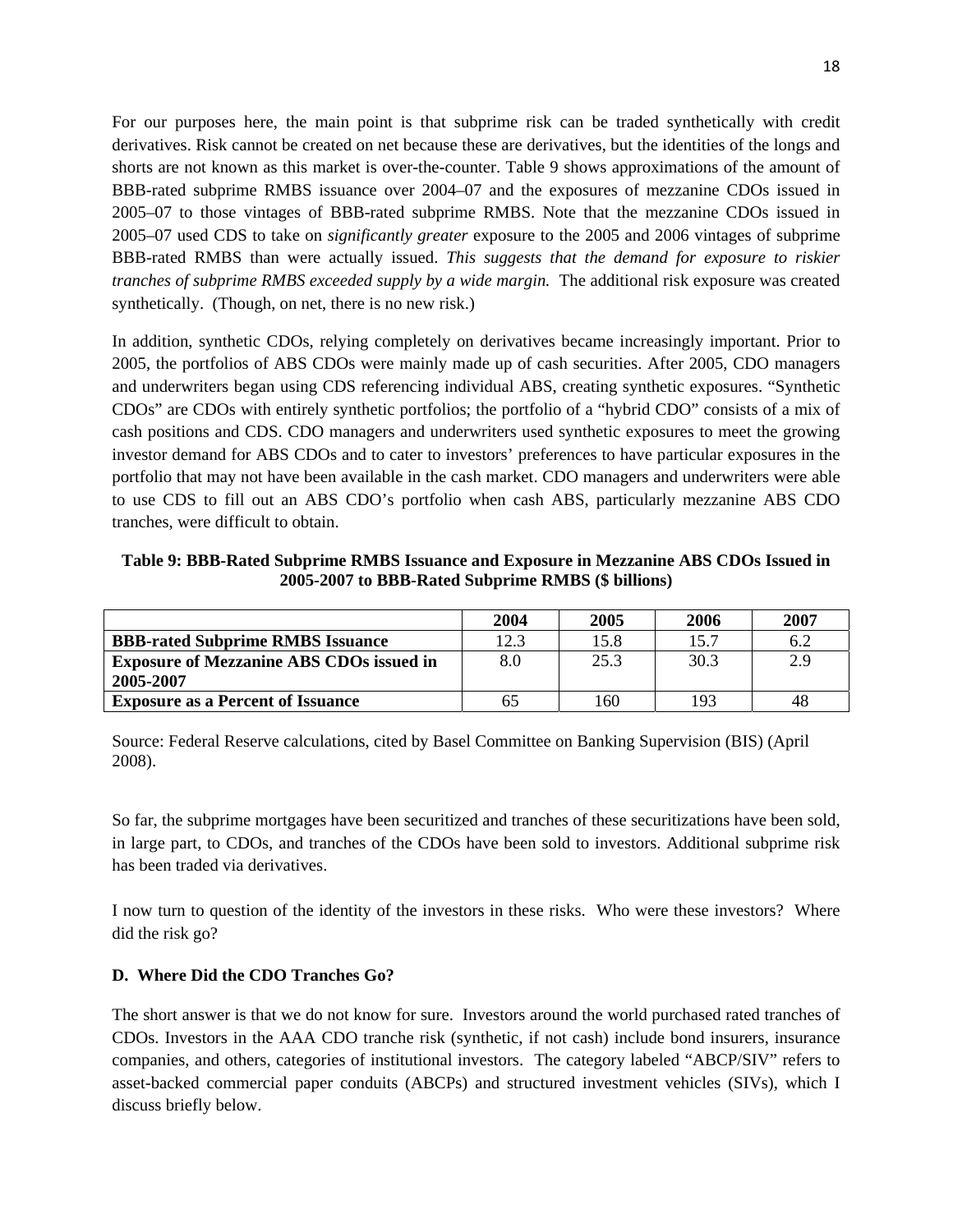One significant category of investors consisted of certain kinds of off-balance sheet vehicles, known as structured investment vehicles (SIVs), asset-backed commercial paper conduits, and SIV-Lites. The nuances of the differences between these vehicles do not concern us here (see Moody's (February 3, 2003), Moody's (January 25, 2002), Standard and Poor's (September 4, 2003)). I provide the briefest of overviews to highlight one structural feature that is important.

An SIV is a limited-purpose operating company that undertakes arbitrage activities by purchasing mostly highly rated medium- and long-term fixed income assets and funding itself with cheaper, mostly shortterm, highly rated CP and MTNs. An SIV is a leveraged investment company that raises capital by issuing capital market securities (capital notes and medium-term notes) as well as asset-backed commercial paper (ABCP). ABCP typically comprises around 20% of the total liabilities for the biggest SIVs.[18](#page-20-0) A variant of an SIV is a so-called SIV-lite. SIV-lites share some similarities with collateralized debt obligations (CDOs) in that they are closed-end investments. SIV-lites issue a greater proportion of their liabilities as ABCP than SIVs (around 80%–90%), are typically more highly leveraged, and seem to have invested almost exclusively in US RMBS. As a consequence, several SIV-lites have restructured their liabilities following the recent turmoil in US mortgage markets. Unlike conduits that issue only ABCP, SIVs and SIV-lites tend not to have committed liquidity lines from banks that cover 100% of their ABCP. Rather, they use capital and liquidity models, approved by ratings agencies, to manage liquidity risk. The lack of a full commercial bank guarantee has reportedly led to discrimination against SIV paper by ABCP investors.

The important point is that these vehicles are very different from the special purpose vehicles (SPVs) used in securitization. Standard securitization SPVs are not managed; they are robot companies that are not marked-to-market; they simply follow a set of prespecified rules. See Gorton and Souleles (2007). Unlike securitization vehicles, these are managed and they are market value vehicles. They raise funds by issuing commercial paper and medium term notes, and they use the proceeds to buy high-grade assets to form diversified portfolios. They borrow short and purchase long assets. They are required by rating agencies to mark portfolios to market on a frequent basis (daily or weekly), and based on the marks they are allowed to lever more or required to delever. On SIVs, see Moody's (January 25, 2002), and on ABCPs see Moody's (February 3, 2003).

Money market mutual funds apparently not only purchased various structured assets, via liquidity (or 2a-  $\&$ ) puts (as discussed above), but also sometimes invested in SIVs.<sup>[19](#page-20-1)</sup> Later, these money market mutual funds had to be bailed out by their sponsors to keep them from "breaking the buck."

<span id="page-20-0"></span><sup>&</sup>lt;sup>18</sup> There was a maximum of 30 SIVs that existed, of which 21 were run by 10 banks, including Citigroup, Dresdner, and Bank of Montreal. The approximate size of the SIV sector at its peak was \$400 billion in November 2007, having grown from \$200 billion three years earlier. See S&P, transcript of teleconference, "Update on U.S. Subprime and Related Matters, November 1, 2007,<br>http://www2.standardandpoors.com/spf/pdf/media/teleconference transcript 110107.pdf.

<span id="page-20-1"></span> $\frac{19}{19}$  $\frac{19}{19}$  $\frac{19}{19}$  CDO tranches were also bifurcated into the credit risk and the funding of the tranche via "negative basis trades." The risk is borne by the entity writing protection on the tranche via a credit derivative, and the tranche itself is funded by a different entity. See Gorton (2008a) for some details.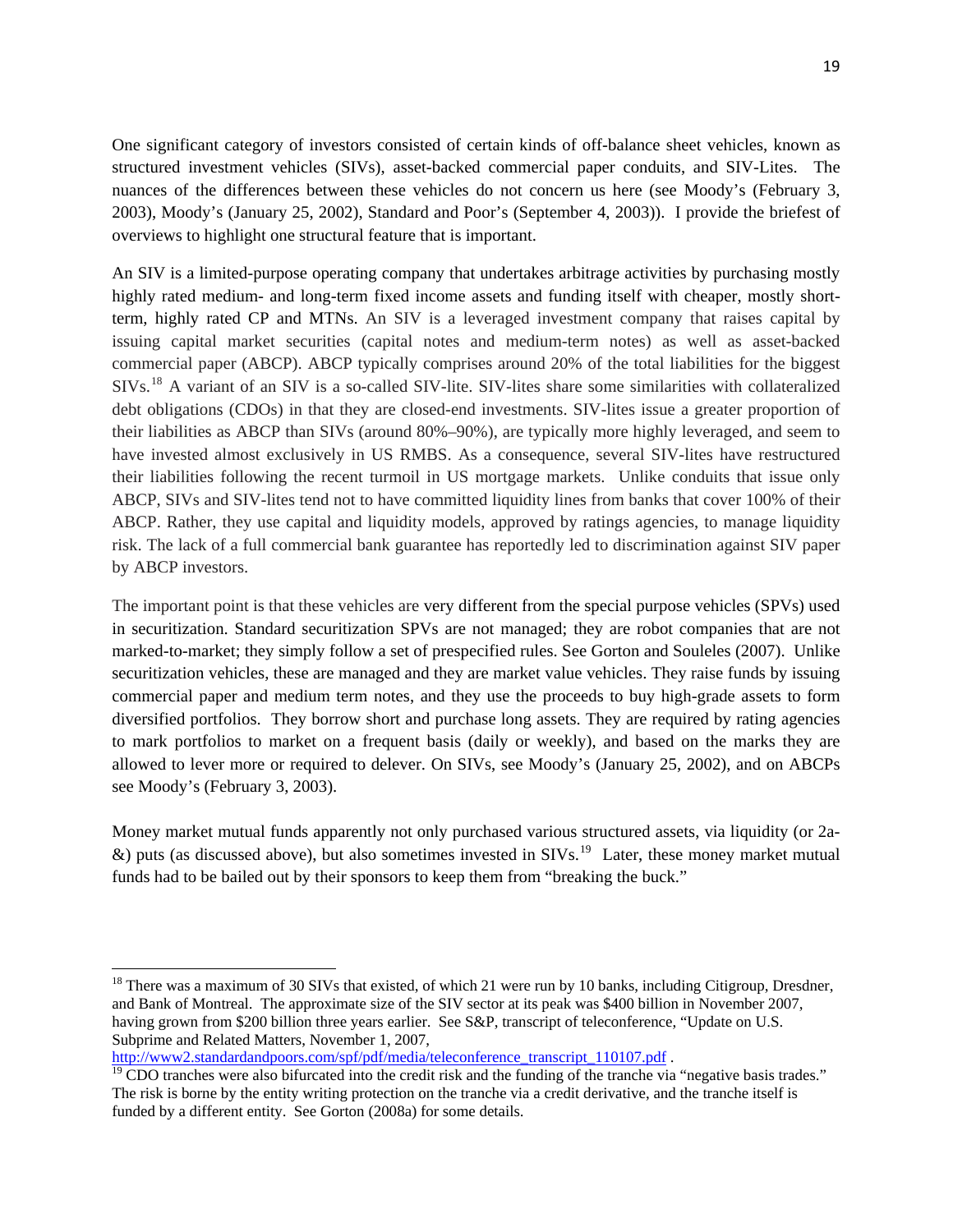#### **5. The Panic**

What triggered the Panic of [20](#page-21-0)07? How did it develop?<sup>20</sup> House price declines and foreclosures do not explain the panic. I argue that the information story is more complicated. Dealer banks had the information about the subprime-related structures, and about the placement of the various bonds. But, there was no way to learn the consensus value of these bonds and structures. There was no mechanism for the revelation and aggregation of diverse information about the effects of the house price decline and the foreclosures. This created a pivotal role for the ABX index, which started trading in early 2006 around the time that house prices began to fall. I review the role of this index in creating common knowledge that the situation of subprime borrowers was deteriorating quickly and that the value of subprime related bonds and structures was going down. By 2007 the ABX indices had become the focal point of the crisis. I discuss the role of the ABX index in revealing information. This is followed by a brief discussion of the runs on SIVS and the repo market — the panic itself. Finally, I try to summarize the information argument of the paper.

#### **A. House Prices**

Between 2001 and 2005 homeowners enjoyed an average increase of 54.4 percent in the value of their houses, as measured by the Office of Federal Housing Enterprise Oversight (OFHEO).<sup>[21](#page-21-1)</sup> In terms of the two-year fixed rate part of a 2/28 subprime mortgage, from January 1997 to July 2007 every rolling two year period showed positive house price appreciation, according to the S&P/Case-Shiller (U.S. National) Index. In fact, from March 1998 to March 2007, every rolling two year period displayed double digit house price appreciation. There was no appreciation or depreciation in August 2007 and starting in September 2007 house price appreciation has been negative. The figure below shows a plot of the lagging two year house price appreciation.

But, then house prices declined. In fact, the S&P/Case-Shiller (U.S. National) quarterly home price index declined by 4.5 percent in Q3 2007 versus Q3 2006 – the largest drop since the index started recording data in 1988.<sup>[22](#page-21-2)</sup> Home prices, as measured in the 20 U.S. metropolitan areas, declined by 4.9 percent, the largest drop since the index was started in 2001, with 15 of the 20 cities showing year-on-year declines in prices. The two largest declines occurred in Tampa (-11.12% Y-o-Y) and Miami (-9.96% Y-o-Y). U.S. home prices declined 6.7 percent in October from a year earlier, a record drop for the ten city S&P/Case-Shiller index. $23$ 

 $20$  Gorton (2008a) contains a chronology.

<span id="page-21-1"></span><span id="page-21-0"></span><sup>&</sup>lt;sup>21</sup> The calculation is the percentage change in the seasonally adjusted OFHEO repeat-sales house price index for purchase transactions only between the fourth quarters of 2000 and 2005. See [www.ofheo.gov/HPLasp](http://www.ofheo.gov/HPLasp) .<br><sup>22</sup> There are two indices that measure house price appreciation, S&P/Case-[Shiller and the OFHEO](http://www.ofheo.gov/HPLasp) House Price

<span id="page-21-2"></span>Index. Both of these indices are based on repeat sales. The two indices differ in important respects. Case-Shiller does not cover the entire U.S., and the omitted areas seem to be doing better than the included areas. Case-Shiller omits 13 states altogether and has incomplete coverage of 29 other states (see Leventis (2007)). The OFHEO index is not value-weighted and only includes homes with conforming mortgages.

<span id="page-21-3"></span><sup>&</sup>lt;sup>23</sup> The United States has not experienced large, nationwide decline in house prices since the Great Depression of the 1930s. In 1940 the median nonfarm housing value was 48.6 percent below the 1930 median value (based on the 1940 Housing Census). Over the same decade, the Consumer Price Index had fallen 17.4 percent and food prices had fallen 27 percent. In other words, even adjusting for the deflation during the period, housing prices had not recovered to the levels at the beginning of the Depression by 1940. See Fishback, Horrace and Kantor (2001).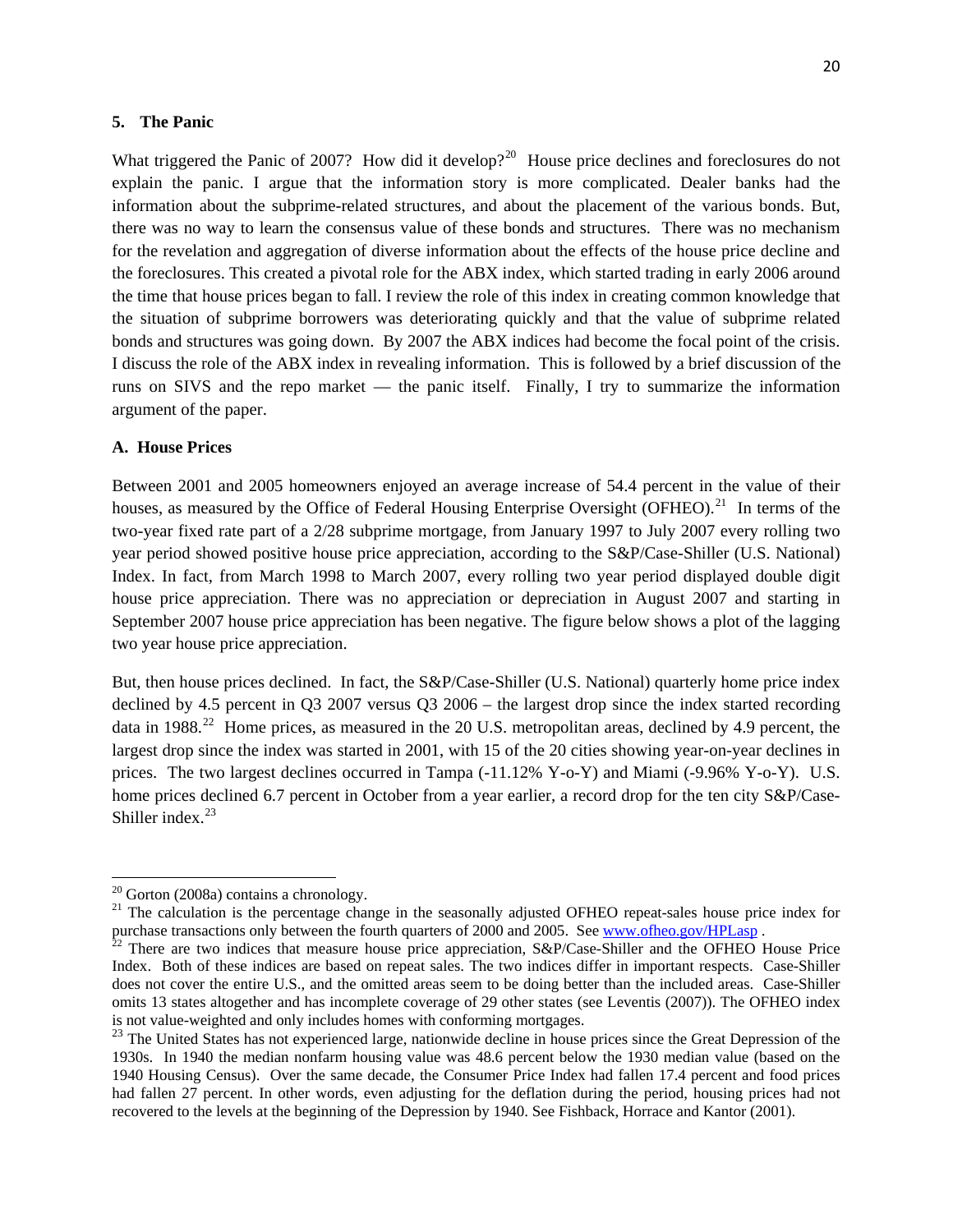

**Figure 3: Lagging Two-Year House Price Appreciation (%)** 



The ability of subprime and Alt-A borrowers to sustain their mortgage payments depends heavily on house price appreciation because of the need for refinancing. When house prices did not appreciated to the same extent as in the past, and in many areas they have recently gone down, the ability of borrowers to refinance has been reduced. In fact, now because of the crisis, underwriting standards have become much tougher, and many lenders are in bankruptcy, meaning that the mortgage market for these borrowers to refinance has effectively closed.

Currently, almost all the major issuers of subprime mortgages are either out of business or have stopped making subprime loans unless they conform to GSE underwriting criteria. Problems in the Alt-A market are still mostly in the future, and it is likely that this market will also shut down. The unwillingness to originate subprime mortgages is significantly driven by the impossibility of a securitization take-out of the loans. This shutdown means that borrowers in the subprime and Alt-A mortgages will have a very difficult time refinancing when their hybrid ARMs are reset.

We now turn to the issue of how the information about house prices and delinquencies and foreclosures was linked to valuations of the various parts of the chain. Keep in mind that house price and mortgage performance information arrives with a lag, not in real time.

## **B. Information and Common Knowledge**

It was widely understood that the structures along the chain were sensitive to house prices, that house prices were likely a "bubble." Not everyone had the same view on whether house prices would continue to rise, or if they were to stop rising, on when this would occur. Or what the effects would be. Different

<u> Andrewski politika (za obrazu pod predsjednika u predsjednika u predsjednika u predsjednika (za obrazu pod p</u>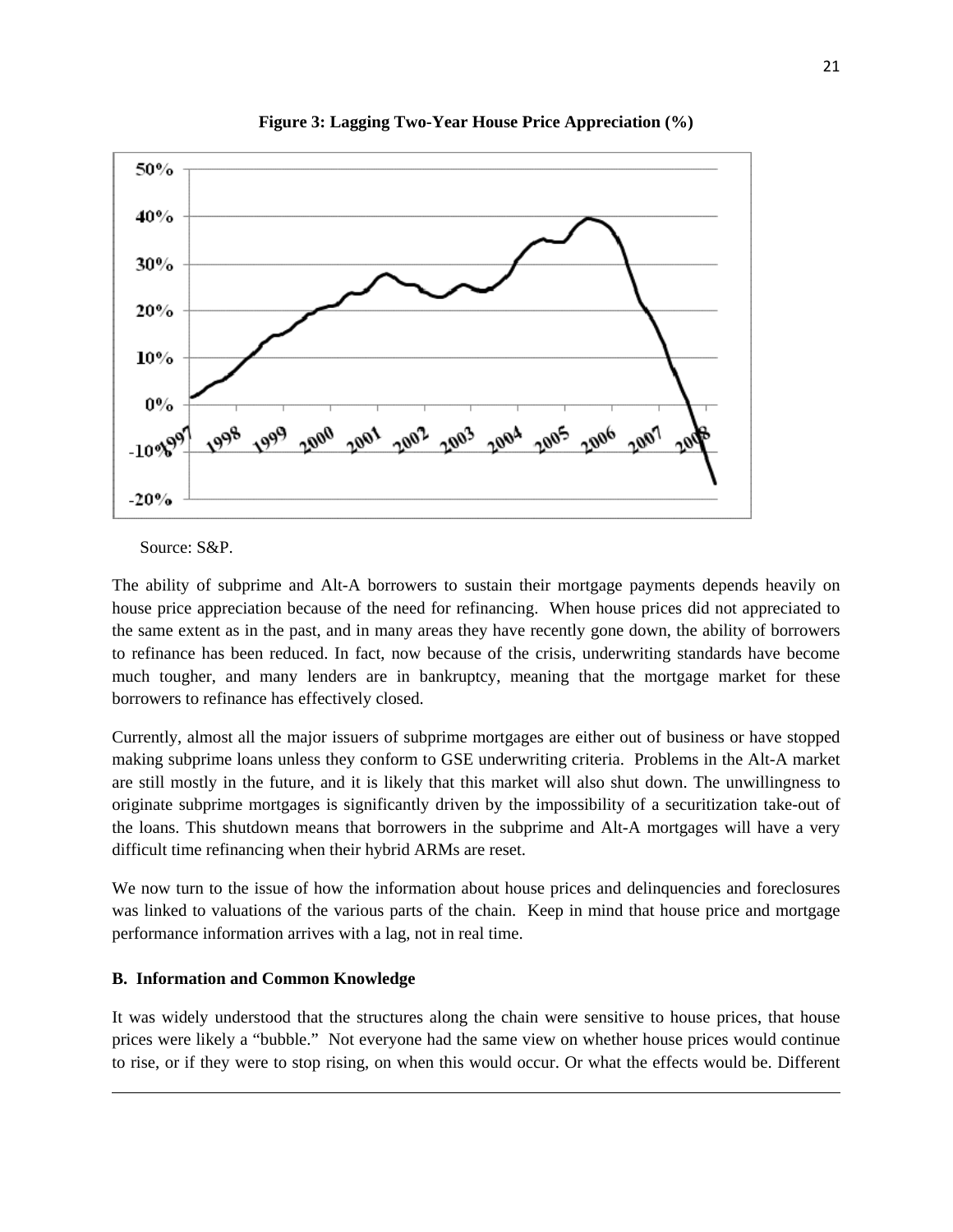parties made different bets on this. But, they did this without knowing the views of other participants. That is, there was a lack of common knowledge about the effects and timing of house price changes and about the appearance of increases in delinquencies. This explains why the interlinked chain of securities, structures, and derivatives, did not unravel for awhile.

In an important way this changed with the introduction of the ABX indices at the start of 2006. The introduction of these indices is important for two reasons. First, they provided a transparent price of subprime risk, albeit with subsequent liquidity problems (see Gorton (2008b)). Second, it allowed for efficiently shorting of the subprime market. In addition to outright shorting, parties with long positions could hedge. The common knowledge problem concerning the value of subprime bonds may have been solved, but not the location problem. This is, of course, conjecture.  $24$ 

As with credit default swaps (CDS) generally, entering into an ABX index contract is analogous to buying or selling insurance on basket of the underlying RMBS tranches. An investor wanting to hedge an existing position, or otherwise establish a short credit position using the index (known as the 'protection buyer'), is required to pay a monthly coupon to the other party (the 'protection seller'). The payment is calculated based on the outstanding notional amount of the index and the fixed coupon. In exchange for the payment, the protection buyer in an ABX index contract is compensated by the protection seller when any interest or principal shortfalls or write-downs on the underlying mortgages affect the constituent RMBS. Unlike with conventional "single name" CDS, the index contract does not terminate when these credit events occur; rather it continues with a reduced notional amount until maturity. If credit events are subsequently reversed – for example, a principal shortfall is made  $up$  – then the protection buyer reimburses the protection seller.

The ABX tranche coupon is determined on the initiation date. Subsequently, trades require an upfront exchange of premium/discount. In a typical transaction, a protection buyer pays the protection seller a fixed coupon at a monthly rate on an amount determined by the buyer. When a credit event occurs, the protection seller makes a payment to the protection buyer in an amount equal to the loss. Credit events include the shortfall of interest or principal as well as the write-down of the tranche due to losses on the underlying mortgage loans.

The initial coupon is determined at the launch of each ABX.HE index based on an average quote from a survey of the market makers, the dealer banks. Knowledge about the structure of the subprime RMBS, CDOs, and off-balance sheet vehicles is held by the dealer banks, who structure these transactions. They are the ones polled to determine the initial coupons on the ABX indices.

The ABX.HE 06-1 (this is the official name for the 2006 first vintage) began trading on January 19, 2006. So, unfortunately, there are no observations on early index subprime product, such as the 2005 vintage. No new vintages were introduced after 2007. The graph below, Figure 4, shows the prices of the 2006-1, 2006-2, 2007-1 and 2007-2 vintages of the index for the BBB- tranche. These are the only vintages available. In three of the four cases, the index starts trading at par of 100. In the case of the 2007-2 index, it opened at a price significantly below par.

<span id="page-23-0"></span> $24$  This is related to some ideas of Grossman (1988) about the 1987 stock market crash. Grossman argues that portfolio insurance, in synthetically creating a put option, does not reveal to market participants the amount of such puts outstanding, something that would be known if actual put options were traded.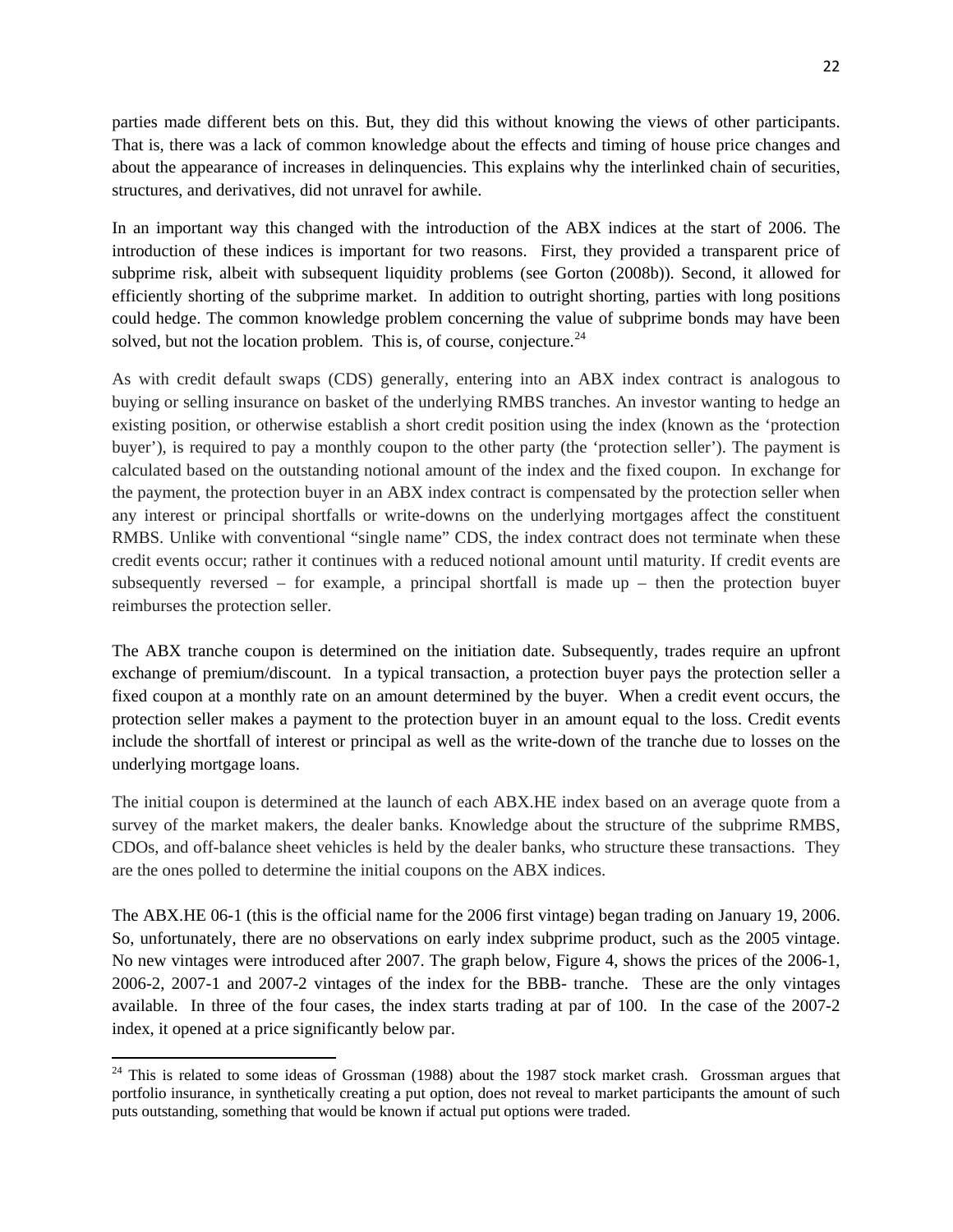

The time pattern of prices in this graph is interesting. The first vintage ABX 2006-01 trades near par, as does the 2006-02 vintage initially. During 2006, there is little evidence of a major crisis. But, the 2007- 01 BBB- ABX nosedives upon issuance, and the 2007-02 vintage opens trading below 60. The dealers got the coupons badly wrong. One interpretation of this is that the fundamentals of subprime were weakening during 2006, as the ABX drifted down somewhat in the second half of 2006. But, starting in 2007 it seems clear that there were major problems. I view the ABX indices as revealing hitherto unknown information, namely, the aggregated view that subprime was worth significantly less. In fact, some of the dealer banks themselves, we now know, were shorting the index to hedge their long positions—of course so was everyone else.

The ABX indices also allow all parties, e.g., hedge funds, to express their views on the value of subprime RMBS bonds. It is not clear whether the housing price bubble was burst by the ability to short the subprime housing market or whether house prices were going down and the implications of this were aggregated and revealed by the ABX indices. It seems that the indices played a central informational role.

**Figure 4: ABX BBB- Prices**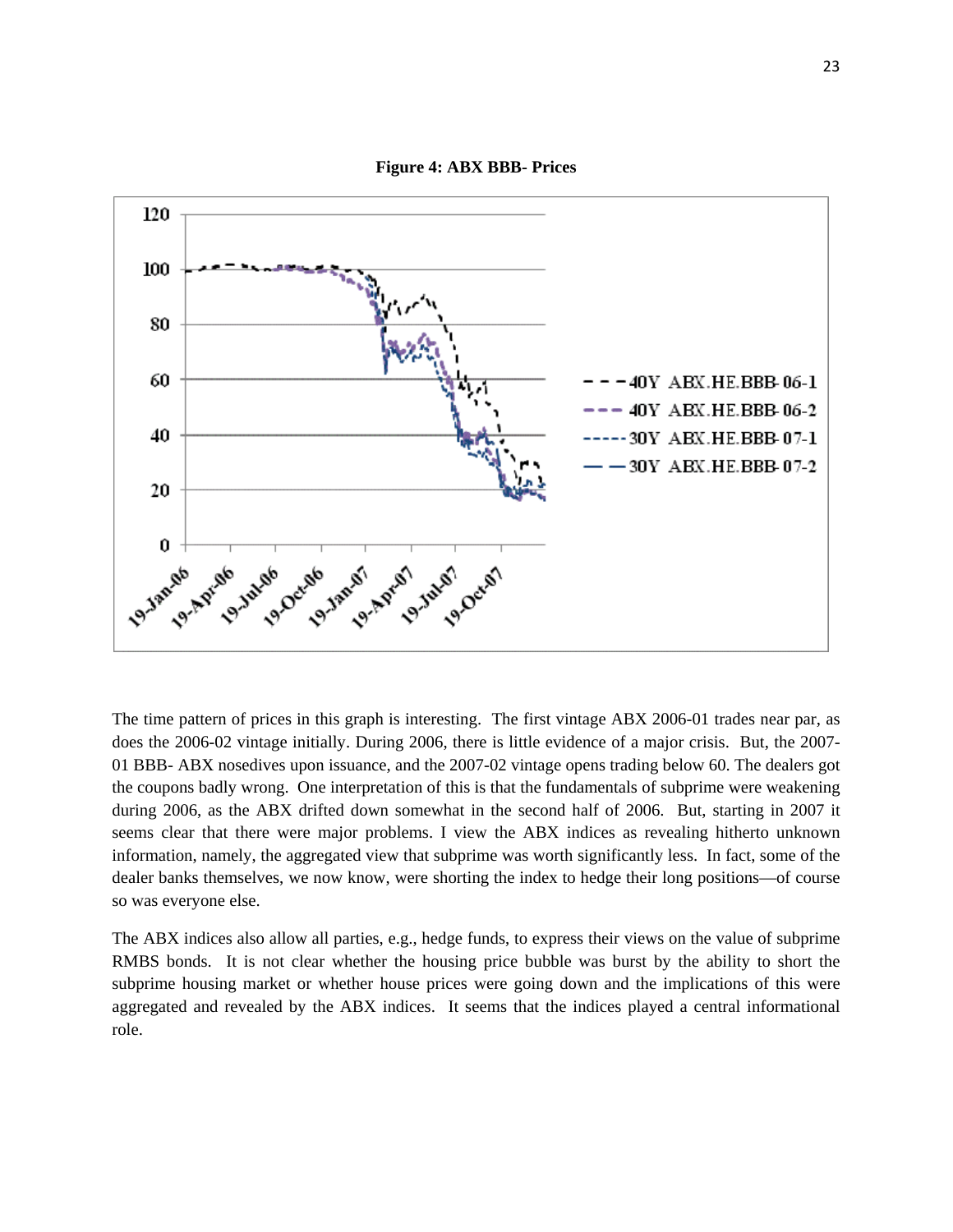#### **B. The Run on the SIVs**

The runs began on ABCP conduits and SIVs. These vehicles were funded with short maturity paper and the "run" amounted to investors not rolling over the paper. Following the implicit (state dependent) contract, discussed below, SIVs were absorbed back onto the balance sheet of their sponsors. The SIV sector essentially disappeared during the panic. See Appendix B of Gorton (2008a).

As of December 2007, asset-backed commercial paper (ABCP) had declined by \$404 billion from a peak of \$1.2 trillion – a decline of about 34 percent. See Figure 5. How much of this decline is due to SIVs unwinding? According to UBS:

 $\ldots$ in August, SIV outstandings were \$400 billion (\$130 billion ABCP + \$270 billion MTNs). Current SIV outstandings are \$300 billion (\$75 ABCP + \$225 billion MTNs). This is, however, illusory; a large percentage of the \$75 billion current outstanding SIV ABCP is no longer held by the intended investors (such as money market funds), but rather by bank sponsors themselves (which, of course, also ties up bank balance sheets), and to a lesser extent, by ABCP dealers and capital note holders. UBS, "Mortgage Strategist," December 18, 2007, page. 10.





Source: Federal Reserve.

Why were there runs on SIVs? Did they hold massive amounts of subprime-related paper? In August 2007, a few months prior to the runs, S&P (August 30, 2007) reported on the portfolio composition of SIVs.

We reviewed the portfolios specifically with an eye toward mortgage assets and CDO of ABS assets, which have recently experienced considerable pricing pressure in the markets. In the aggregate, SIV portfolios remain well diversified. Portfolio exposure to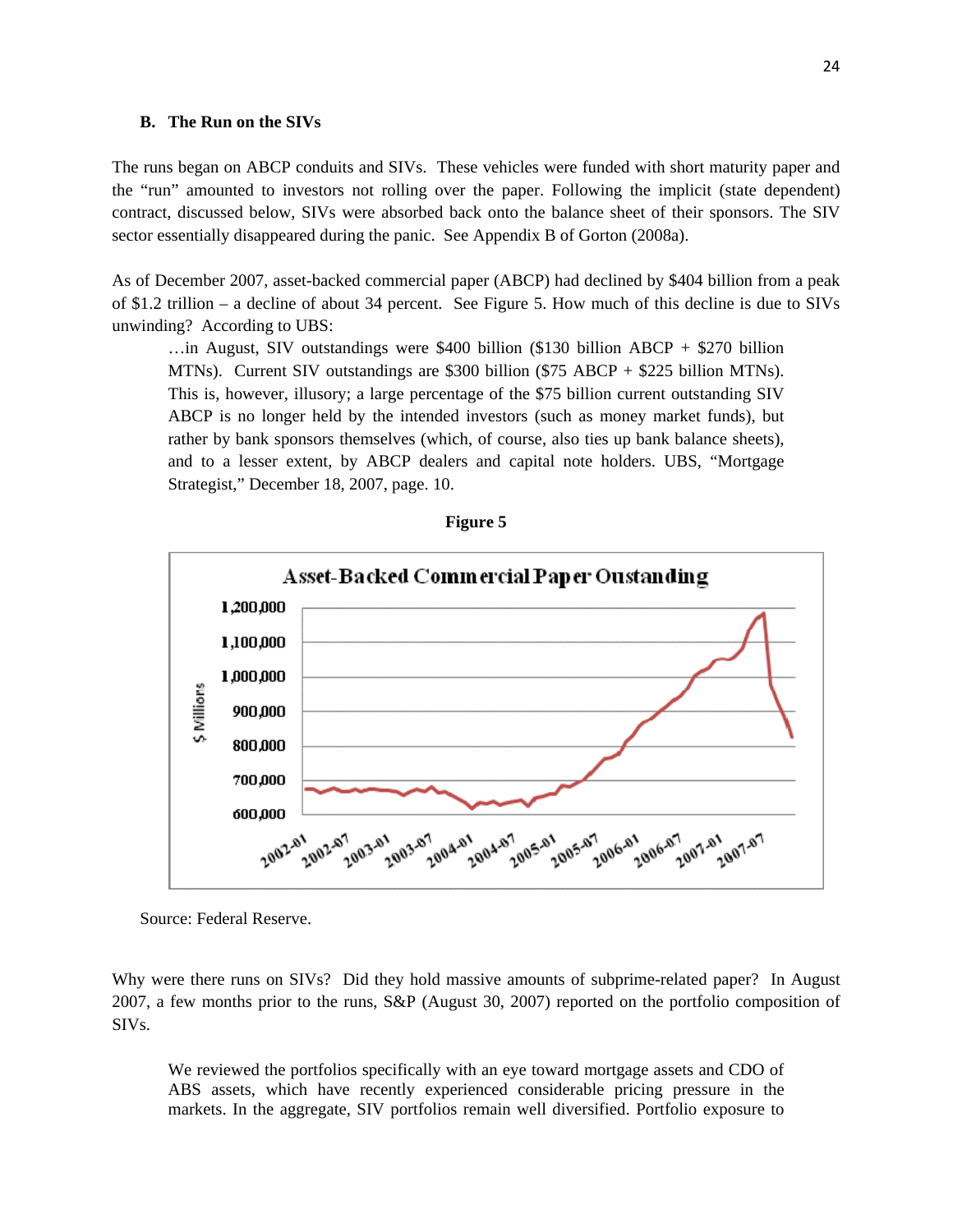residential mortgage assets and CDOs of ABS average 24%. The exposure to subprime and home equity-backed RMBS assets forms a small proportion of the portfolios. Assets backed by prime RMBS form the largest proportion of the portfolios. On average, portfolios hold approximately 21% exposure to the U.S. RMBS prime markets, of which the vast majority is 'AAA' rated prime assets

Two vehicles have significant above-average exposure to home equity and subprime assets. On Aug. 28, Standard & Poor's took a rating action on Cheyne. The other vehicle, Rhinebridge, recently received an infusion of capital.

In aggregate, across the portfolios of all rated SIVs, the weighted averages of the portfolio rating exposures are rounded to approximately 61% invested in 'AAA' rated assets, 27% invested in 'AA' rated assets, 12% invested in 'A' rated assets, and a residual of less than 1% in lower-rated assets. These numbers exclude Eaton Vance because it focuses on the non-investment-grade corporate market and has lower leverage guidelines. The financial sector comprises a weighted average of 41.5% of SIV portfolios.

SIVs did not have significant exposure to subprime in aggregate. Home equity loans and subprime were 2.01%. CDOs of ABS amounted to 0.28%. Perhaps the problem was the exposure to the financial sector, 41.50%. The basic problem was that investors could not penetrate the portfolios far enough to make the determination. There was asymmetric information.

### **D. Panic in the Repo Market**

The panic manifested itself in a scramble for cash, causing a basic form of lending, repurchase agreements (repo), to almost disappear.<sup>[25](#page-26-0)</sup> Repos are essentially secured loans, so counterparty risk is not an issue. All general collateral (GC) repos have the same rate, the GC repo rates, or simply the repo rate. Typically, repos can be rolled over easily and indefinitely, though the repo rate may change. Repo is integral to intermediation by dealer banks because when assets are purchased for sale later the assets are financed by repo.

Repo is likely one of the largest financial markets, though there are no official statistics on the size of the market. Tripartite repo was \$2.5 trillion in 2007 (see Geithner  $(2008)$ ).<sup>[26](#page-26-1)</sup> Tripartite repo is estimated to be about 15 – 20 percent of the repo market.<sup>[27](#page-26-2)</sup> With respect to the financing activities of primary dealers, reporting to the New York Fed, the average daily outstanding repo and reverse repo contracts totaled \$7.06 trillion in the first quarter of 2008, a 21.5 percent increase over the same period in 2007. See the Securities Industry and Financial Markets Association (2008, p. 9). The Bond Market Association (since renamed the "Securities Industry and Financial Markets Association") (2005) conducted a dealer survey in September 2004 to determine the size of the repo market. As of June 30, 2004, the repo and securities lending market was \$7.84 trillion. It is generally believed that this market has grown at around 10 percent per year, making it about \$11.5 trillion today.

<span id="page-26-0"></span><sup>&</sup>lt;sup>25</sup> For background on repurchase agreements (repo), see Bank for International Settlements (1999).

<span id="page-26-1"></span><sup>&</sup>lt;sup>26</sup> In tripartite repo a custodian bank or clearing organization acts as an intermediary between the two repo parties. There is no data that I know of that quantifies the amount of bilateral repo. <sup>27</sup> Private communication from a repo trader.

<span id="page-26-2"></span>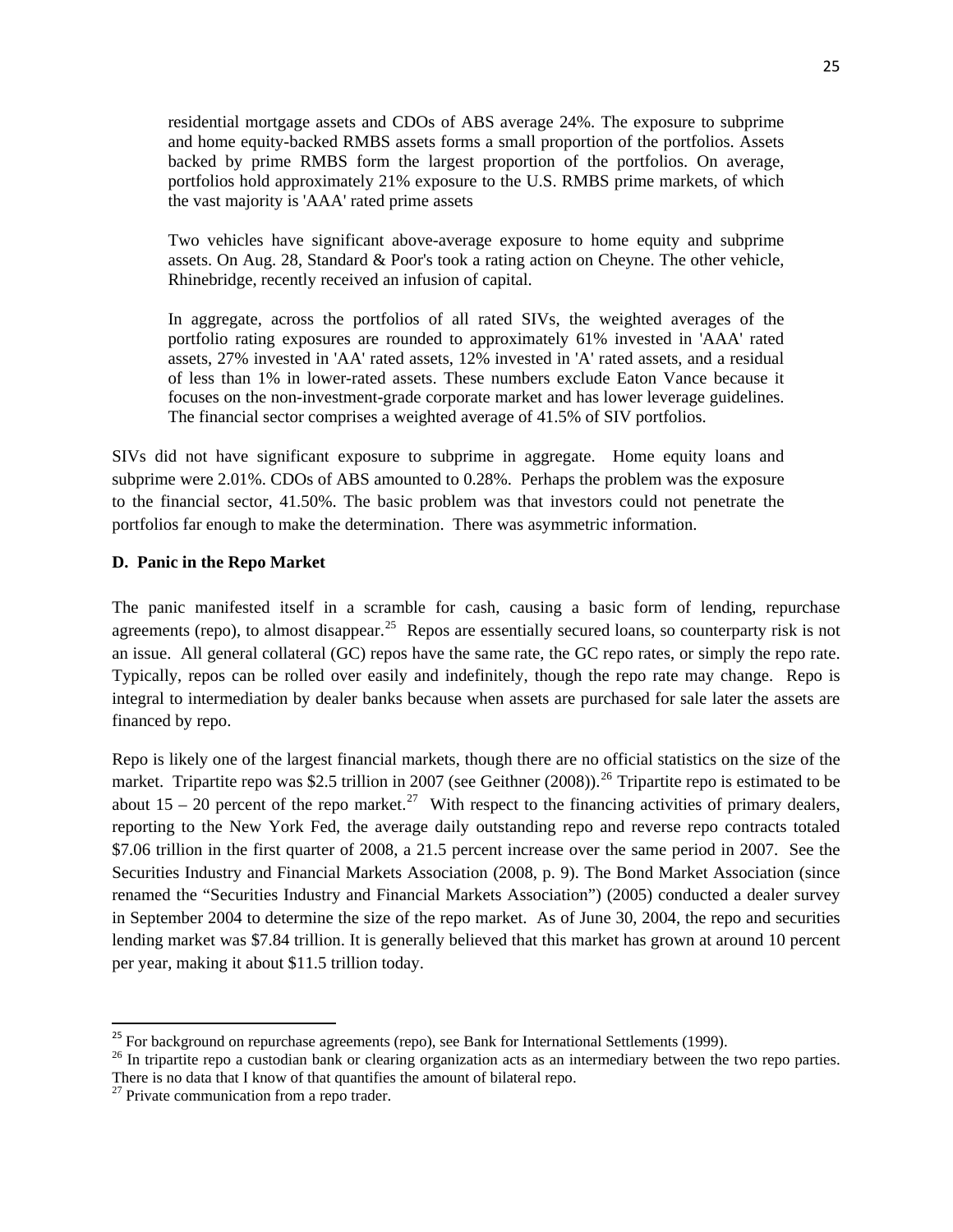The repo market almost completely disappeared in August 2007 and the drought has lasted for months. The repo market dried up because dealer banks would not accept collateral because they rightly believed that if they had to seize the collateral, there would be no market in which to sell it. This is due to the absence of prices. The amount lent depends on the perceived market value of the asset offered as security. If that value cannot be determined, because there is no market – no liquidity –, or there is the concern that if the asset is seized by the lender, it will not be saleable at all, then lender will not engage in repo.

Why did the repo market disappear, if the problem was uncertainty about the valuation of subprime bonds? One can understand that dealers would not want to take subprime RMBS as collateral in repo, but what about ABS, RMBS, and CMBS generally. Repo traders report that there was uncertainty about whether to believe the ratings on these structured products, and in a very fast moving environment, the response was to pull back from accepting anything structured. If no one would accept structured products for repo, then these bonds could not be traded – and then no one would want to accept them in a repo transaction. This externality is reminiscent of Pagano (1989).

Without repo assets cannot change hands, because the intermediaries cannot function. The only way to sell assets is at extremely low prices. But low prices than have a feedback affect, as they cause the markto-market value of all assets to fall, making it even less likely that repo can be done.

### **E. Summary**

In economics we usually think of information as being exogenous payoff relevant information, such as the distribution of payoffs or the type of a manager, which affects the distribution of payoffs. Economists think of information as a "signal" about the future payoff of a security. Agents obtain signals by expending resources. If they expend resources, they learn the signal plus noise. The costs of learning the signal are recovered by trading on this private information. In the process the asset price aggregates the information. The panic is somewhat at odds with how financial economists think of security markets, which is largely in terms of secondary market security trading. But, the securities and derivatives relevant to the subprime panic are not traded in secondary markets. The chain is a sequence of primary markets. In this chain how are the signals propagated? The initial "signal" concerns the underwriting standards for the mortgages. At each step of the way, signals are somehow combined, as different portfolios are formed, each requiring multiple signals. Economists simply have no theories about the aggregation and transmission of "signals" in this context. Essentially incentive-compatible arrangements are substituted for the actual signals, which are too complex to be transmitted.

In the current crisis there was a loss of information due to the complexity of the chain. What does it mean for information to be "lost" due to "complexity"? "Lost" implies that the information was known at one point, and then it became "lost." By "lost" I mean that for CDO investors and investors in other instruments that have CDO tranches in their portfolios, it is not possible to penetrate the chain backwards and value the chain based on the underlying mortgages. The structure itself does not allow for valuation based on the underlying mortgages, as a practical matter. There are (at least) two layers of structured products in CDOs. Information is lost because of the difficulty of penetrating to the core assets. Nor is it possible for those at the start of the chain to use their information to value the chain "upwards" so to speak.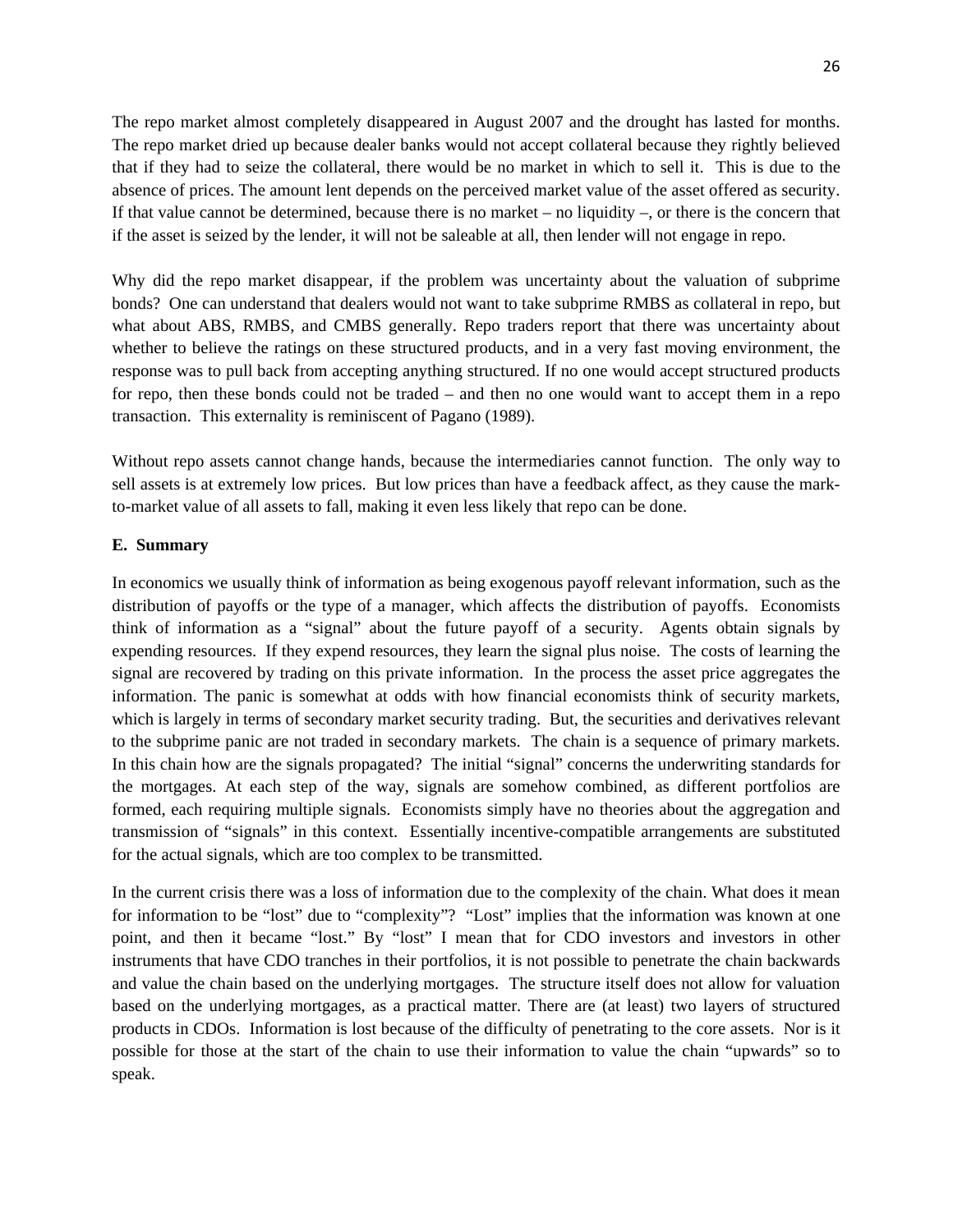"Asymmetric information" is a familiar term, referring simply to a situation where one side of a transaction knows more relevant information than the other side about the object being traded, potentially leading to well-known agency problems. Investors purchased tranches of RMBS, CDOs, SIV liabilities, money market funds, and so on, and did so without knowing everything known by the structurers of the securities they were purchasing. These investors likely relied on repeated relationships bankers and on ratings. Essentially, investors do not have the resources to individually analyze such complicated structures and, in the end, rely to a lesser extent on the information about the structure and the fundamentals and more on the relationship with the product seller. Agency relationships are substituted for the actual information. To emphasize this is not surprising, and it is not unique to structured products. But, in this case the chain is quite long.

Prior to the introduction of the ABX there was no liquid, publicly visible, market where subprime risk was directly priced. Individual transactions were priced, but these prices were not widely seen. Only the direct participants saw the prices. Moreover, parties wishing to hedge or short subprime had no easy way of doing this. To the extent that there was hedging and shorting, again the prices were not seen by a wider audience. The value of subprime mortgages, and subprime-related instruments, was not common knowledge. The ABX started trading in 2006, and started drifting downwards in the second half of that year. In 2007 all the indices showed a distinctly negative view. This negative view became known, and it became known that everyone knew this.

No one knows where the subprime risk ultimately ended up, except that the final buyers and sellers of the risk of a particular transaction know. The final investor is invariably an agent acting as a delegated portfolio manager. Even if the final investor is a regulated entity, the entity may not report in a way which would make the risk clear to outsiders or regulators.

## **6. An Alternative Hypothesis and Incentives**

Another explanation for the Panic is the "originate-to-distribute" view, which is the idea that banking has changed in such a way that the incentives have been fundamentally altered as a general matter. It is argued that originators and underwriters of loans no long have an incentive to pay attention to the risks of loans they originate, since they are not residual claimants on these loans. In this view, investors apparently do not understand this and have been fooled (fingers point to the rating agencies).

The "originate-to-distribute" viewpoint has been described by The Joint Forum (which includes the Basel Committee on Banking Supervision, the International Organization of Securities Commissions, and the International Association of Insurance Supervisors) as follows:

… under the "originate-to-distribute" model, banks frequently no longer have significant retained exposures, nor have they necessarily retained the personnel specializing in workouts who can steer creditor negotiations. (Credit Risk Transfer, April 2008, p 20)

Since 2005, the growth of CRT [Credit Risk Transfer] continues to provide banks and securities firms with opportunities to profit from originating, structuring and underwriting CRT products. They can earn fees while not having to hold the associated credit risk or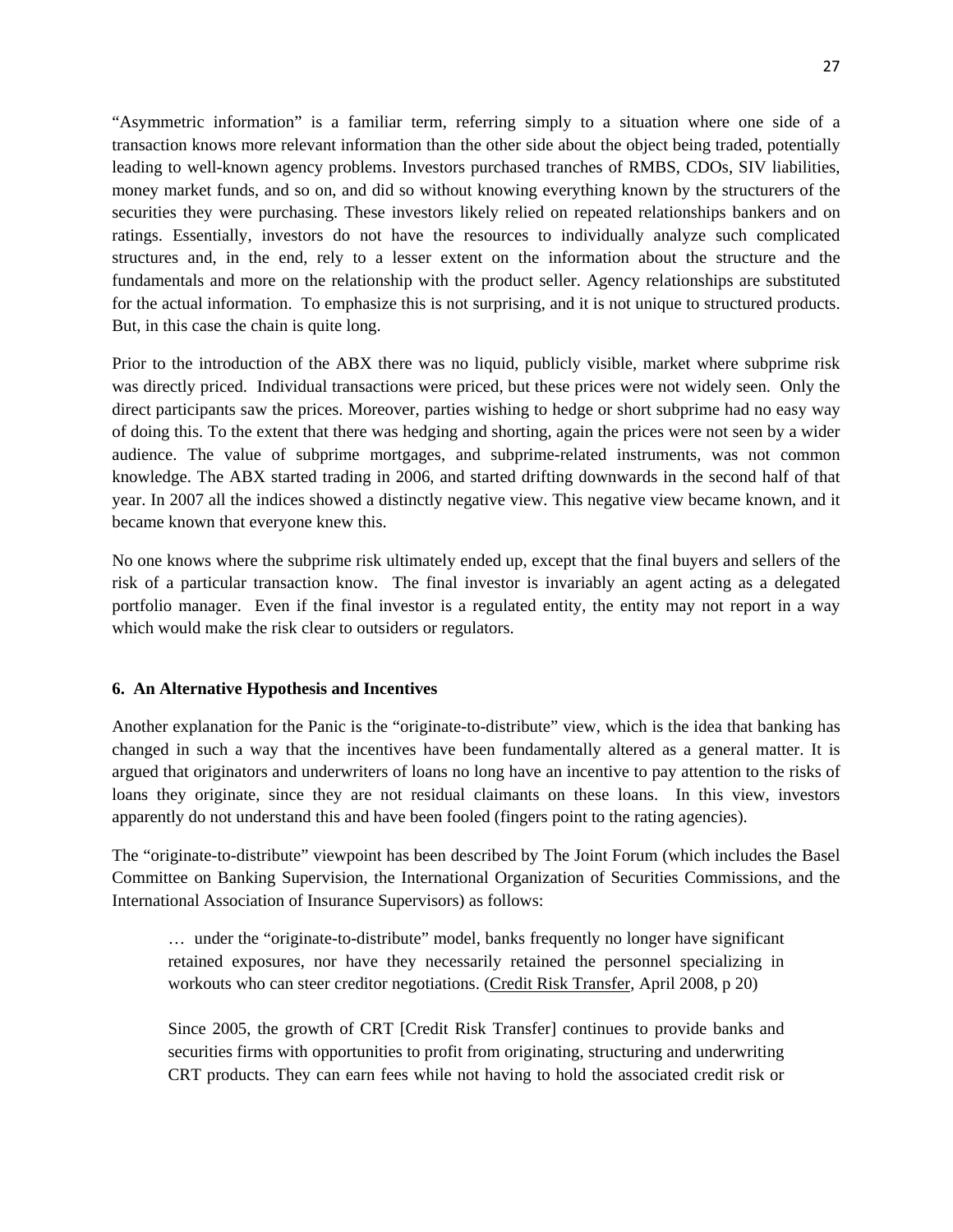fund positions over an extended time period. This has been termed the "originate-todistribute" model. (Credit Risk Transfer, April 2008, p 41)

Here is a slightly fuller articulation of the view, by Mishkin (February 29, 2008):

The originate-to-distribute model, unfortunately, created some severe incentive problems, which are referred to as principal-agent problems, or more simply as agency problems, in which the agent (the originator of the loans) did not have the incentives to act fully in the interest of the principal (the ultimate holder of the loan). Originators had every incentive to maintain origination volume, because that would allow them to earn substantial fees, but they had weak incentives to maintain loan quality. ….

All major bank regulators and central bankers appear to subscribe to this view, though their views have some differences and nuances.<sup>[28](#page-29-0)</sup>

The "originate-to-distribute" view argues that the risks of loans were passed along to investors, leaving the originators with no risk. But, this can be immediately rejected. Significant losses have been suffered by many up and down the subprime chain. Originators, securitization structurers and underwriters – firms and individuals – have suffered. The subprime originators/underwriters that went bankrupt include, e.g., Option One, Ameriquest, New Century, and to the likes of Citibank, UBS, and Merrill Lynch, with billions of write-downs.<sup>[29](#page-29-1)</sup>

How are interests aligned in securitization? There is direct exposure to the originated risk and there are implicit contracts making the arrangements incentive-compatible. I very briefly review these points.

Originators of subprime mortgages face a number of direct risks. The mortgages must be warehoused by the originator prior to securitization. In other words, loans must be held before they are securitized. See Gordon (2008). When the pool of mortgages is large enough, they are transferred to the underwriter, who will assemble the securitization. The underwriters of the securitizations then must warehouse the RMBS tranches. In later stages, securitization tranches will be warehoused by the dealer banks, who underwrite the CDOs.

In 2006 and early 2007 some banks kept the most senior portions of CDOs on their balance sheets. Along this chain, these firms have significant risks in warehousing the different securities. Much of the writedowns by banks came from such warehousing. For example, UBS "Shareholder Report on UBS's Write-Downs," April 18, 2008:

UBS acquired its exposure to CDO Warehouse positions through its CDO origination and underwriting business. In the initial stage of a CDO securitization, the desk would typically enter into an agreement with a collateral manager. UBS sourced residential

<http://online.wsj.com/public/resources/documents/info-subprimeloans0706-sort.html> .

<span id="page-29-0"></span><sup>&</sup>lt;sup>28</sup> See, e.g., Bernanke (2008); Wellink (2007), President of the Netherlands Bank and Chairman of the Basel Committee on Banking Supervision; Knight (2008), General Manager of the BIS; Gieve (2008), Deputy Governor of the Bank of England.

<span id="page-29-1"></span> $29$  Eighty subprime mortgage lenders have exited the business since the end of  $2006$  – many going bankrupt (see Worth Civils and Mark Gongloff, "Subprime Shakeout," WSJ online,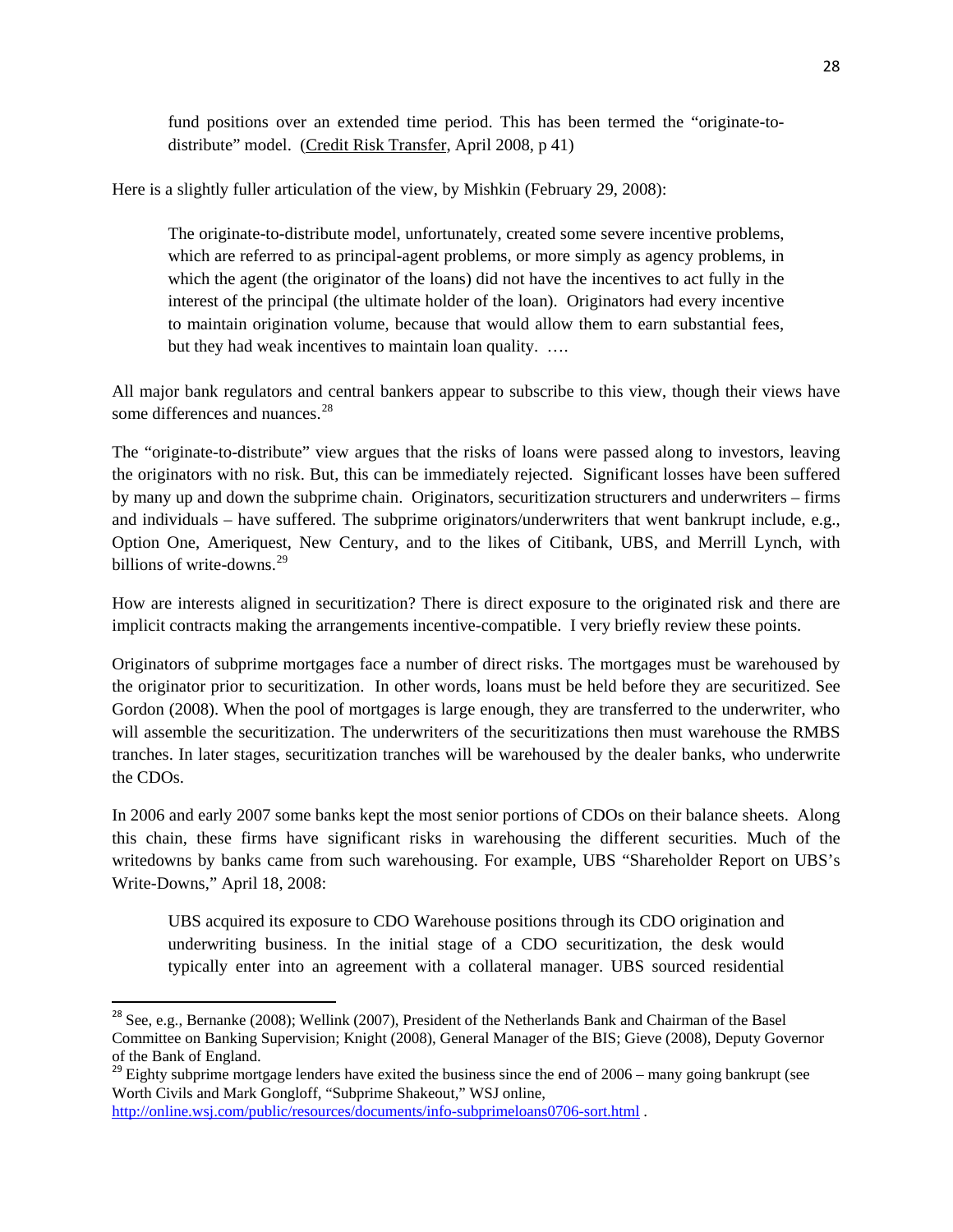mortgage backed securities ("RMBS") and other securities on behalf of the manager. These positions were held in a CDO Warehouse in anticipation of securitization into CDOs. Generally, while in the Warehouse, these positions would be on UBS's books with exposure to market risk. Upon completion of the Warehouse, the securities were transferred to a CDO special-purpose vehicle, and structured into tranches. (p. 13)

The CDO Warehouse was a significant contributor to Value at Risk ("VaR") and Stress limits applicable to this business relative to other parts of the CDO securitization process and warehoused collateral was identified as one of the main sources of market risk in reviews by IB Market Risk Control ("MRC") conducted in Q4 2005 and again in Q3 2006. (p. 13)

Similarly, the CFO of Bear Stearns, during the Earnings Conference Call of December 20, 2007: "…of the \$1.9 billion in writedowns…about \$1 billion of that came from the writedowns of CDOs and the unwinding of the CDO warehouse."

Warehousing is not the only risk. Originators of mortgages retain significant interests in the mortgages they originate due to servicing rights and retained interests. Mortgage servicing rights are valuable, and retained interests are also significant. When loans are sold in the secondary market, the mortgage servicing rights that are created are typically not sold.<sup>[30](#page-30-0)</sup> An example of the value of mortgage servicing rights is provided by Countrywide. Countrywide Form 10-K, December 31, 2007:

When we sell or securitize mortgage loans, we generally retain the rights to service these loans. In servicing mortgage loans, we collect and remit loan payments, respond to customer inquiries, account for principal and interest, hold custodial (impound) funds for payment of property taxes and insurance premiums, counsel delinquent mortgagors and supervise foreclosures and property dispositions. We receive servicing fees and other remuneration in return for performing these functions. (p. 7)

In October 2007 Countrywide recorded writedowns of \$830.9 million in the value of mortgage servicing rights. As of March 31, 2008 Countrywide had an estimated value of mortgage servicing rights of \$17 billion and a total assets of \$199 billion, about 9 percent of total assets (see SEC Form 10-K, April 29, 2008).

More formally, see Kohlbeck and Warfield (2002), calculate the present value of mortgage servicing rights for a sample of banks and show its relation to abnormal earnings. They find that the present value of mortgage servicing rights, as a percentage of equity, ranges from 2.7% to 3.5%.

Other financial interests are often retained as well, including, for example, interest-only securities, principal-only securities and residual securities. These retained financial interests are also significant. Missal (2008): "New Century's residual interests were large assets of the Company (worth hundreds of millions of dollars) ….." (p. 234). The overcollateralization gives the sponsor a Credit Enhancement

<span id="page-30-0"></span><sup>&</sup>lt;sup>30</sup> Mortgage servicing rights may also be securitized.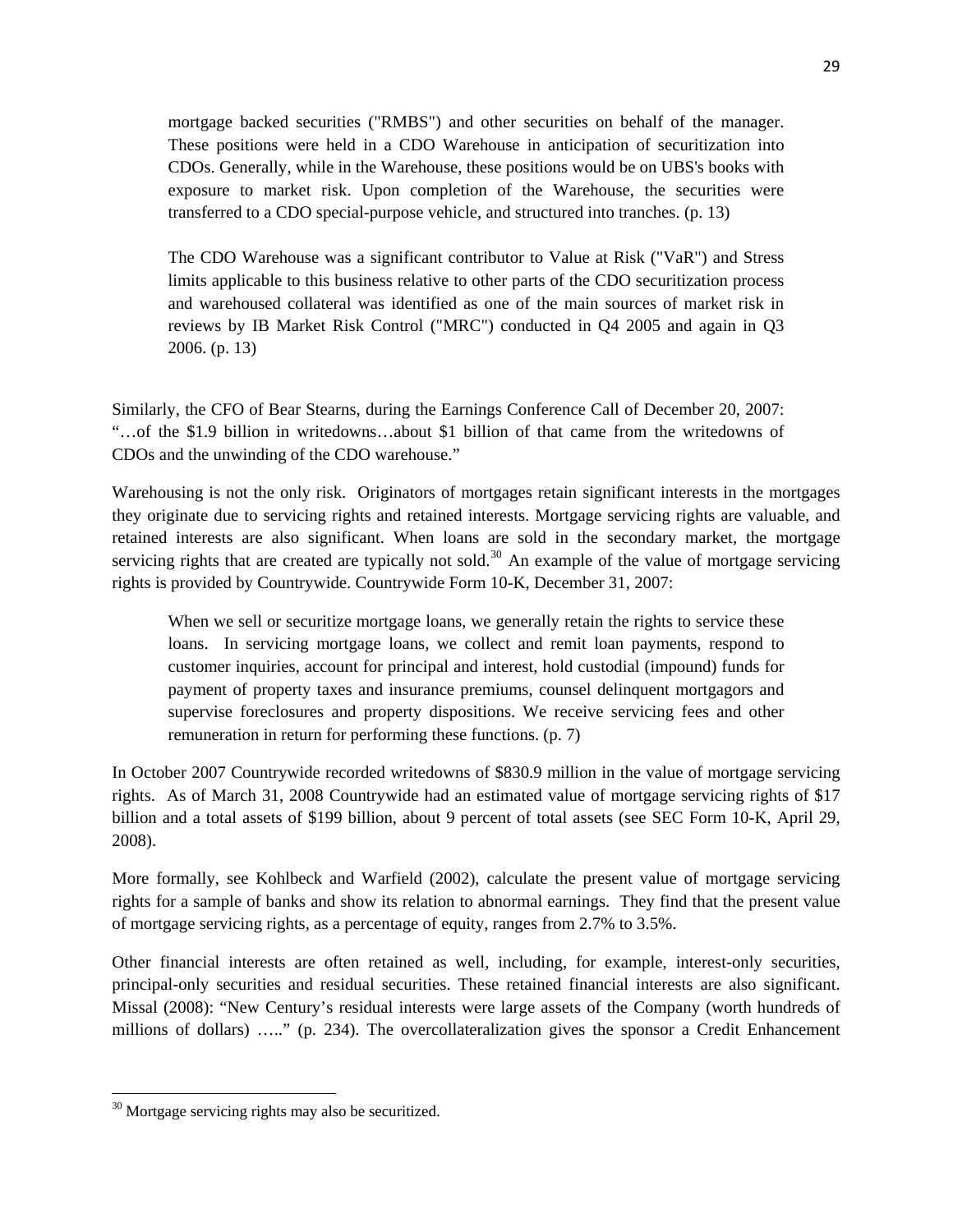Security – a claim on the OC. These could be securitized in NIMs. Then the sponsor of the NIMs would retain a residual interest in the NIMs trust, which would remain on the balance sheet.

Perhaps a more detailed example can summarize this point. The information and table, below, are from page 35 of the 2007 Merrill Lynch Annual Report:

**Residuals:** We retain and purchase mortgage residual interests which represent the subordinated classes and equity/first-loss tranche from our residential mortgage-backed securitization activity. We have retained residuals from the securitizations of third-party whole loans we have purchased as well as from our First Franklin loan originations.....

**Residential mortgage-backed securities ("RMBS"):** We retain and purchase securities from the securitizations of loans, including sub-prime residential mortgages…

**Warehouse lending:** Warehouse loans represent collateralized revolving loan facilities to originators of financial assets, such as sub-prime residential mortgages. These mortgages typically serve as collateral for the facility…

The following table provides a summary of our residential mortgage-related net exposures and losses, excluding net exposures to residential mortgage-backed securities held in our U.S. banks for investment purposes ....

|                                  | Net Exposure as of Dec. 29,<br>2007 | <b>Net Losses for the Year</b><br>ended Dec. 28, 2007 |
|----------------------------------|-------------------------------------|-------------------------------------------------------|
| <b>U.S. Subprime</b>             |                                     |                                                       |
| <b>Warehouse Lending</b>         | \$137                               | \$(31)                                                |
| <b>Whole Loans</b>               | 994                                 | (1,243)                                               |
| <b>Residuals</b>                 | 855                                 | (1, 582)                                              |
| <b>Residential MBS</b>           | 723                                 | (332)                                                 |
| <b>Total U.S. Subprime</b>       | 2,709                               | \$(3,188)                                             |
| <b>U.S. Alt-A</b>                | 2,687                               | (542)                                                 |
| <b>U.S. Prime</b>                | 28,189                              | N/A                                                   |
| Non-U.S.                         | 9,582                               | (465)                                                 |
| <b>Mortgage Servicing Rights</b> | 389                                 | N/A                                                   |
| <b>Total</b>                     | \$43,556                            | \$(4,195)                                             |

### **Residential Mortgage-Related Net Exposures and Losses (\$ millions)**

Source: Merrill Lynch Annual Report, 2007, p. 357.

Note the sizes of "Warehouse Lending," "Residuals," and "Mortgage Servicing Rights," (the numbers are in millions of dollars). The losses are clearly significant.<sup>[31](#page-31-0)</sup>

<span id="page-31-0"></span><sup>&</sup>lt;sup>31</sup> Note that losses can exceed exposures due to the timing of the numbers. Net losses are for the year ending December 28, while net exposure is for December 29.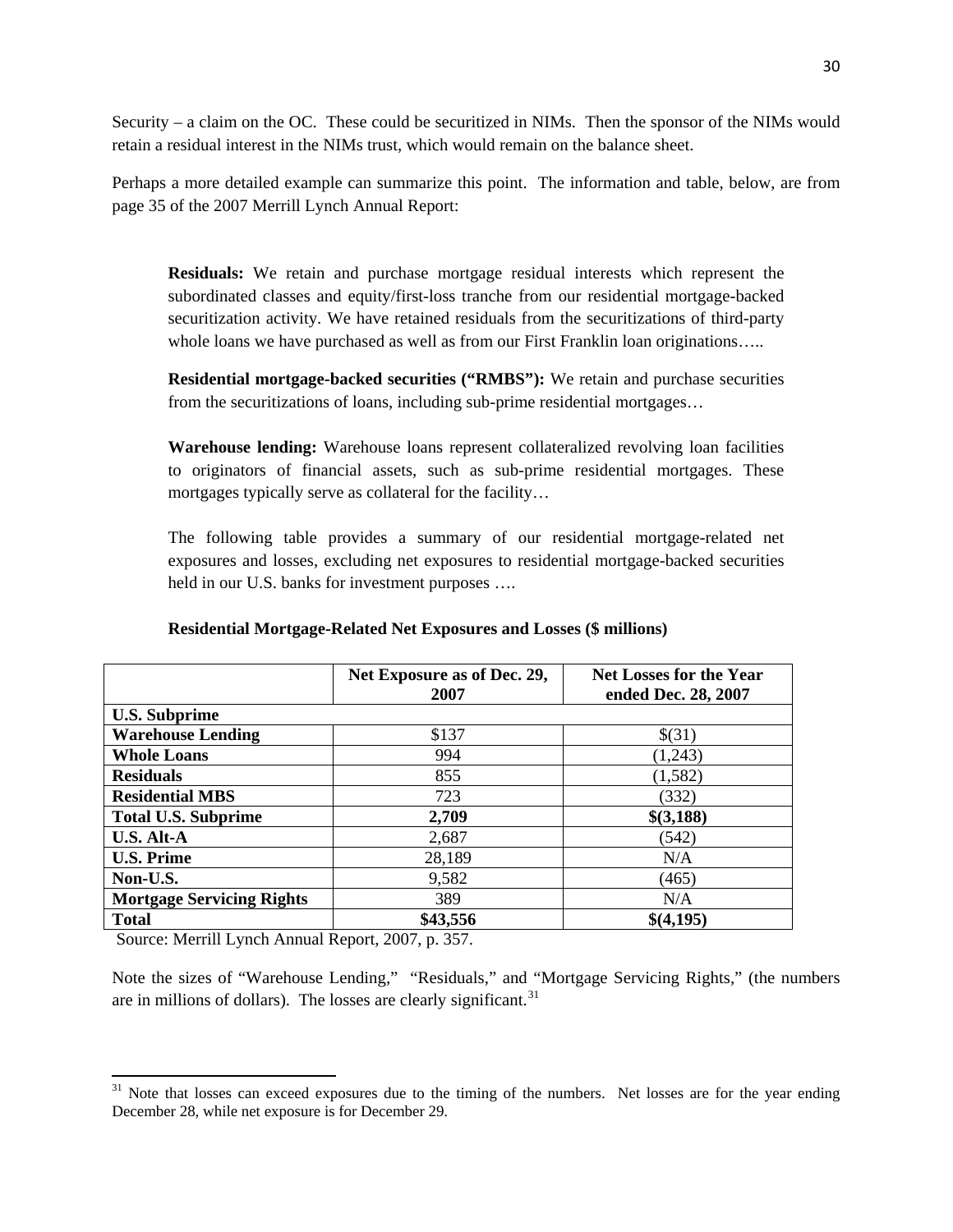All along the chain, from originators to underwriters, there are very significant risks involved in creating and maintaining securitized products.

There are also implicit contractual arrangements in securitization, between the investors in the securitized assets—buyers of tranches—and the sponsors of the deals.<sup>[32](#page-32-0)</sup> Gorton and Souleles (2007) argue that there is an implicit contract between the sponsor and investors in the liabilities of the special purpose vehicles used for securitization. The implicit contract exists precisely to the address the agency problems that could arise when assets are sold; essentially is that the sponsor of the securitization guarantees it.

How do we know that such implicit contracts exist? Gorton and Souleles, empirically analyzing credit card securitizations, argue that this implicit contract is understood by investors and provide evidence that it is priced. Implicit contractual arrangements have also been argued to explain loan sales. Loan sales are not supposed to happen according to the traditional theories of banking, but following the advent of the junk bond market, banks began to sell loans. Although not required to retain part of the loan, banks in fact do retain pieces, more so for riskier borrowers. Also, loan covenants are tighter for riskier borrowers, whose loans are sold. See, e.g., Gorton and Pennacchi (1995, 1989), Calomiris and Mason (2004), Drucker and Puri (2007) and Chen, Liu and Ryan (2007). Jiangli and Pritsker (2008) "find that banks use mortgage securitization to reduce insolvency risk."

With respect to subprime specifically, the implicit contractual arrangement between SIV sponsors and investors led sponsoring banks to take the off-balance sheet SIVs back onto their balance sheets, when there was no explicit obligation to do so, consistent with the arguments of Gorton and Souleles (2007).

### **7. Discussion**

Today's panic is not a banking panic in the sense that the traditional banking system was not initially at the forefront of the "bank" run as earlier panics, but we have known for a long time that the banking system was metamorphosing into an off-balance sheet and derivatives world—the shadow banking system.<sup>[33](#page-32-1)</sup> The crisis illustrates and emphasizes the extent to which the traditional banking system is no longer as central to the savings-investment process as it once was. The capital markets, through the sale of intermediary-originated loans via securitization, and the distribution of risk through derivatives, highlight the centrality of capital markets and illustrate the flexibility of structured products.

Still, I would say that the current credit crisis is essentially a banking panic. Like the classic panics of the  $19<sup>th</sup>$  and early  $20<sup>th</sup>$  centuries in the U.S., holders of short term liabilities (mostly commercial paper, but also repo) refused to fund "banks" due to rational fears of loss—in the current case, due to expected losses on subprime and subprime-related securities and subprime-linked derivatives. In the current case, the run started on off-balance sheet vehicles and led to a general sudden drying up of liquidity in the repo

 $32$  In addition, the sponsors hold the residuals of the securitizations.

<span id="page-32-1"></span><span id="page-32-0"></span><sup>&</sup>lt;sup>33</sup> I have described these changes in banking, with various coauthors, including the rise of loan sales and securitization, the use of derivatives, and the regulatory implications of a declining bank charter values. See Gorton and Pennacchi (1989, 1995), Gorton and Souleles (2006), Gorton and Rosen (1995), Gorton (1994).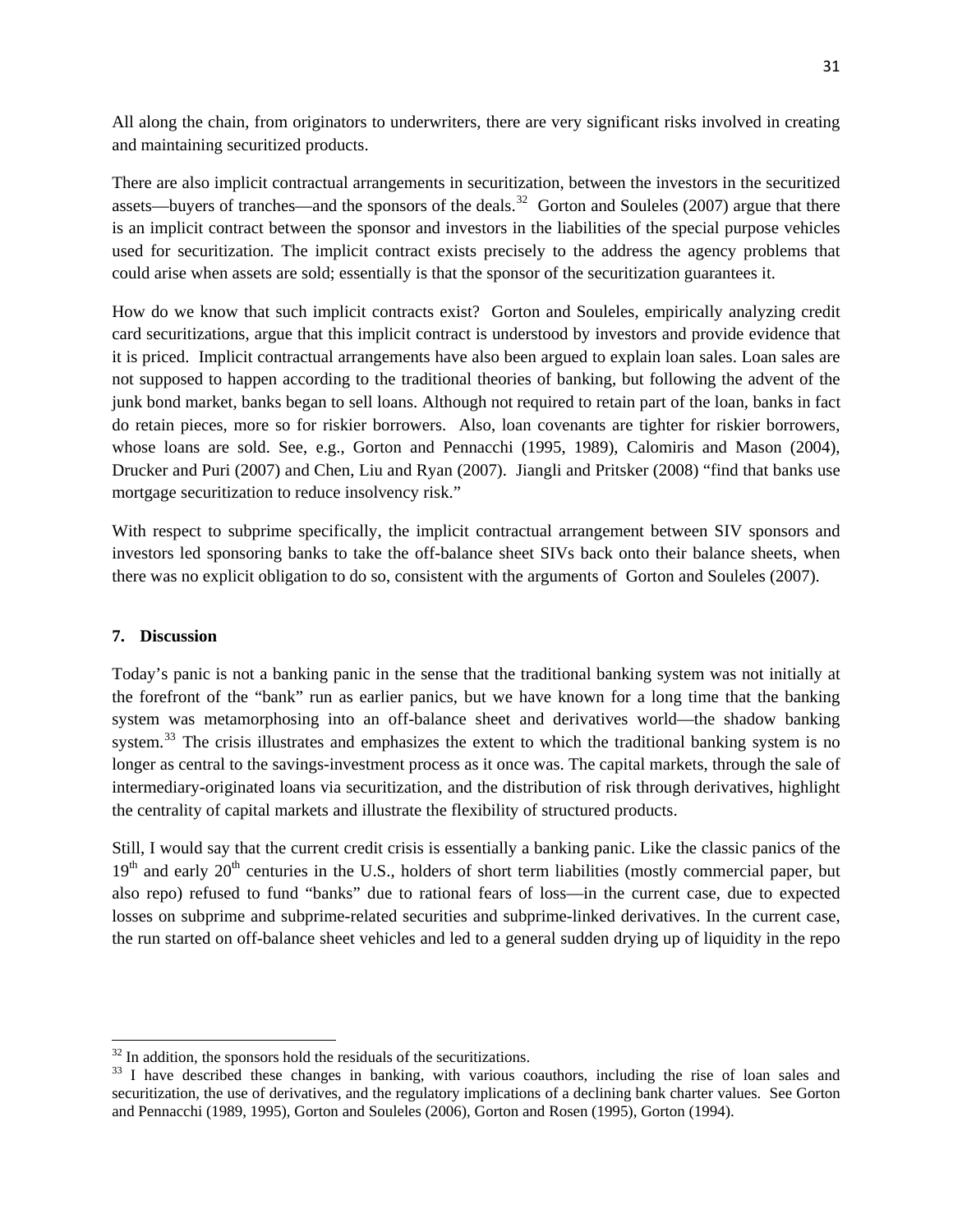market, and a scramble for cash, as counterparties called collateral and refused to lend. As with the earlier panics, the problem at root is a lack of information.<sup>[34](#page-33-0)</sup>

What is the information problem? The answer is in the details. Indeed, the details of the institutional setting and the security design are important for understanding banking panics generally. This should come as no surprise. Panics do not occur under all institutional settings or under all security designs. Contrary to most of the theoretical literature, historically it does not appear that panics are an inherent feature of banking generally. This point has been made by Bordo (1985, 1986), Calomiris and Gorton (1991), and Calomiris (1993), among others. Bordo (1985), for example, concludes that: "the United States experienced panics in a period when they were a historical curiosity in other countries" (p. 73). Indeed, the same observation was made a century ago, by Andrew (1908A): "In England no such general suspension of bank payments and no such premium upon money have occurred since the period of the Napoleonic wars; in France not since the war with Prussia…" (p. 290-91). Why is this point important? If one shares the viewpoint that panics are inherent to banking, then the details of panics perhaps do not matter. My viewpoint is that understanding panics requires a detailed knowledge of the setting.<sup>[35](#page-33-1)</sup> That is what I have tried to provide here, in the case of the Panic of 2007.

#### **8. Final Note: The Current Situation and Ending the Crisis**

How do banking panics come to an end? Some history is instructive. During the 19<sup>th</sup> century, in the United States, the solution to banking panics was the institution of the private bank clearinghouse, which evolved over the century to the point where banks' response to panics was fairly effective. In the face of the illiquidity of the banking system, the banks suspended convertibility and issued clearinghouse loan certificates. Clearinghouse loan certificates replaced individual bank liabilities with certificates which were the liabilities of the group of banks. Clearinghouse loan certificates created a market price, one which valued the assets of the banking system. These certificates traded at a discount to par initially. When the discount to par disappeared, corresponding to the market's view that the banking system was solvent, suspension was lifted. In other words, it took time for the asymmetric information to dissipate and when it did, suspension was lifted. This system was abandoned with the founding of the Fed and the subsequent adoption of deposit insurance. These were institutions aimed preventing a panic from happening. But, they are not equipped to solve the information problem that arises if a panic does happen.

Clearinghouse loan certificates attacked the information problem directly. Depositors, now knowing which banks were insolvent, were insured against the failure of their individual bank by receiving a claim on the group of banks rather than their bank.

<span id="page-33-0"></span><sup>&</sup>lt;sup>34</sup> See Gorton (1988, 1985, 1984), Gorton and Mullineaux (1987), Calomiris and Gorton (1991), and Gorton and Huang (2006).

<span id="page-33-1"></span> $35$  The details are also important in the study of historical panics generally. Little work has been done. Exceptions include, for example, Kelley and Ó Gráda (2000) and Ó Gráda and White (2003). Ó Gráda and White (2003) conclude: "The outcome is partly at variance with the stylized facts of the theoretical literature on banking panics. Banking panics were not characterized by an immediate mass panic of depositors…" (p. 238). Other examples of empirical work include Gorton (1988), Calomiris and Gorton (1991), Calomiris and Schweikart (1991), Moen and Tallman (1992), Calomiris and Mason (1997), Richardson (2005) and Richardson and Troost (2005).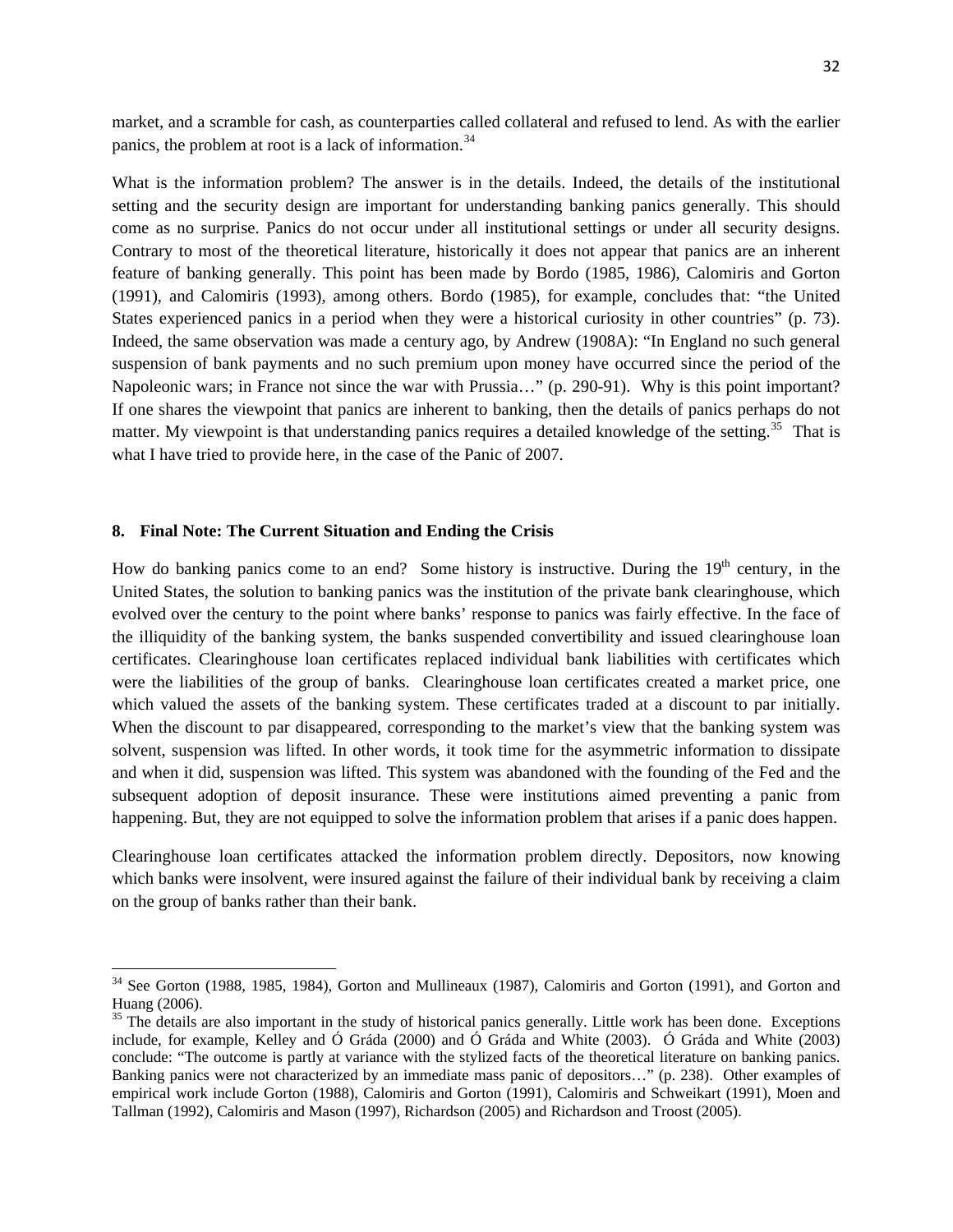Since the advent of the Federal Reserve System in the United States in 1914, the government has played the key role in alleviating the asymmetric information and attendant illiquidity during panics. After the spectacular failure to do this during the Great Depression, deposit insurance was enacted and the U.S. experienced half a century of relative quiet in banking – until the savings and loan crisis of the mid-1980s. The Resolution Trust Corporation (RTC) was a U.S. government owned asset management company set up to liquidate the assets (primarily real estate-related assets, including mortgage loans) of insolvent savings and loan associations (S&Ls). Between 1989 and mid-1995 the RTC sold \$394 billion of assets from 747 S&Ls. Before the RTC was created in 1989, the Federal Savings and Loan Insurance Corporation (FSLIC), the insurer of the thrift industry, closed or otherwise resolved 296 institutions with total assets of \$125 billion. Overall, the S&L crisis required that \$519 billion of assets be sold. But, the RTC was taking charge of the assets of failed institutions. The current crisis is largely about institutions that are still solvent, with of course some notable exceptions.

Since the S&L crisis there have been other panic-like crises in developed economies. The approach taken in Sweden is instructive in this regard. A key part of the Swedish bailout plan was to the stipulation that in order to become eligible for government funding banks had to give up equity in return. It appears that this part of the Swedish plan and possibly other parts of the Swedish response, may be incorporated into the "Paulson Plan" though not in the plan originally. On the Swedish experience, see, e.g., Bäckström (1997), Englund (1999), and Ingves and Lind (1996).

As of this writing (September 28, 2008), the U.S. Congress is still contemplating Treasury Secretary Henry Paulson's plan to spend \$700 billion to buy distressed bonds in a reverse auction, i.e., banks would specify the lowest price that they would accept for a certain type of bond (e.g., first half of 2006 vintage first lien subprime BBB tranches) and the Treasury would choose to buy an amount starting at the lowest prices. The original plan, just three pages, appears to be in the process of being modified to include government equity interests in the firms participating in the auction, executive pay limits, oversight, and more details about the structures and authority of the entities that will manage the program. A key point in the plan is simply the commitment to do something significant, rather than be purely reactive. By buying the securities that face the most uncertainty as to their value, the plan aims to remove the uncertainty and replace the securities with cash. The process of the auction would create transparency with respect to the prices of these securities (if not the value).

The Paulson plan seeks to buy and isolate the bonds which are viewed as the contaminants, bonds of highly uncertain value. The plan seeks to remove the uncertainty about the value of subprime-related securities by buying them at transparent prices. But, on the one hand, the weakest institutions may have the greatest an incentive to offer to sell bonds at the lowest price, to obtain cash, so auction prices are likely to reflect the weakest institutions rather than the "value" of the bonds. On the other hand, institutions may not want to reveal their weakness by offering to sell at the lowest price. Such a stigma has been viewed as a problem with regard to borrowing at the Federal Reserve's discount window. Another issue is whether all institutions will have to value their assets ("mark-to-market") based on the auction prices at which the government buys bonds. There are many details of the plan to be worked out – details that may well determine the success or failure of the plan.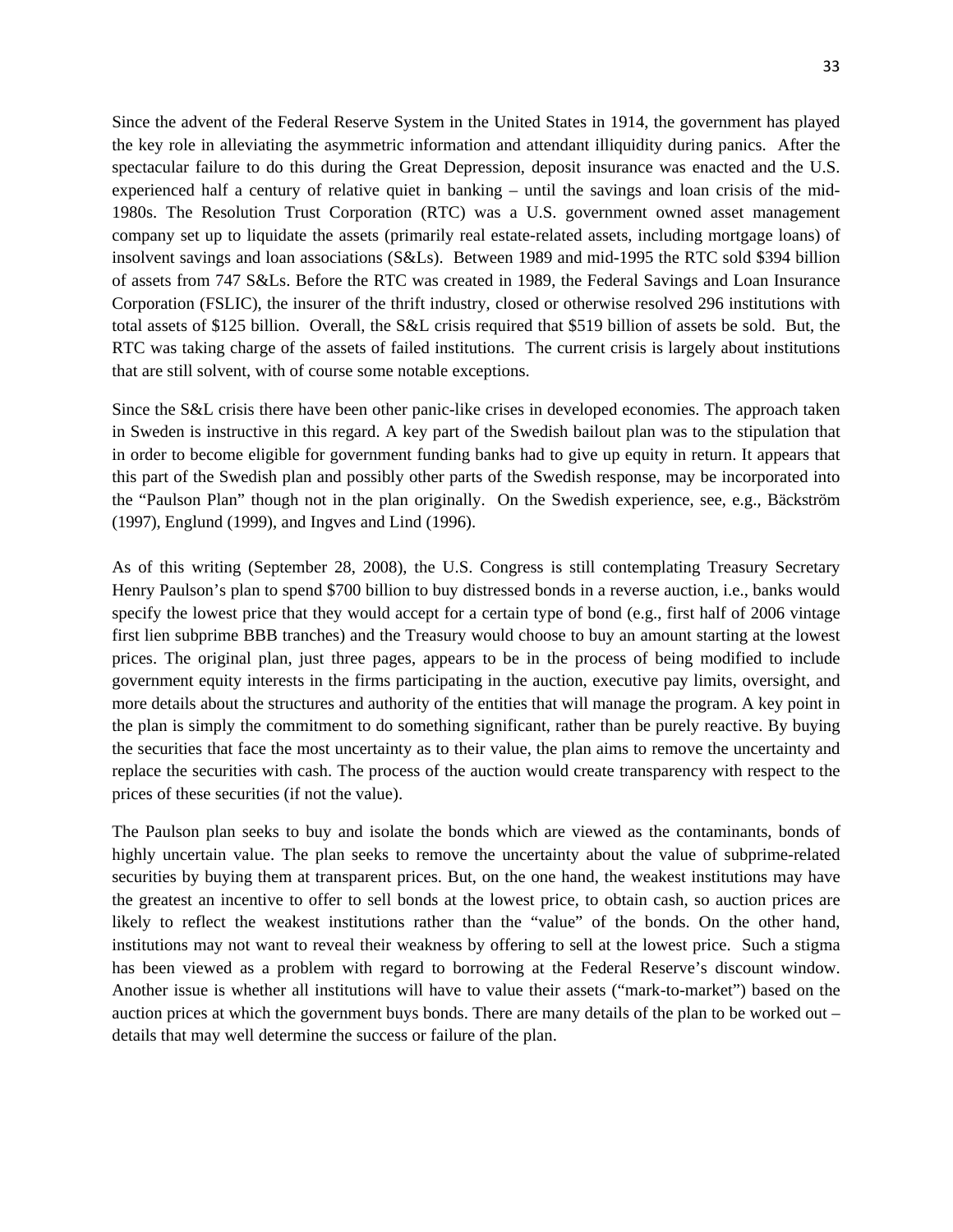#### **References**

- Andrew, A. P., "Hoarding in the Panic of 1907," *Quarterly Journal of Economics*, Vol. 22, 1908, pp. 497- 516.
- Bäckström, U., "What Lessons Can Be Learned from Recent Financial Crises? The Swedish Experiences," *Proceedings of a Symposium*, "Maintaining Financial Stability in a Global Economy," Federal Reserve Bank of Kansas City, Jackson Hole Conference, 1997.
- Bank for International Settlements, "Implications of Repo Markets for Central Banks," *Report of a Working Group established by the Committee on the Global Financial System of the Central Banks of the Group of Ten Countries*, March 9, 1999.
- Basel Committee on Banking Supervision, Bank for International Settlements, The Joint Forum, "Credit Risk Transfer," Consultative Document (April 2008).
- Bernanke, B., speech "Addressing Weaknesses in the Global Financial Markets: The Report of the President's Working Group on Financial Markets," at the World Affairs Council of Greater Richmond's Virginia Global Ambassador Award Luncheon, Richmond, Virginia, April 10, 2008.
- Bhardwaj, G. and Sengupta, R., "Prepaying Subprime Mortgages," *Working Paper*, Federal Reserve Bank of St. Louis, 2008.
- Bond Market Association, "Repo & Securities Lending Survey of U.S. Markets Volume and Loss Experience," *Research* (January 2005).
- Bordo, M., "Financial Crises, Banking Crises, Stock Market Crashes and the Money Supply: Some International Evidence, 1870-1933," in *Financial Crises and the World Banking System*, edited by Forrest Capie and Geoffrey Wood (The MacMillan Press: London, 1986), pp.190-248.
- Bordo, M., "The Impact and International Transmission of Financial Crises: Some Historical Evidence, 1870-1933," *Revista di Storia Economica* Vol. 2, 1985, pp. 41-78.
- Calomiris, C. and Mason, J. "Contagion and Bank Failures During the Great Depression: The June 1932 Chicago Banking Panic," *American Economic Review*, Vol. 87(5), 1997, 863-883.
- Calomiris, C. and Mason. J., "Credit Card Securitization and Regulatory Arbitrage," *Journal of Financial Services Research*, Vol. 26(1), 2004, pp. 5-27.
- Calomiris, C. and Schweikart. L., "The Panic of 1857: Origins, Transmission, and Containment," *Journal of Economic History*, Vol. 51(4), 1991, pp. 807-834.
- Calomiris, C. and Gorton, G., "The Origins of Banking Panics: Models, Facts, and Bank Regulation," with, in *Financial Markets and Financial Crises*, ed. Glenn Hubbard (University of Chicago Press, Chicago, 1991), pp. 93-163.
- Chen, W., Liu C., and Ryan, S., "Characteristics of Securitizations that Determine Issuers' Retention of Risks on the Securitized Assets," [http://papers.ssrn.com/sol3/papers.cfm?abstract\\_id=1077798](http://papers.ssrn.com/sol3/papers.cfm?abstract_id=1077798)  (2007).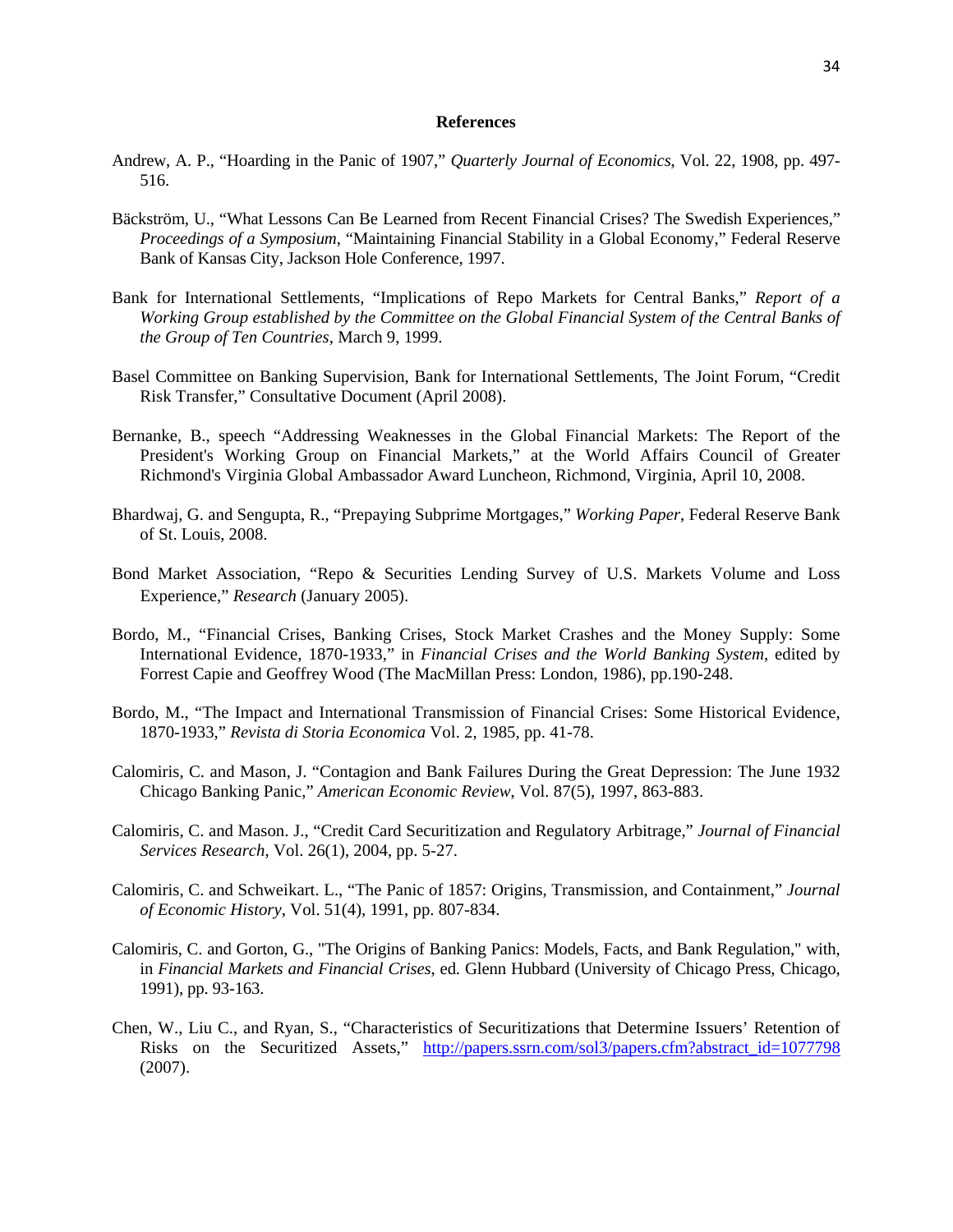- Drucker, S. and Puri, M., "On Loan Sales, Loan Contracting, and Lending Relationships," Duke University, working paper, (2007).
- Englund, P., "The Swedish Banking Crisis: Roots and Consequences," *Oxford Review of Economic Policy* 15, 1999, pp. 80-97.
- Farris, J. and Richardson, C., "The Geography of Subprime Mortgage Prepayment Penalty Patterns," *Housing Policy Debate*, Vol. 15(3), 2004, pp. 687-714.
- Fishback, P., Horrace, W. and Kantor, S., "The Origins of Modern Housing Finance: The Impact of Federal Housing Programs during the Great Depression," University of Arizona, working paper, 2001.
- Gates, S., Perry, V., and Zorn, P., "Automated Underwriting in Mortgage Lending: Good News for the Underserved?," *Housing Policy Debate*, Vol. 13(2), 32002, pp. 69-391.
- Geithner, T., Remarks at The Economic Club of New York, New York City, June 9, 2008.
- Gieve, John (2008), "The Return of the Credit Cycle: Old Lessons in New Markets," speech at the Euromoney Bond Investors Congress, February 27, 2008; <http://www.bankofengland.co.uk/publications/speeches/2008/speech338.pdf>.
- Gordon, B. "Hedges in the Warehouse: The Banks Get Trimmed," *Chicago Fed Letter*, Federal Reserve Bank of Chicago, April 2008, Number 249.
- Gorton, G. , "The Panic of 2007," Proceedings of the 2008 Jackson Hole Conference, "Maintaining Stability in a Changing Financial System," Federal Reserve Bank of Kansas City, forthcoming, 2008a, [http://papers.ssrn.com/sol3/papers.cfm?abstract\\_id=1255362](http://papers.ssrn.com/sol3/papers.cfm?abstract_id=1255362).
- Gorton G., "Information, Liquidity, and the Panic of 2007," *American Economic Review, Papers and Proceedings*, 2008b, forthcoming.
- Gorton, G., "Bank Regulation When `Banks' and `Banking' Are Not the Same," *Oxford Review of Economic Policy* , Vol. 10(4), 1994, pp.106-119.
- Gorton, G, "Banking Panics and Business Cycles," *Oxford Economic Paper*, Vol. 40 (December 1988), pp. 751-81.
- Gorton, G., "Clearinghouses and the Origin of Central Banking in the U.S.," *Journal of Economic History*, Vol. 45(2), 1985, pp. 277-83.
- Gorton, G., "Private Bank Clearinghouses and the Origins of Central Banking," Business Review Federal Reserve Bank of Philadelphia (January-February 1984), pp. 3-12.
- Gorton, G. and Huang, L., "Banking Panics and Endogenous Coalition Formation," *Journal of Monetary Economics*, Vol. 53(7), 2006, pp. 1613-1629.
- Gorton, G. and Mullineaux, D., "The Joint Production of Confidence: Endogenous Regulation and Nineteenth Century Commercial Bank Clearinghouses," *Journal of Money, Credit and Banking*, Vol. 19(4), 1987, pp. 458-68.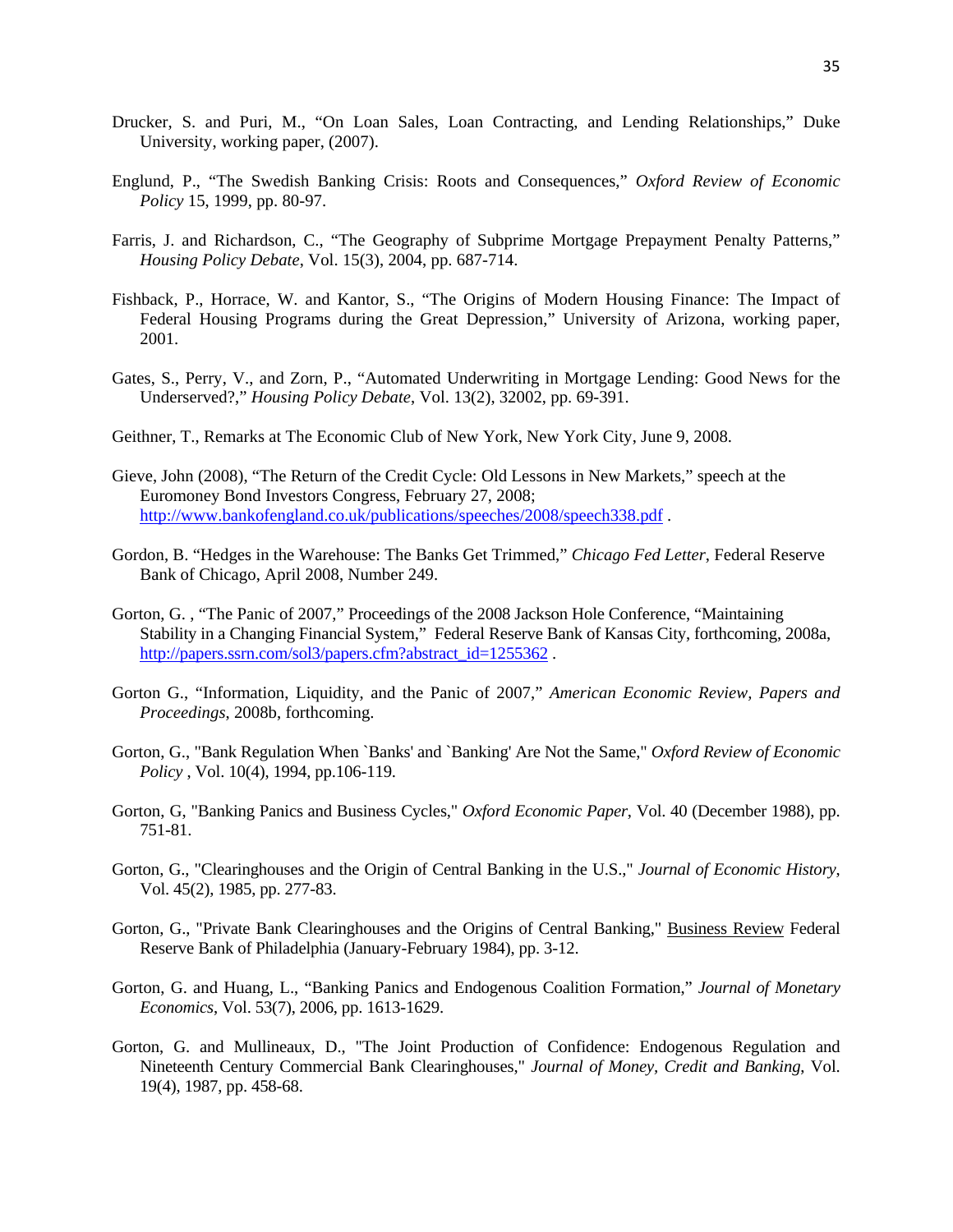- Gorton, G. and Pennacchi, G., "Banks and Loan Sales: Marketing Non-Marketable Assets," *Journal of Monetary Economics*, Vol. 35(3), 1995, pp. 389-411.
- Gorton, G. and Pennacchi, G. "Are Loan Sales Really Off-Balance Sheet?," *Journal of Accounting, Auditing and Finance*, Vol. 4(2), 1989, pp. 125-45.
- Gorton, G. and Rosen, R., "Banks and Derivatives," National Bureau of Economic Research *Macroeconomics Annual 1995* (MIT Press: Cambridge, 1995).
- Gorton, G. and Souleles, N., "Special Purpose Vehicles and Securitization," in *The Risks of Financial Institutions*, edited by Rene Stulz and Mark Carey (University of Chicago Press: Chicago, 2006).
- Gross, D. and Souleles, N., "An Empirical Analysis of Personal Bankruptcy and Delinquency," *Review of Financial Studies*, Vol. 15, 2002, pp. 319 – 347.
- Grossman, S., "An Analysis of the Implications for Stock and Futures Price Volatility of Program Trading and Dynamic Trading Strategies," *Journal of Business*, Vol. 61, 1988, pp. 275-298.
- Ingves, S. and Lind, G., "The Management of the Bank Crisis—In Retrospect," Sveriges Riksbank *Quarterly Review*, No. 1, 1996, p. 5-18.
- Jiangli, W. and Pritsker. M., "The Impacts of Securitization on U.S. Bank Holding Companies," Board of Governors of the Federal Reserve System, working paper, 2008.
- Joint Economic Committee of the U.S. Congress, "The Subprime Lending Crisis," October 2007.
- Joint Forum, The, "Credit Risk Transfer: Developments from 2005 to 2007," April 2008.
- Kau, J. and Keenan, D. "An Overview of the Option theoretic Pricing in Mortgages," *Journal of Housing Research*, Vol. 6(2), 1995, pp. 217-244.
- Kelley, M. and Ó Gráda, C. (2000), "Market Contagion: Evidence from the Panics of 1854 and 1857," *American Economic Review*, Vol. 90(5), 2000, pp. 1110-1124.
- Kendra, K., Fitch, "Tranche ABX and Basis Risk in Subprime RMBS Structured Portfolios," February 20, 2007. See
- [http://www.fitchratings.com/web\\_content/sectors/subprime/Basis\\_in\\_ABX\\_TABX\\_Bespoke\\_SF\\_CDOs.](http://www.fitchratings.com/web_content/sectors/subprime/Basis_in_ABX_TABX_Bespoke_SF_CDOs.ppt) [ppt](http://www.fitchratings.com/web_content/sectors/subprime/Basis_in_ABX_TABX_Bespoke_SF_CDOs.ppt) .
- Knight. M., "Some Reflections on the Future of the Originate-to-Distribute Model in the Context of the Current Financial Turmoil," speech at the Euro 50 Group Roundtable, London, April 21, 2008; <http://www.bis.org/speeches/sp080423.htm>.
- Kohlbeck, M. and Warfield, T., "The Role of Unrecorded Intangible Assets in Residual Income Valuation: The Case of Banks," 2002, see [http://papers.ssrn.com/sol3/papers.cfm?abstract\\_id=296387&download=yes](http://papers.ssrn.com/sol3/papers.cfm?abstract_id=296387&download=yes).
- LaCour-Little, M., "The Evolving Role of Technology in Mortgage Finance," *Journal of Housing Research*, Vol. 11(3), 2000), pp. 173-205.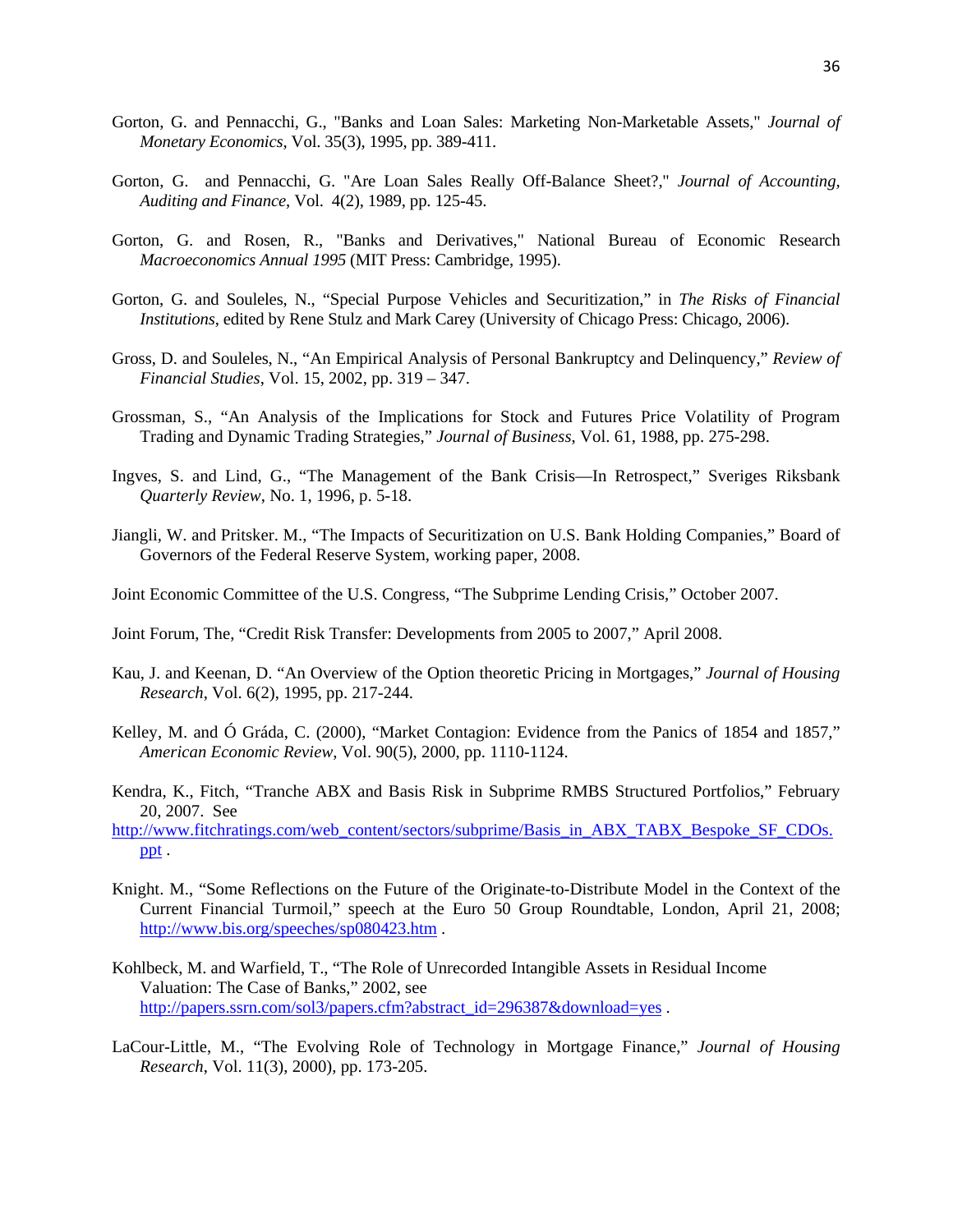- Leventis, A., "A Note on the Differences between the OFHEO and S&P/Case-Shiller House Prices Indexes," Office of Federal Housing Enterprise Oversight, working paper, 2007.
- Listokin, D., Wyly, E., Keating, L., Rengert, K., and Listokin, B., "Making New Mortgage Markets: Case Studies of Institutions, Home Buyers, and Communities," Fannie Mae Foundation Research Report, 2000.
- Mishkin, F., "On Leveraged Losses: Lessons from the Mortgage Meltdown," Speech at the U.S. Policy Forum, New York, New York, February 29, 2008.
- Missal, M., "Final Report of Michael Missal, Bankruptcy Court Examiner," United States Bankruptcy Court of the District of Delaware, In re: New Century Holdings, Inc. Chapter 11, Case No. 07-10416 (KJC), February 29, 2008.
- Moen, J. and Tallman E., "The Bank Panic of 1907: The Role of Trust Companies," *Journal of Economic History*, Vol. 52, 1992, pp. 611–30.
- Moody's Investors Service, "The Fundamentals of Asset-Backed Commercial Paper," *Structured Finance Special Report*, February 3, 2003.
- Moody's Investors Service, "An Introduction to Structured Investment Vehicles," *International Structured Finance Special Report*, January 25, 2002.
- Ó Gráda, C. and White, E., "The Panics of 1854 and 1857; A View from the Emigrant Industrial Savings Bank," *Journal of Economic History*, Vol. 63(1), 2003, pp. 213-240.
- Pagano, M., "Endogenous Market Thinness and Stock Price Volatility," *Review of Economic Studies* 56, 1989, 269-288.
- Raiter, F. and Parisi, F., "Mortgage Credit and the Evolution of Risk-Based Pricing," Joint Center for Housing Studies, Harvard University, BABC 04-23, 2004.
- Richardson, G., "Bank Distress during the Great Contraction, 1929 to 1933, New Evidence from the Archives of the Board of Governors," University of California-Irvine, Department of Economics, Working Paper, 2005.
- Richardson, G. and Troost, W., "Monetary Intervention Mitigated Banking Panics During the Great Depression: Quasi-Experimental Evidence from the Federal Reserve District Border in Mississippi, 1929 to 1933," University of California-Irvine, Department of Economics, Working Paper, 2005.
- Standard and Poor's, "Structured Investment Vehicles: Under Stormy Skies, An Updated Look at the Weather," *Ratings Direct*, August 30, 2007.
- Straka, J., "A Shift in the Mortgage Landscape: The 1990s Move to Automated Credit Evaluations," *Journal of Housing Research*, Vol. 11(2), 2000, pp. 207-232.
- UBS, "Market Commentary," December 13, 2007.
- UBS, "Shareholder Report on UBS's Write-Downs," April 18, 2008.